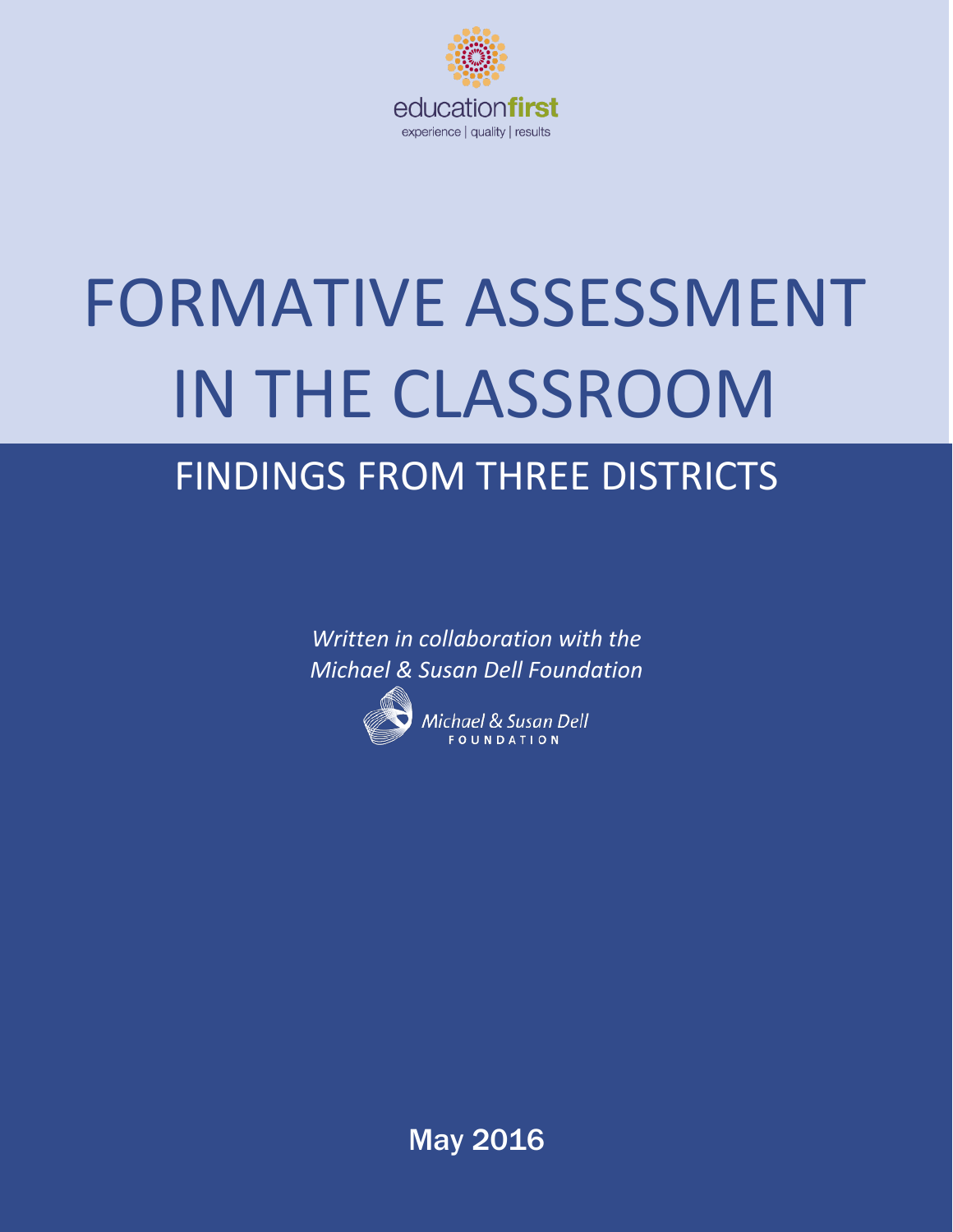# **TABLE OF CONTENTS**

| To what extent do teachers engage in true formative assessment practice?  12                     |  |
|--------------------------------------------------------------------------------------------------|--|
| To what extent do technology tools aid teachers in collecting, analyzing and/or acting upon      |  |
| What kind of support do districts and schools provide for formative assessment?  17              |  |
|                                                                                                  |  |
| What barriers exist to classroom instruction that is routinely adjusted based on formative data? |  |
|                                                                                                  |  |
|                                                                                                  |  |
|                                                                                                  |  |
|                                                                                                  |  |
|                                                                                                  |  |
|                                                                                                  |  |
|                                                                                                  |  |
|                                                                                                  |  |
| APPENDIX G: FORMATIVE ASSESSMENT OBSERVATION RESULTS BY ITEM ACROSS LOCATION53                   |  |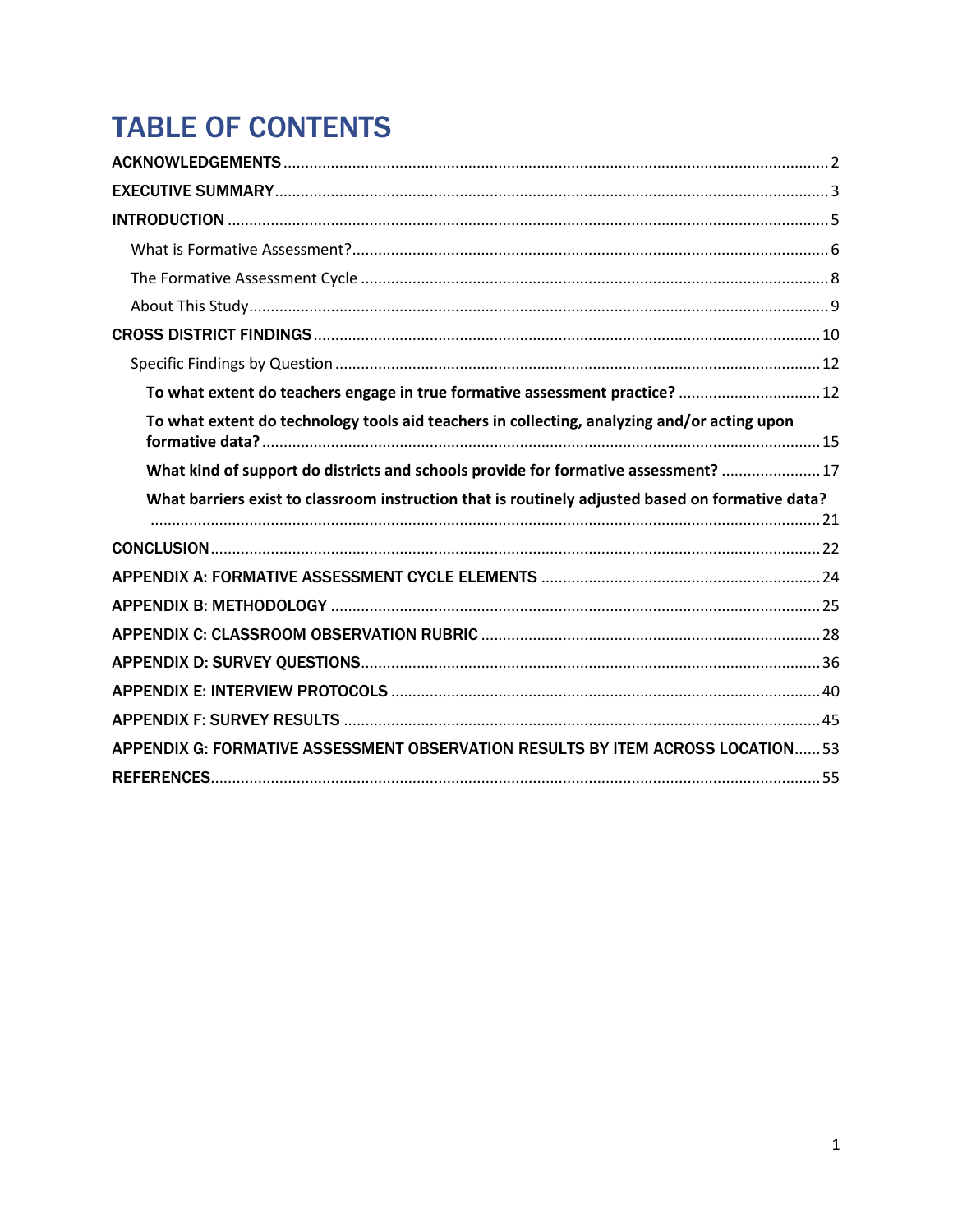# <span id="page-2-0"></span>ACKNOWLEDGEMENTS

Brinton S. Ramsey and Ann Duffy authored this report on formative assessment with significant support from Education First team members Regina Riley, Cristina Munoz and Angela Hance. William Porter and Melissa Chabran, also at Education First, reviewed early versions of the report and counseled us in shaping the findings and recommendations.

Research in the three study districts was conducted by Regina Riley, Cristina Munoz and Angela Hance under the leadership of Dr. Carla C. Johnson, Associate Dean for Research, Engagement and Global Partnerships in the College of Education at Purdue University. Dr. Johnson designed all of the data collection instruments and trained researchers in classroom observation protocols. Our work benefited enormously from Dr. Johnson's partnership and expertise in formative assessment, classroom observations and education research.

We are grateful to Cheryl Niehaus, our program officer at the Michael & Susan Dell Foundation, for her wise counsel and support throughout the study development, data collection and analysis process.

And of course none of this work would have been possible without the support of the district administrators, school administrators and teachers in Austin, Denver and Nashville who gave generously of their time and expertise throughout the study. We appreciate their commitment to improving teaching practices, to supporting teachers and to improving educational experiences for all students.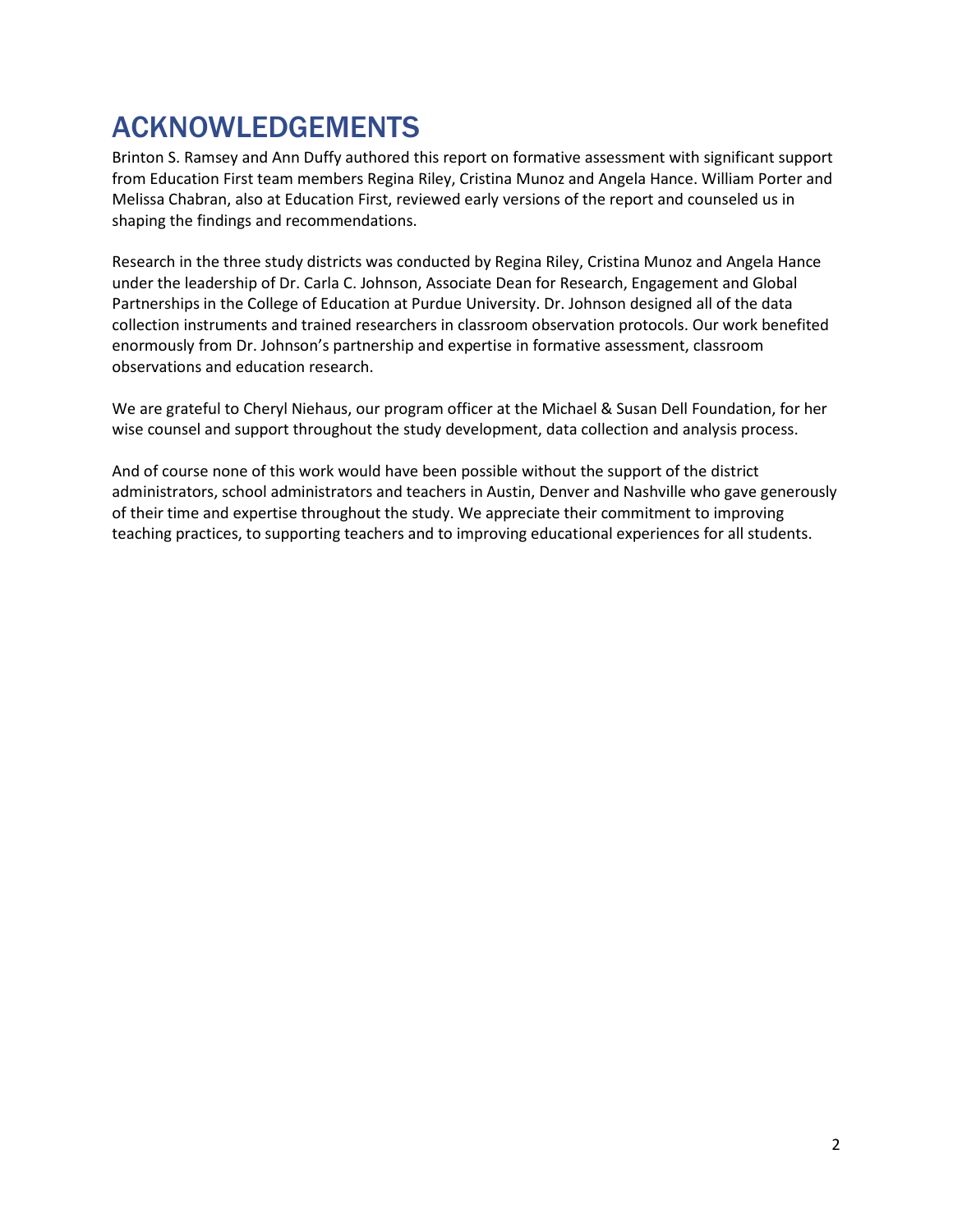# <span id="page-3-0"></span>EXECUTIVE SUMMARY

Over the past decade, pressures from new and more rigorous state academic standards and state summative assessments have created an interest in and demand for data-driven instruction and good formative assessments. Teachers are looking for tools that will help them chart a path for students, to help them meet the new standards and show mastery on the new standards-aligned summative tests. With a clear goal of college and career readiness for all students, teachers cannot afford to wait until the end of the year to assess student progress. They need timely information about student performance to inform their lesson planning and help them quickly adjust instruction to meet student needs today, and tomorrow.

When teachers use formative assessment, they improve their instructional skills and content knowledge. Teachers frame better learning experiences for students and personalize instruction to ensure all learners are ready for college and careers.<sup>1</sup> They are more l[i](#page-55-1)kely to see gains in student achievement, especially among low-performing students.<sup>[ii](#page-55-2)</sup> When effectively implemented, formative assessment practices such as classroom discussions, descriptive feedback and the development of self- and peerassessment skills yield large and consistent achievement gains.<sup>[iii](#page-55-3)</sup> Formative assessment facilitates teachers' conceptual understanding of the core disciplinary content they teach. When teachers actively use formative assessment, they build and deepen their own understanding of common misconceptions, common learning progressions and better ways of presenting material and skills.

Formative assessment is part of effective daily teaching practice - not an occasional event, test or quiz. Formative assessment is **any teaching practice that elicits, interprets and uses evidence of student performance to improve instruction and learning**. Unlike summative tests, formative assessment is **primarily a teaching tool, not an accountability metric**.

To better understand what formative assessment looks like and better support teachers in implementing formative assessment in their classrooms, the Michael & Susan Dell Foundation studied instructional practice in three urban school districts – Austin Independent School District (Austin or AISD), Denver Public Schools (Denver or DSP) and Metropolitan Nashville Public Schools. This report documents and analyzes teachers' formative assessment practice, drawing on classroom observations, survey data of teachers and administrator interviews across three school districts.

Our findings from this study show that:

- **Teachers regularly use some types [of formative assessment strategies but the implementation](#page-12-2) [of their practice is uneven.](#page-12-2) Although teachers use some strategies effectively, on the whole, most teachers need more practice and support to improve their implementation, particularly in areas that invite more student participation and ownership of their learning. 1**
- **[Teachers report that the support provided by districts](#page-15-1) for formative assessment is insufficient [and that they most often turn to their colleagues for support to improve their formative](#page-15-1)  [assessment strategies.](#page-15-1) All three study districts and their schools provide general support for formative assessment practice. However, there isn't always agreement on the importance and definition of formative assessment and the support is not necessarily targeted consistently and clearly on formative assessment per se. 2**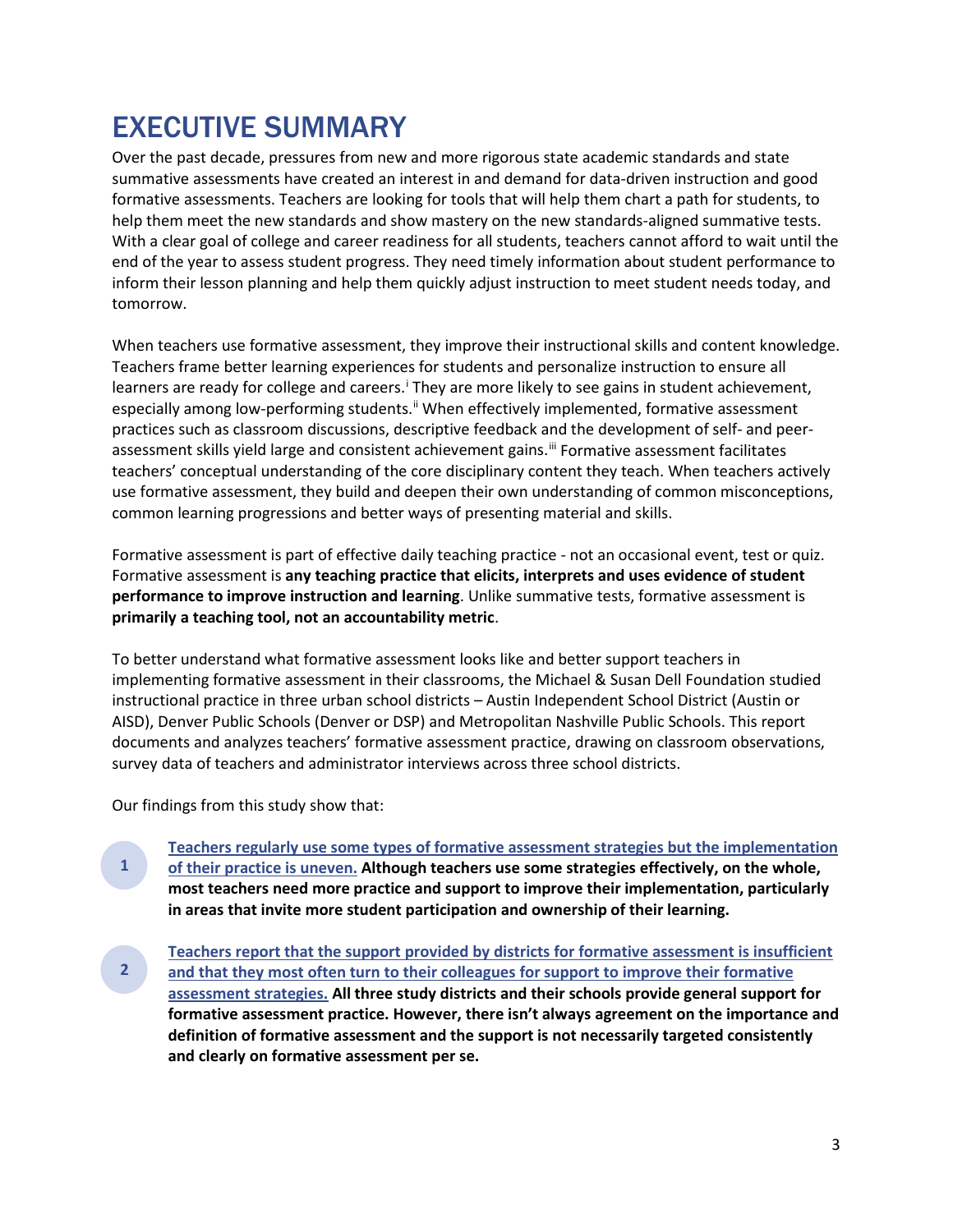#### **[Significant barriers to implementing effective formative assessment practice still exist.](#page-17-1)**

**Obstacles to implementing effective formative assessment practice reflect common structural, technical and attitudinal challenges that accompany fundamental changes to education systems and instructional practice. Districts are working to address these barriers and create conditions for successful school and classroom implementation of formative assessment despite competing priorities. 3**

**[Teachers who used formative assessment practices more frequently also reported](#page-21-1) more use of [technology, especially if they had school or district support.](#page-21-1) Use of technology for formative assessment depends on teachers already understanding and using formative assessment in their classrooms. 4**

You can see more examples of how teachers are engaging in formative assessment in the companion piece to this study, *[Formative Assessment in Practice: Teacher Vignettes from Three Districts](http://public.cdn.msdf.org/MSDF%20Vignette%20Companion%20Piece%20Final.pdf)*.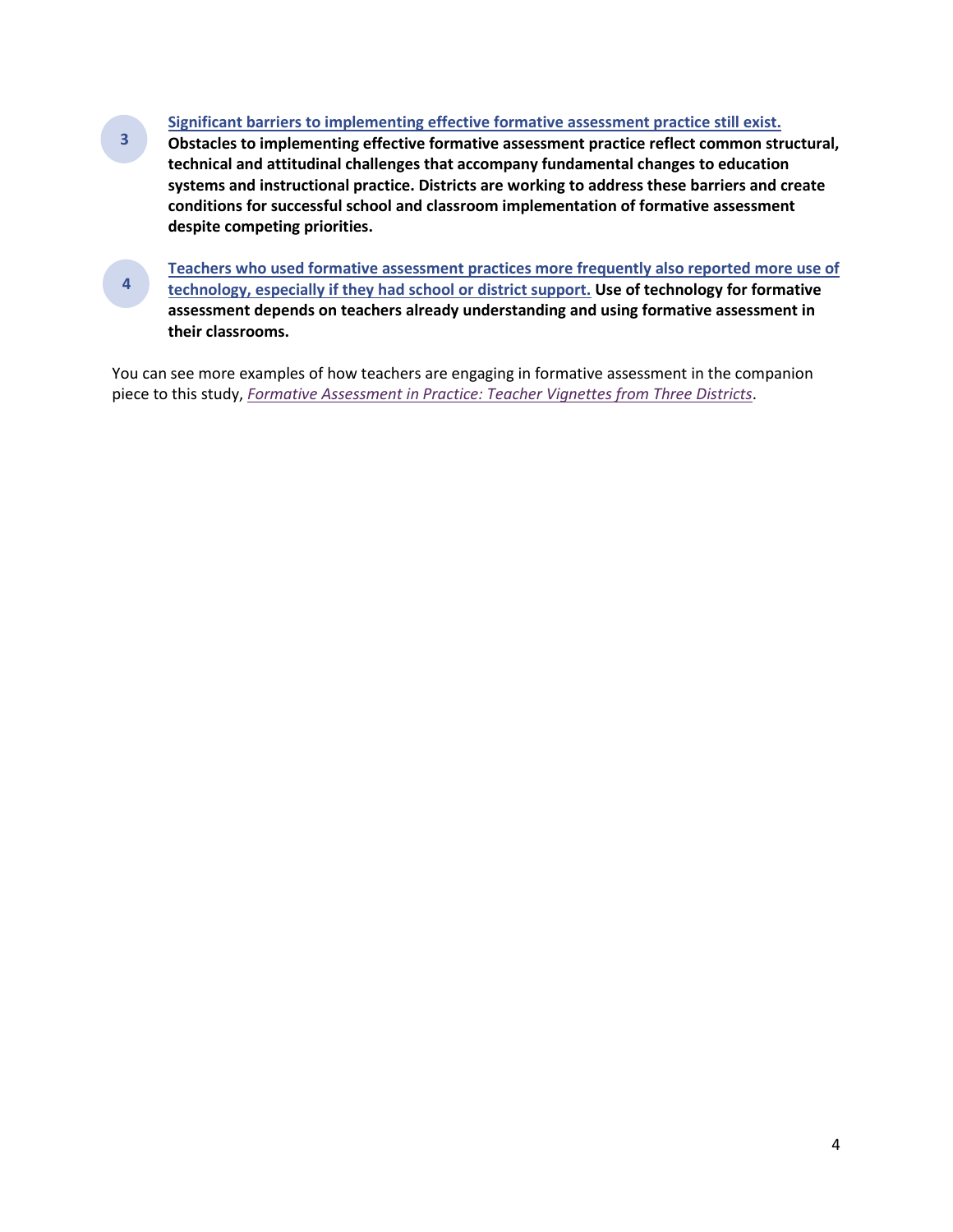# <span id="page-5-0"></span>INTRODUCTION

*Students are working on problem solving in Mr. Shah's high school Algebra class. Seated in groups of four, students record their responses on individual hand-held whiteboards, which gives him the information he needs about current student mastery of the standard they are working on. As students complete the second problem, Mr. Shah says, "I see a common mistake. There are a lot of positive answers and the answer should be negative." Students with positive answers immediately go back and check their work. Some students ask a group member for help and adjust their answers. Mr. Shah validates the correct responses and moves on to the next problem. Students show their responses on the whiteboards and Mr. Shah points to the number line. "If we are here, at nine, which way will we go to subtract negative nine? After looking up at the number line, over half of the students still struggle to provide a correct response. Mr. Shah determines that instead of moving forward with the next problem, he will have student groups practice a set of foundational problems using the individually laminated number lines he keeps in the back of the room.* 

*After the lesson, Mr. Shah reflects on his process for using this data to make adjustments during the lesson. "The data [from student whiteboards] influenced the questioning that I focused on within any given example. When students made an error, I would pose questions that would drive groups to talk it out and revise their own errors within their teams. When I saw that most of the class was stuck on subtraction of a negative number, I decided to adjust my lesson and focus on more explicit practice with the number line itself." Mr. Shah's mid-class modification allowed students to make adjustments to their problem solving strategies and deepen their own learning.*



Over the past decade, pressures from new and more rigorous state academic standards and state summative assessments have created an interest in and demand for data-driven instruction and good formative assessment. Teachers are looking for tools that will help them chart a path for students, to help them meet the new standards and show that mastery on the new standards-aligned summative tests. With the ultimate goal of college and career readiness for all students, teachers cannot afford to wait until the end of the year to assess student progress. They need timely information about how their students are doing to inform their lesson planning and help them adjust instruction to meet student needs today, and tomorrow—now.

As the opening vignette highlights, active use of formative assessment helps teachers frame better learning experiences for students and personalize instruction to ensure all learners are ready for college and careers.<sup>[iv](#page-55-4)</sup> When teachers use formative assessment, they are likely to see gains in student achievement, especially among low-performing students. [v](#page-55-5) Instructional practices such as classroom discussions, descriptive feedback and the development of self- and peer-assessment skills yield the largest achievement gains when done well.<sup>[vi](#page-55-6)</sup> Formative assessment also facilitates teachers' conceptual understanding of the core disciplinary content they teach. When teachers actively use formative assessment, they build and deepen their own understanding of common misconceptions, common learning progressions and better ways of presenting material and skills.

For many, the term "assessment" conjures up visions of quiet classrooms, with students in neat rows in front of computers or filling in dots on the ubiquitous Scantron sheets. This kind of formalized testing, currently the focus of a national anti-testing movement, has its place and purpose in signaling the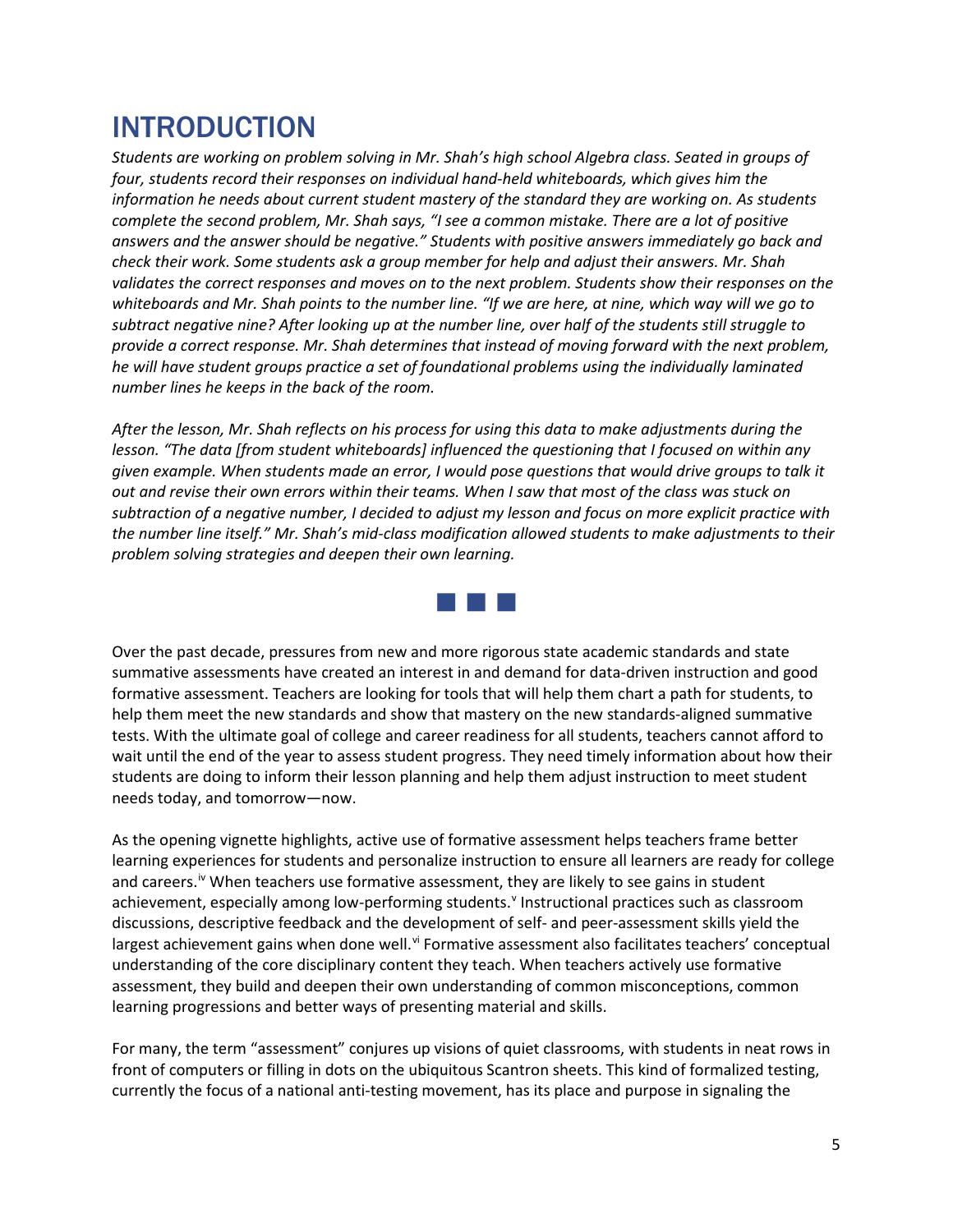quality and breadth of understanding students must achieve to meet college- and career-ready standards. However, unlike formal summative assessments, formative assessment is indivisibly woven into daily instructional activities and is a critical component of effective classroom instruction.<sup>[vii](#page-55-7)</sup> To improve formative assessment, teachers must improve their instructional practice. This is a deeper challenge to districts and others providing support, involving ongoing coaching, reflection and feedback, in addition to tools and training.

Our findings from this study show that, although most teachers use some kind of formative assessment in their classrooms every day, there needs to be a much broader understanding about what formative assessment is and what it looks like. We also need to identify and elevate what constitute best practices in formative assessment and find ways to effectively support such practices. We found that most teachers have a limited repertoire when it comes to formative assessment strategies and the current tools and training that districts provide are not sufficient. While districts play a key leadership role, any support to school districts needs to ensure that resources are focused at the school level where teachers say they receive their best support—from school-based coaches, instructional leaders and their peers.

# <span id="page-6-0"></span>**What is Formative Assessment?**

Formative assessment—a collection of formal and informal processes used to gather evidence for the purpose of improving student learning—provides teachers and students with continuous, real time information that informs and supports instruction.<sup>[viii](#page-55-8)</sup> Figure 1 describes types of formative assessments teachers use to collect information about student learning. Long- and medium-cycle assessments are considered formative because they provide data that teachers can use in their classrooms to adapt their instruction according to the needs of their current students. Periodic assessments, such as interim assessments (long-cycle formative assessments), provide teachers and administrators with benchmarks for student learning throughout the year. Short- and medium-cycle formative assessments conducted within lessons and instructional units provide teachers and students with more immediate information about student learning and have a more direct impact on improving student achievement.<sup>[ix](#page-55-9)</sup>



## **Figure 1: Types of Formative Assessment**<sup>[x](#page-55-10)</sup>

Our study focused on short cycle formative assessments that happen daily in classrooms. Teachers use a variety of strategies in the classroom (short cycle assessments) to formatively assess student progress, including performance-based activities and multiple-choice items (see Figure 2 for additional examples). Although teachers can use any form of assessment as a formative assessment, the key to formative assessment is *how* and *when* that information will be used. Teachers use formative assessment data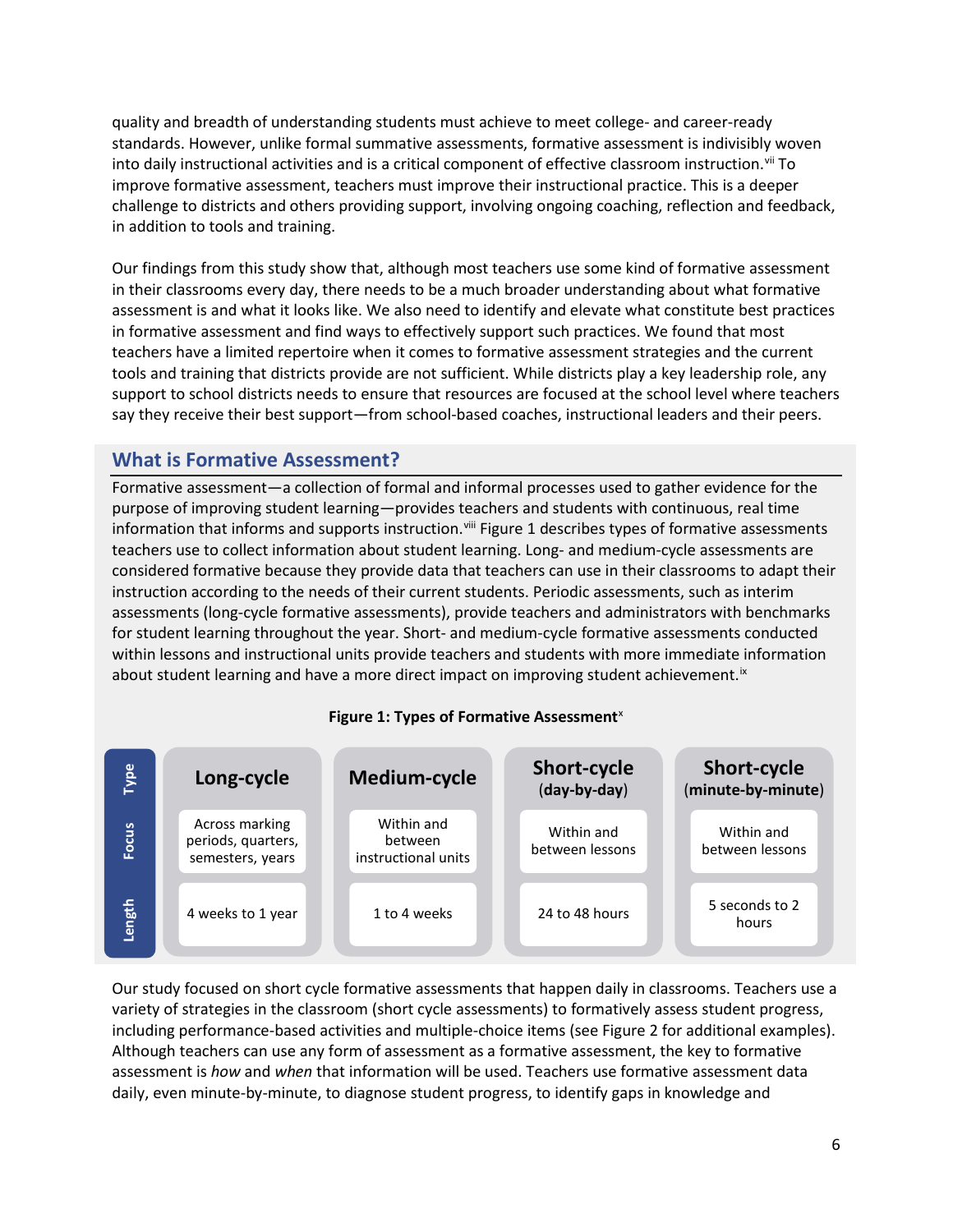understanding, and to determine how to make immediate adjustments in instruction to improve student learning of specific concepts, skills or standards. Formative assessment also allows students to take ownership of their learning. As teachers clarify learning targets and share immediate feedback, students can identify gaps in their own learning and work to fill them.

Formative assessment is part of daily teaching practice, not an occasional classroom event. It includes *any teaching practice that elicits, interprets and uses evidence of student performance to improve instruction and learning*. As one teacher explained, "I look at what is going to be the best way for me to very quickly know where we need to go next, to know if we have done what we needed to do." Key strategies in *effective* formative assessment practice include: clarifying and sharing learning goals; engineering effective classroom discussions; providing regular feedback; and supporting students as drivers of their own learning and as instructional resources for one another.<sup>[xi](#page-55-11)</sup>





Much of the focus in states recently has been on summative assessments as most states have rolled out new or updated annual tests aligned to higher standards and often delivered via technology. This kind of formalized testing, currently the focus of a national anti-testing movement, produces data that is retrospective at best and cannot drive daily improvement in instruction with current students. Unlike summative tests, **formative assessment is primarily a teaching tool, not an accountability metric**.

Researchers and educators are still debating whether formative assessments should be graded and whether formative evidence can be used for summative purposes.<sup>xii</sup> Continuing confusion and lack of clarity about what formative assessment is and how to use it make it difficult for teachers and school leaders to embrace it and create barriers for district and school leadership looking to support effective implementation.

#### **Formative assessment:**

- Is a systematic, continuous process used during instruction
- Evaluates learning while it is developing
- **IS integrated with teaching and learning**
- Actively involves both teacher and student
- Provides feedback loops to adjust ongoing instruction and close gaps in learning
- Includes students' self- and peer-assessment
- Is actionable and supports instruction while learning is taking place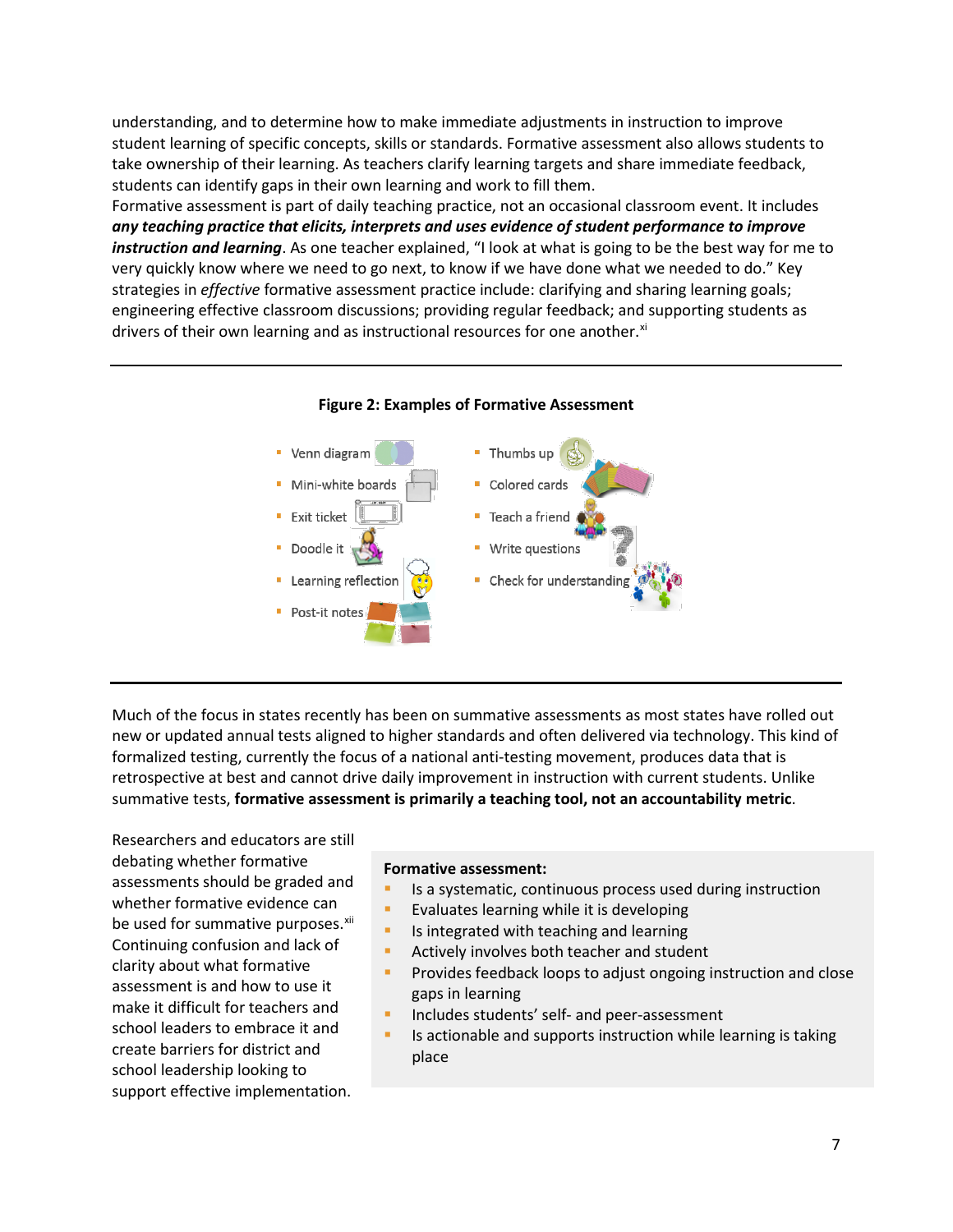A significant challenge to large-scale use of formative assessment is that most current classroom teachers do not receive training in effective formative assessment practice in their preparation programs, and require significant and ongoing training to develop this practice.<sup>[xiii](#page-55-13)</sup> Although teachers commonly use some form of formative assessment to collect information about their students, they are less skilled at using that information to improve their instructional practice. Teachers need support to engage in formative assessment practice successfully—from learning how to systematically collect evidence of student learning in real time to differentiating and adapting their instruction to address the range of student needs. Changing classroom practice overall is an arduous task without high-quality professional development support.<sup>[xiv](#page-55-14)</sup> Sufficient time and resources are also critical to implementing formative assessment into classrooms on a daily basis.

# <span id="page-8-0"></span>**The Formative Assessment Cycle**

Figure 3 illustrates a common process for formative assessment. Though there are other formative assessment process examples available, they all have the same core components—1) collect data about student learning in real time, 2) analyze data in real time and after the lesson, and 3) respond to student data immediately and in future lessons. We selected this particular formative assessment cycle, developed by the National Center for Research on Evaluation, Standards and Student Testing (CRESST) and WestEd, because of its research-based steps.<sup>[xv](#page-55-15)</sup> In real classrooms, formative assessment may not include every element of the cycle in every lesson for any number of reasons—shortened classes, adjusted pacing of the lesson due to particular student needs, etc.—but formative assessment should be considered a cyclical process or a continuous feedback loop. See Appendix A for a brief description of each element of the cycle. Also see our companion piece *[Formative Assessment in Practice: Teacher](http://public.cdn.msdf.org/MSDF%20Vignette%20Companion%20Piece%20Final.pdf)  Vignettes [from Three Districts](http://public.cdn.msdf.org/MSDF%20Vignette%20Companion%20Piece%20Final.pdf)* for annotated examples from classroom observations and teacher interviews.

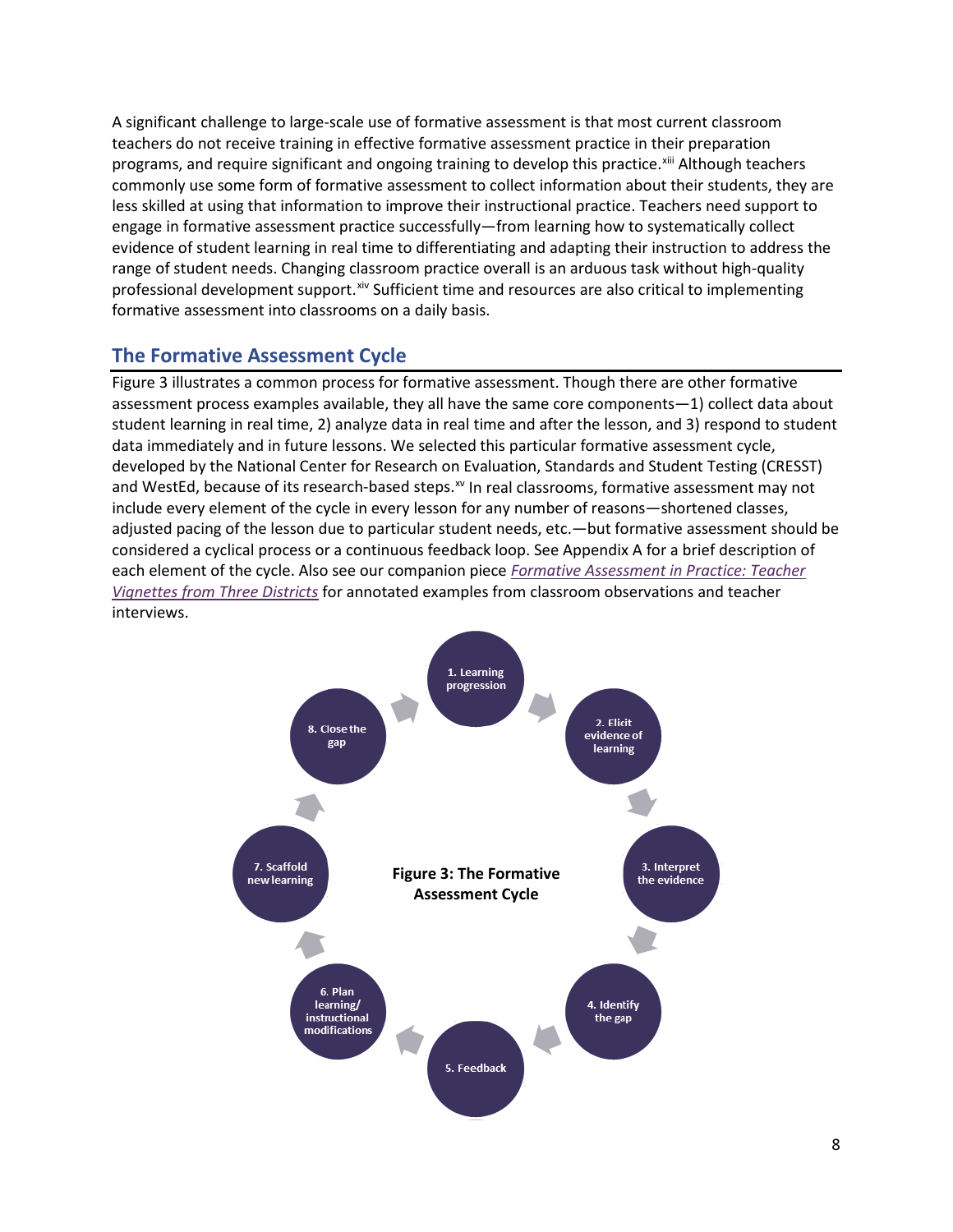# <span id="page-9-0"></span>**About This Study**

The Michael & Susan Dell Foundation has a long history of making investments to support effective data use in education. To help the foundation better understand and support teachers in implementing formative assessment in their classrooms on a routine basis, Education First led a study in three urban school districts to learn more about what exemplary data-driven instructional decision-making looks like in practice.

From March through December 2015, Education First researchers collected data in each district using a variety of qualitative and quantitative methods: interviewing district and school administrators; administering district-wide surveys of teachers on their formative assessment practices; conducting observations of teachers to see firsthand their formative assessment practice (observations included pre- and post-observation interviews); and collecting relevant artifacts and materials (see Appendix B for a full description of our methodology). The teachers we observed were all recommended to us by district and school leaders as teachers who were strong and effective users of formative assessment practices. We wanted to see best practices in action.

Using these data, our study sought to add to the foundation's understanding by answering these questions about formative assessment:

- *To what extent do teachers engage in true formative assessment practice?*
	- o *How do teachers alter instruction based on formative data?*
	- o *How do teachers manage the logistics of individualizing and differentiating instruction?*
- *To what extent do technology tools aid teachers in collecting, analyzing and/or acting upon formative data?*
- *What kind of support do districts and schools provide for formative assessment?*
- *What barriers exist to classroom instruction that is routinely adjusted based on formative data?*

This report analyzes 28 teachers' formative assessment practice based on classroom observations and interviews, survey data from 1098 teachers and 26 administrator interviews across three school districts to look at common practices, supports and barriers to implementation.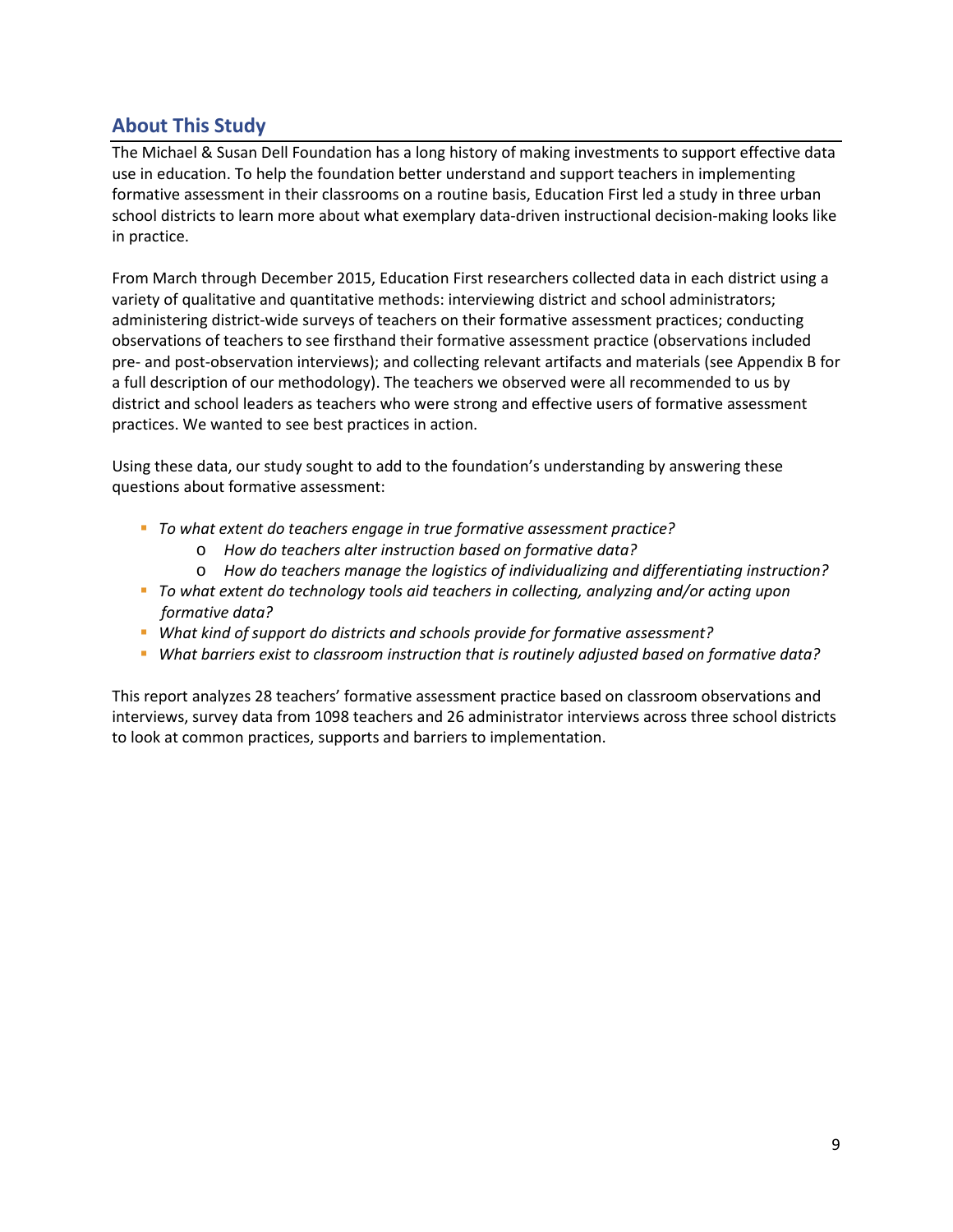# <span id="page-10-0"></span>CROSS DISTRICT FINDINGS

Our analysis looks across the three study districts and highlights common themes based on survey responses, classroom observations and interviews. Although we provide district context, we reference districts by pseudonym in the findings. The purpose of this report is not an efficacy study or analysis of the specific districts but rather an examination of common patterns, strengths and challenges across districts that can inform the foundation and the field. After a short description of each district's context, we discuss our findings in relation to the study research questions.

We have grouped the first three questions into one set of findings that highlight classroom formative assessment practice. You can see more examples of how teachers are engaging in formative assessment and altering instruction in the companion piece to this study, *Formative Assessment in Practice: Teacher Vignettes from Three Districts*. We outline findings for technology use, support for and barriers to implementation of formative assessment in the subsequent sections.

# **District Contexts**

Our study districts were invited to participate by the Michael & Susan Dell Foundation. All three are large urban districts whose student populations are racially, ethnically and socio-economically diverse (see Table 1 for district demographics). Each district supports the implementation of formative assessment in classrooms, with principals and with district leadership. All three districts agreed to participate in the study to learn about formative assessment use and to improve their support to classrooms and schools.

While minor differences exist between them, district leaders have given some thought to what formative assessment is: They see it as part of a continuum of assessment and as an important classroom practice. Generally district leaders from all three districts define formative assessment as a daily practice that assesses student learning in the moment and helps teachers to adjust instruction to meet students' needs. However, a common understanding of the actions required to effectively execute formative assessment is not necessarily shared across school leaders and teachers in each district. Each district approaches implementation in a unique way and provides varied levels of support to classroom teachers.



AISD district leaders encourage formative assessment, but campus leaders drive instructional practice and set instructional priorities.  $\overline{\text{Independent School District}}$  District leaders share a common definition of formative assessment but this definition is not necessarily shared at the school and teacher level.

AISD has structures to support high-quality teaching and formative assessment, including provision of collaborative planning time in all schools to review data and plan lessons and assessment, and a new data warehouse to provide teachers with timely access to student data. Next year (2016-17) the district will fully implement a new teacher evaluation system, holding AISD teachers accountable for formative assessment practices. The district continues to invest in instruction, including professional development to support new technologies and campus-based innovation coaches, creating more opportunities to continue support for formative assessment practices.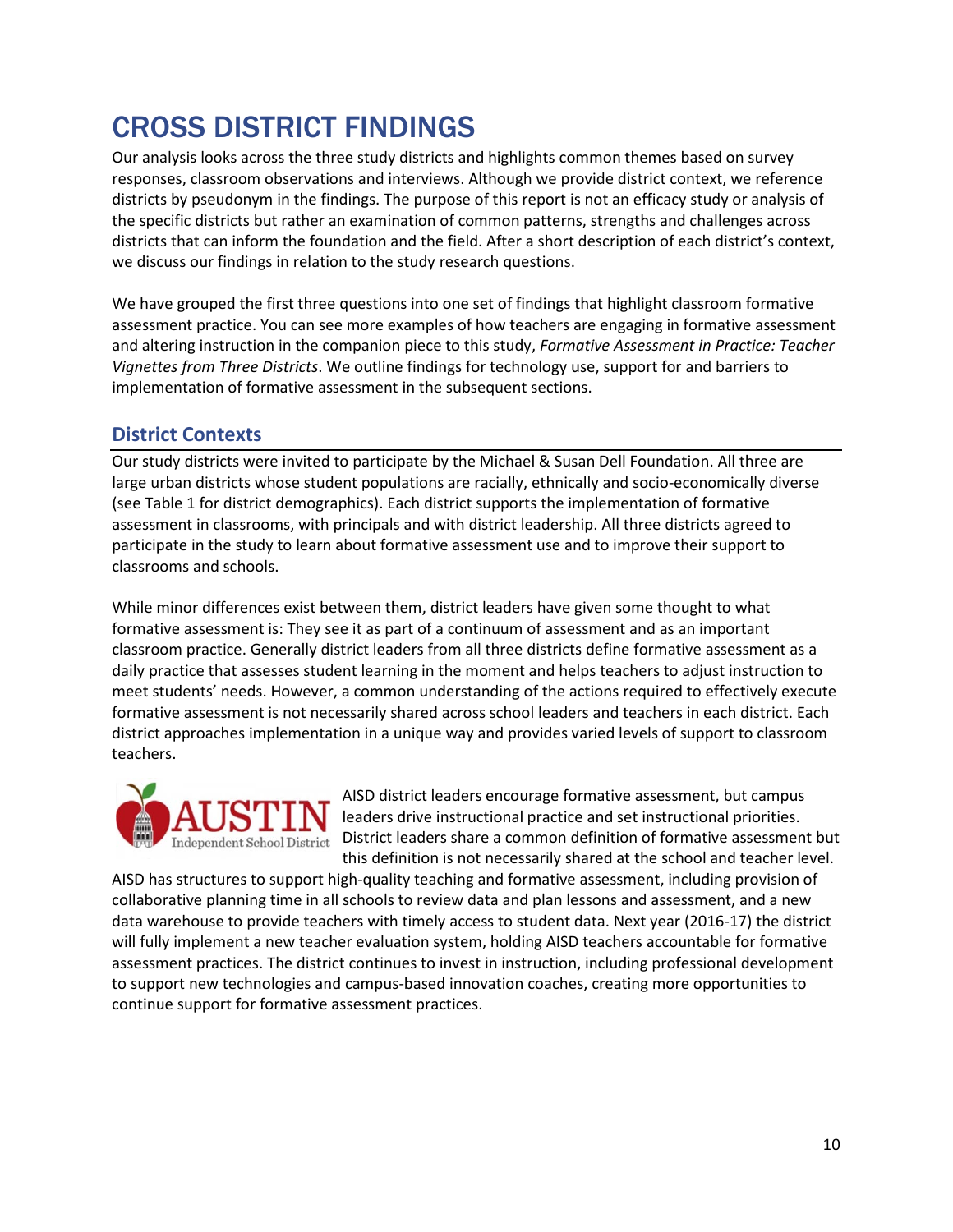

Of our three study districts, DPS has the most explicit and targeted focus on formative assessment and what it calls the "data cycle." As part of its strategy to shift decision-making to schools, the central office serves as a resource provider and capacity builder, working to strengthen school leaders' abilities to support teachers' instructional

practice. The district provides schools with online resources and a toolkit including protocols for data conversations as well as teacher effectiveness coaches. DPS district administrators, principals and teachers share a common definition of formative assessment and hold teachers accountable for these practices with a robust teacher evaluation system. As in the other districts, technology use for formative assessment in DPS is low.



MNPS administrators encourage and support a continuous improvement model for professional learning and growth across the district. The district prioritizes school-based autonomy, so district leaders provide training to principals and data coaches.

These train-the-trainer sessions empower school leaders to support formative assessment practices in classrooms. MNPS administrators share a common definition of formative assessment that supports the district's emphasis on data-driven instruction, but this definition is not necessarily shared at the school and teacher level. Nashville's teacher evaluation system holds teachers accountable for a variety of formative assessment practices. As in the other districts, technology use for formative assessment in MNPS is low.

|                                                  | <b>AISD</b>                                                           | <b>DPS</b>                                                               | <b>MNPS</b>                                                |
|--------------------------------------------------|-----------------------------------------------------------------------|--------------------------------------------------------------------------|------------------------------------------------------------|
| <b>Total Student Enrollment</b>                  | 83,634                                                                | 90,150                                                                   | 84,070                                                     |
| African American                                 | 7.8%                                                                  | 14.1%                                                                    | 44.3%                                                      |
| Asian                                            | Not available                                                         | 3.3%                                                                     | 4.1%                                                       |
| Hispanic/Latino                                  | 58.8%                                                                 | 56.7%                                                                    | 20.7%                                                      |
| White                                            | 26.6%                                                                 | 21.9%                                                                    | 30.7%                                                      |
| Economically<br>Disadvantaged (FRL)              | 57.1%                                                                 | 69.7%                                                                    | 75.3%                                                      |
| English Language<br>Learners (ELL/LEP)           | 27.8%                                                                 | 38.2%                                                                    | 16.2%                                                      |
| <b>Students with Disabilities</b><br>(SWDs/SpEd) | 10.2%                                                                 | 10.5%                                                                    | 12.4%                                                      |
| <b>Number of Teachers</b>                        | 6,353                                                                 | 5,948                                                                    | 5,314                                                      |
| <b>State Standards</b>                           | <b>TX Essential</b><br>Knowledge and Skills<br>(TEKS)                 | CO Academic<br>Standards (aligned<br>to the CCSS)                        | <b>Common Core</b><br><b>State Standards</b><br>$(CCSS)**$ |
| Summative College-Ready<br>Assessment            | State of TX<br>Assessments of<br><b>Academic Readiness</b><br>(STAAR) | CO Measures of<br><b>Academic Success</b><br>(CMAS); PARCC               | TNReady (TCAP)                                             |
| <b>Teacher Evaluation</b>                        | Professional<br>Pathways for<br>Teachers (PPfT)                       | <b>Leading Effective</b><br><b>Academic Practice</b><br>(LEAP) Framework | <b>TN Educator</b><br><b>Acceleration</b><br>Model (TEAM)  |

## **Table 1: Study Districts At-A-Glance\***

\*Source: District websites and state report cards; AISD data is from2015-2016, DPS and MNPS data are from 2014-2015. \*\*In 2015 the Tennessee legislature voted to repeal the CCSS and the state is currently working on new standards for 2017.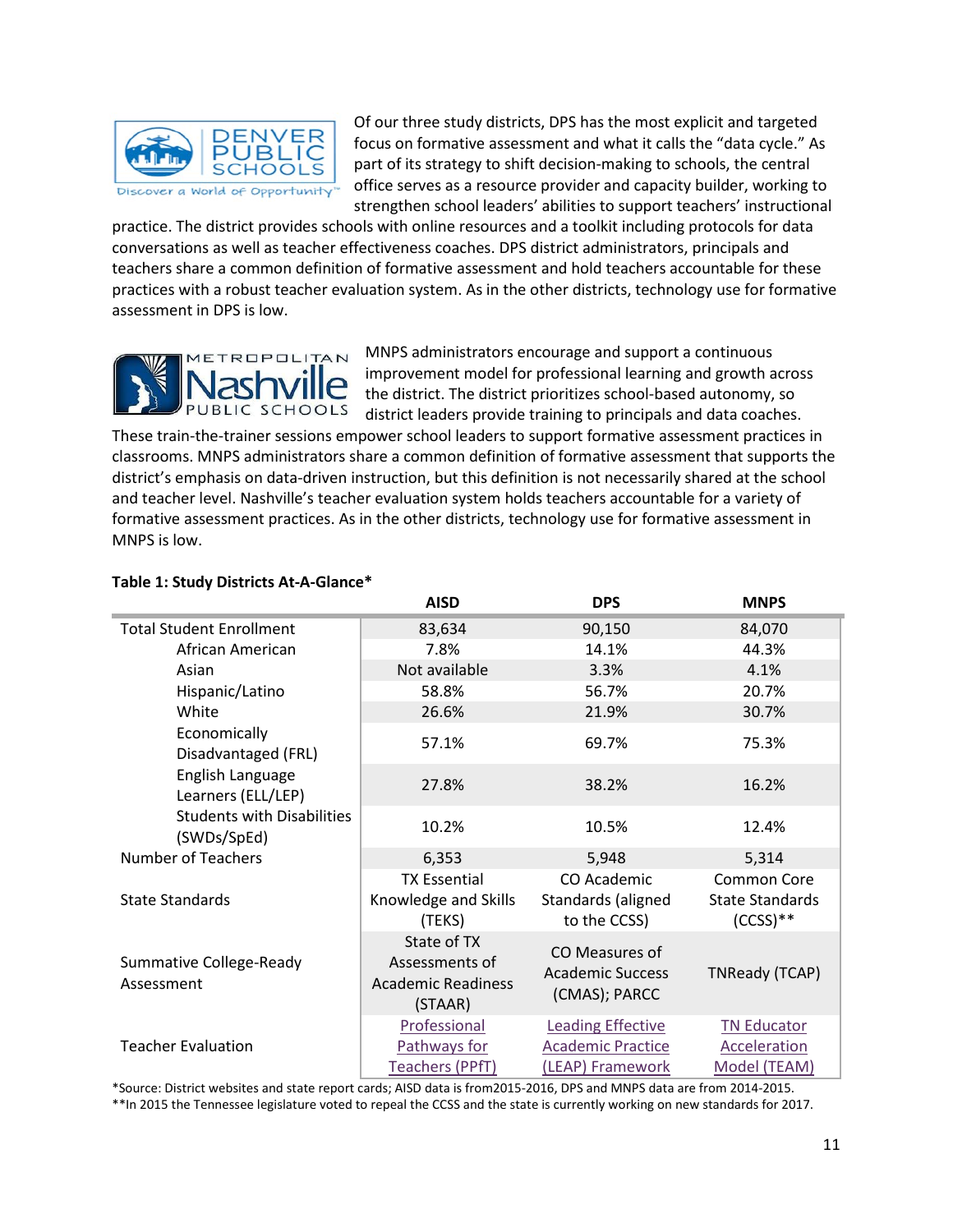# <span id="page-12-2"></span><span id="page-12-0"></span>**Specific Findings by Question**

**1**

# <span id="page-12-1"></span>*To what extent do teachers engage in true formative assessment practice?*

**Teachers regularly use some form of formative assessment but the implementation of their practice is uneven. Although teachers use some strategies effectively, on the whole, most teachers need more practice and support to improve their implementation, particularly in areas that invite more student participation and ownership of their learning.**

To understand the extent to which teachers engage in true formative assessment and alter their instruction based on formative data, we looked at five domains of classroom practice, drawn from research on effective formative assessment practice<sup>[xvi](#page-55-16)</sup>:



[\\* Learning progressions](http://www.edweek.org/ew/articles/2015/11/11/learning-progressions-maps-to-personalized-teaching.html) map the routes students typically follow as they gain increasingly sophisticated levels of knowledge and skills during the passage from novice to expert levels of understanding.

We used these domains as the basis of our teacher survey and classroom observation rubric so that we could compare the two sets of data. For each survey item, we asked teachers to indicate whether they used the specific practice in each domain and how frequently (see Appendix D for the survey questions).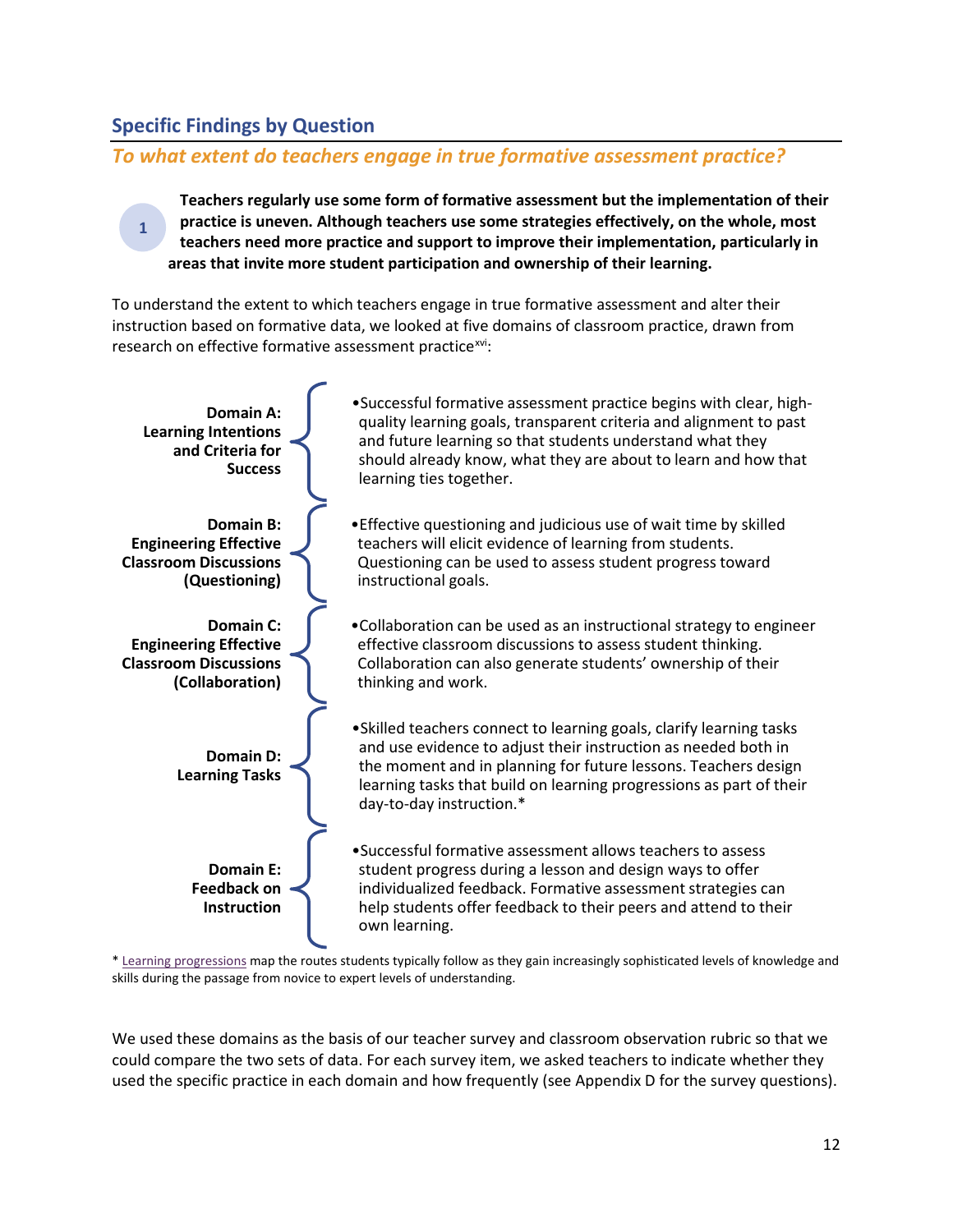In observations, we noted whether we saw evidence of each practice and rated the quality of what we saw on a rubric (see Appendix C for the Classroom Observation protocol).

As Table 2 shows, on average teachers across all three districts use practices in these domains weekly with the exception of domain E where practices are used less frequently. **The percentage of teachers using various practices daily is highest in domains B and D.** While weekly use is a good sign, formative assessment should be a daily practice. Teachers should be continually collecting data to diagnose student progress, identifying gaps in knowledge and understanding, and determining how to make immediate adjustments in instruction to improve student learning of concepts, skills or standards. Teachers may not use every practice listed in every domain every day, but many of these practices make up elements of a high quality lesson and should be done daily.<sup>[xvii](#page-55-17)</sup> Table 2 also notes that the teachers we observed demonstrated mixed effectiveness among the various domains. **Teachers are more effective in their use of practices within domains B and D and less effective in practices within the other domains.** Detailed survey and observation results by district are located in Appendices F and G.

|                                                                       | % Teachers Who Use<br>Daily (Survey)<br>$N = 1098$ | <b>Average Frequency</b><br>of Use (Survey)<br>$N = 1098$ | <b>Average Effectiveness</b><br><b>Rating (Observations)</b><br>$N=28$ |
|-----------------------------------------------------------------------|----------------------------------------------------|-----------------------------------------------------------|------------------------------------------------------------------------|
| Domain A: Learning Intentions and Criteria for Success                |                                                    |                                                           |                                                                        |
| Connection to Future Learning                                         | 52%                                                |                                                           |                                                                        |
| <b>Learning Goal Quality</b>                                          | 85%                                                |                                                           | Developing                                                             |
| Learning Goal Implementation                                          | 65%                                                | Weekly                                                    |                                                                        |
| <b>Presentation of Criteria</b>                                       | 38%                                                |                                                           |                                                                        |
| Domain B: Engineering Effective Classroom Discussions (Questioning)   |                                                    |                                                           |                                                                        |
| Use of Questioning                                                    | 89%                                                |                                                           |                                                                        |
| <b>Wait Time</b>                                                      | 91%                                                | Weekly                                                    | Effective                                                              |
| <b>Eliciting Evidence of Learning</b>                                 | 62%                                                |                                                           |                                                                        |
| <b>Determining Progress</b>                                           | 89%                                                |                                                           |                                                                        |
| Domain C: Engineering Effective Classroom Discussions (Collaboration) |                                                    |                                                           |                                                                        |
| Climate                                                               | 68%                                                |                                                           | Mixed results                                                          |
| <b>Student Collaboration</b>                                          | 48%                                                | Weekly                                                    | (Developing to                                                         |
| <b>Student Viewpoints</b>                                             | 67%                                                |                                                           | Exemplary)                                                             |
| <b>High Expectations</b>                                              | 96%                                                |                                                           |                                                                        |
| <b>Domain D: Learning Tasks</b>                                       |                                                    |                                                           |                                                                        |
| <b>Connection to Learning Goals</b>                                   | 91%                                                |                                                           |                                                                        |
| Clarity of Task                                                       | 72%                                                |                                                           |                                                                        |
| Adjust Instruction within the Lesson                                  | 82%                                                | Weekly                                                    | Effective                                                              |
| Use of Evidence to Inform Future                                      | 77%                                                |                                                           |                                                                        |
| Instruction                                                           |                                                    |                                                           |                                                                        |
| <b>Domain E: Feedback on Instruction</b>                              |                                                    |                                                           |                                                                        |
| <b>Assessing Progress During Lesson</b>                               | 40%                                                |                                                           |                                                                        |
| <b>Individualized Feedback</b>                                        | 53%                                                |                                                           |                                                                        |
| Self-Assessment                                                       | 28%                                                | Monthly                                                   | Developing                                                             |
| Peer Assessment                                                       | 14%                                                |                                                           |                                                                        |
| Feedback Loops                                                        | 40%                                                |                                                           |                                                                        |

### **Table 2: Effective Formative Assessment Domains with Survey and Observation Results**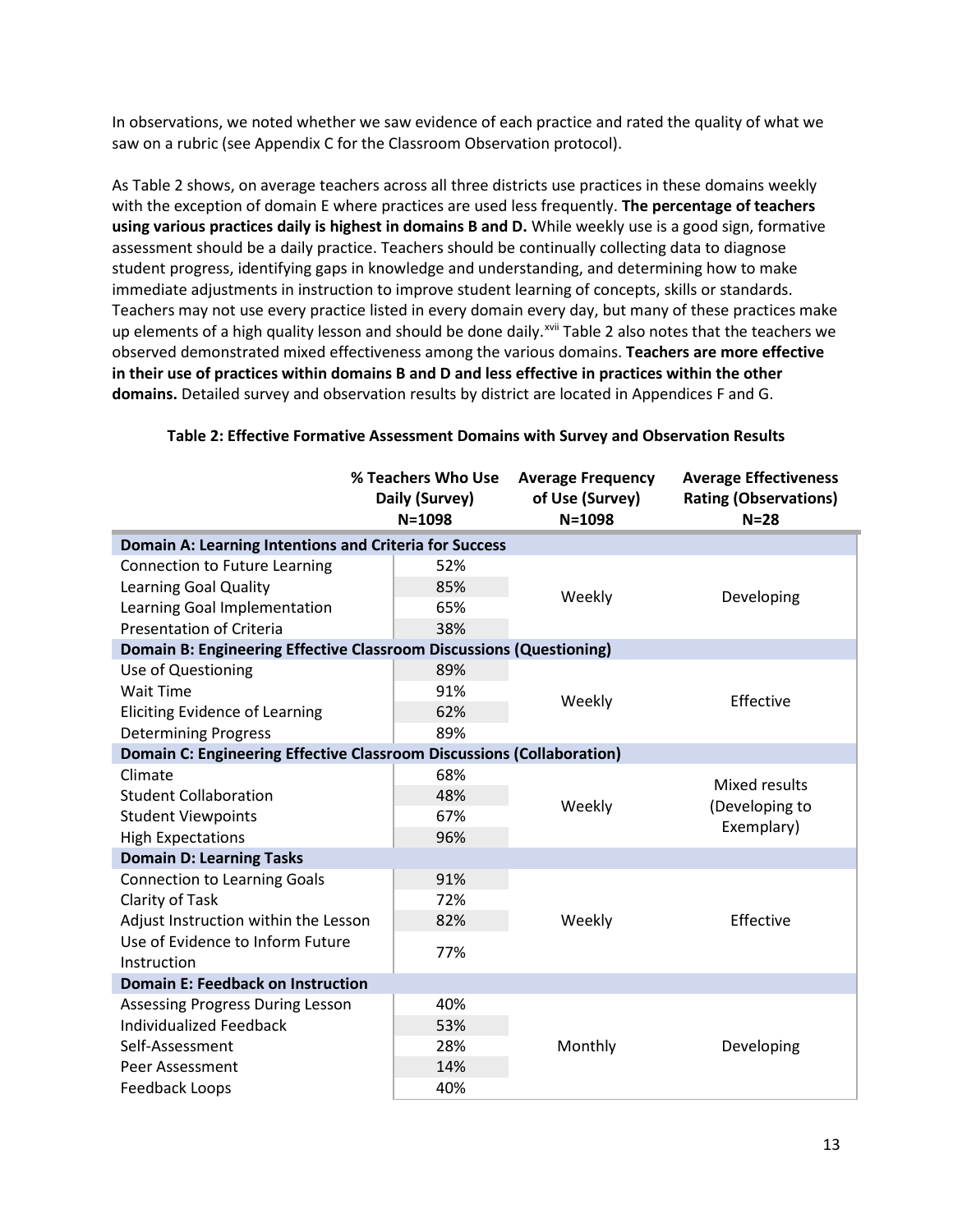Although observation data varied with domain, in all three districts we did see examples of effective use of many of the strategies listed above. In what follows, we highlight the relative strengths and challenges in each domain and include some examples drawn from our observations. Overall, teachers seemed to be stronger in assessing student learning in the moment and addressing learning goals and other immediate lesson-based practices. Teachers were much less strong in all of the areas that asked them to invite more student participation and ownership of their learning, such as creating a studentcentered climate, peer assessment and sharing and/or developing criteria for success with students.

### *Domain A: Learning Intentions and Criteria for Success*

Teachers showed greater strengths in *connecting current lessons to future learning* and addressing the learning goal throughout the lesson (*learning goal implementation*) in this domain. We did not observe strong evidence of *sharing the criteria for success with students* in our observations although a few teachers did do this effectively. Here are some examples of effective practice we observed in this domain:

- **Learning goal quality:** After reviewing place value mats and "greater than" and "less than" meanings and synonyms, a first grade math teacher stated a clear and grade-level appropriate learning goal about using place values to compare two numbers and connected it to the state's standards.
- **Connection to future learning:** A fourth grade reading teacher presented a lesson on predicate expanders as a logical connection to both previous lessons on subjects, verbs and "bare bones" sentences and future lessons on prepositions and complex sentence structures.
- **Presentation of criteria:** A high school science teacher created a small group activity for her students to learn about five types of environment systems, which included creating posters and presenting them to the class. In introducing the activity, she described the criteria she planned to use to evaluate students' posters and presentations. She then provided them with the rubric she created as a reference.

### *Domain B: Engineering Effective Classroom Discussions (Questioning)*

In domain B, we saw stronger practice in *determining student progress during the lesson* and providing *wait time* for students to engage and respond to questions. We did not see as much strong practice in *eliciting evidence of learning*, although again, a few teachers did this effectively. Here are some examples of effective practice we observed in this domain:

- **Questioning:** A high school chemistry teacher asked questions of most students throughout a lesson on atomic theories. She asked students to build off of one another's predictions about and descriptions of scientific experiments and pushed for detailed responses to her questions.
- **Eliciting evidence of learning:** To systematically elicit evidence from all students throughout the lesson, a high school math teacher had his students respond to daily warm-up questions and complete individual practice problems on 360 degree whiteboards posted on the walls. The teacher was able to walk around and immediately provide feedback and ask follow-up questions to students when reviewing their responses. At the end of class, students submitted responses from their small work group via Google Forms. This served as their exit ticket for the day.

### *Domain C: Engineering Effective Classroom Discussions (Collaboration)*

In this domain, teachers showed greater strength in creating *high expectations* and a "we can all learn" attitude with students and in seeking and validating different *student viewpoints* during lessons. We did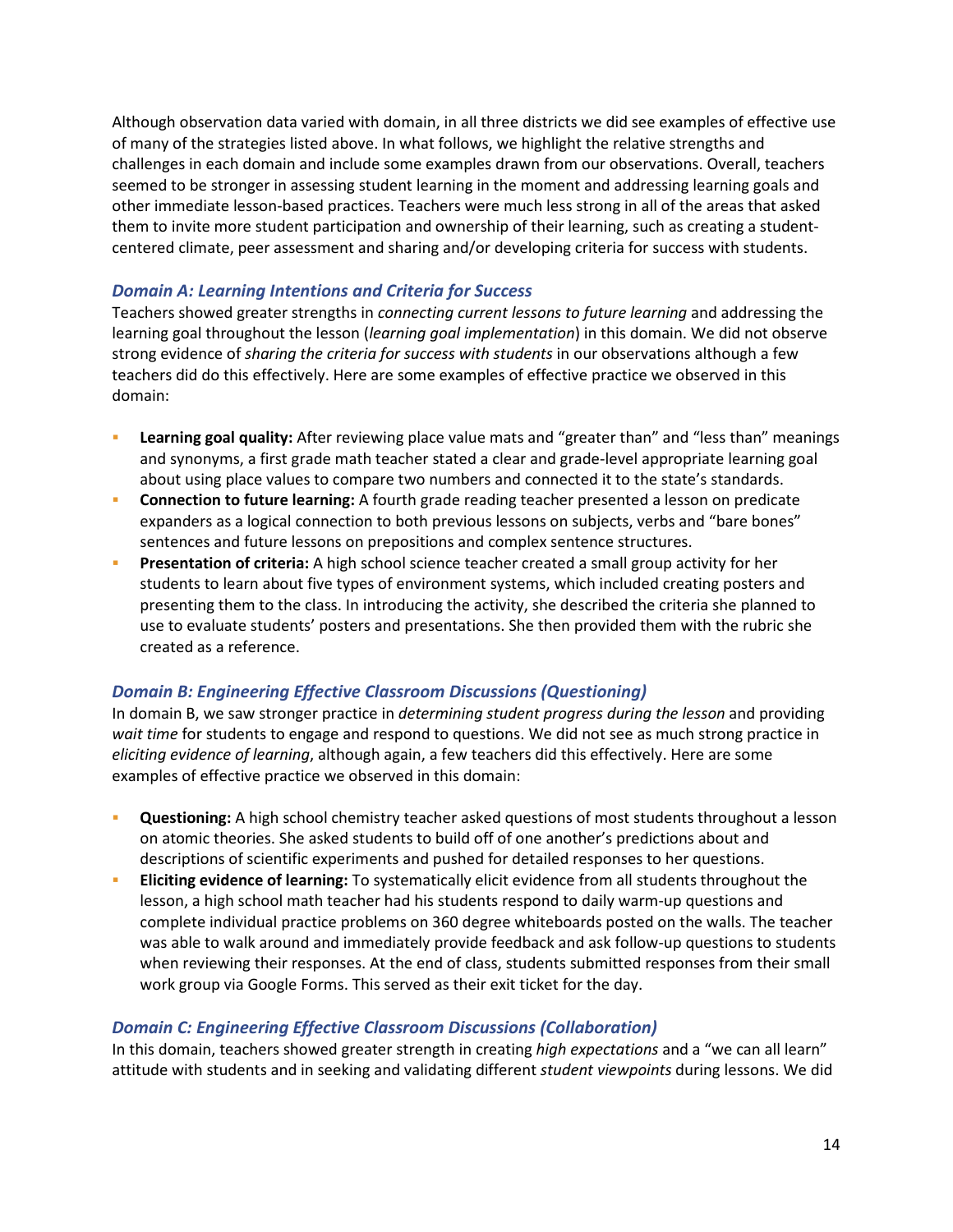<span id="page-15-1"></span>not see strong evidence of creating a student-centered *climate*. Here are some examples of effective practice we observed in this domain:

- **Student collaboration:** In one district, most teachers had students' desks organized in groups of three. The triad groupings encouraged regular discussions and collaboration on assignments without requiring students to move around. Most students seemed used to working with their triads, and most were actively engaged with their peers during discussions and collaboration.
- **Student viewpoints:** A high school math class was given a problem to complete in small groups. The teacher encouraged each group to develop as many solution pathways as possible. Groups then shared a range of solution pathways for the same problem with the entire class.

## *Domain D: Learning Tasks*

In domain D, we saw stronger practice in using student responses and work to *adjust instruction within the lesson* and in aligning tasks and activities to the learning goals (*connection to learning goals*). Teachers also showed strength in clarifying the tasks or activities (*clarity of task*). We did not see strong *use of evidence to inform future instruction*. This may have been due in part to only observing one lesson on one day rather than gathering data across several days in one classroom. Here are some examples of effective practice we observed in this domain:

- **Connection to learning goals:** After an initial lesson on multiplying with zero, one and two, an elementary teacher had students complete a worksheet individually with a variety of related multiplication problems and then had a whole group practice session where students developed their own problems and called on other students to answer the problem they posed.
- **Adjusting instruction:** A second grade ELA teacher infused questions to determine student understanding throughout a lesson about fiction and non-fiction texts. She inferred from student responses that the class was struggling to understand the content and adjusted the lesson's activity from an individual exercise to a full group discussion.

## *Domain E: Feedback on Instruction*

In this domain, teachers showed greater strength in *assessing student progress during the lesson* and providing descriptive *individualized feedback* that students could translate into action. We did not see very much *peer assessment* in any of the districts, although some teachers did this well. Here are some examples of effective practice we observed in this domain:

- **Individualized feedback:** A high school algebra teacher provided individualized feedback to students who were working on a group assignment about determining rate. Students had the opportunity to internalize feedback and adjust responses during the lesson.
- **Peer assessment:** A science teacher had her students draft an initial summary of atomic theory they just learned. She had them share their initial drafts with a partner for feedback before finalizing and submitting their summary to the teacher.

# <span id="page-15-0"></span>*To what extent do technology tools aid teachers in collecting, analyzing and/or acting upon formative data?*

- **Teachers who reported more frequent use of formative assessment practices also reported**
- **more use of technology, especially if they had school or district support. Use of technology for formative assessment depends on teachers already understanding and using formative assessment in their classrooms. 2**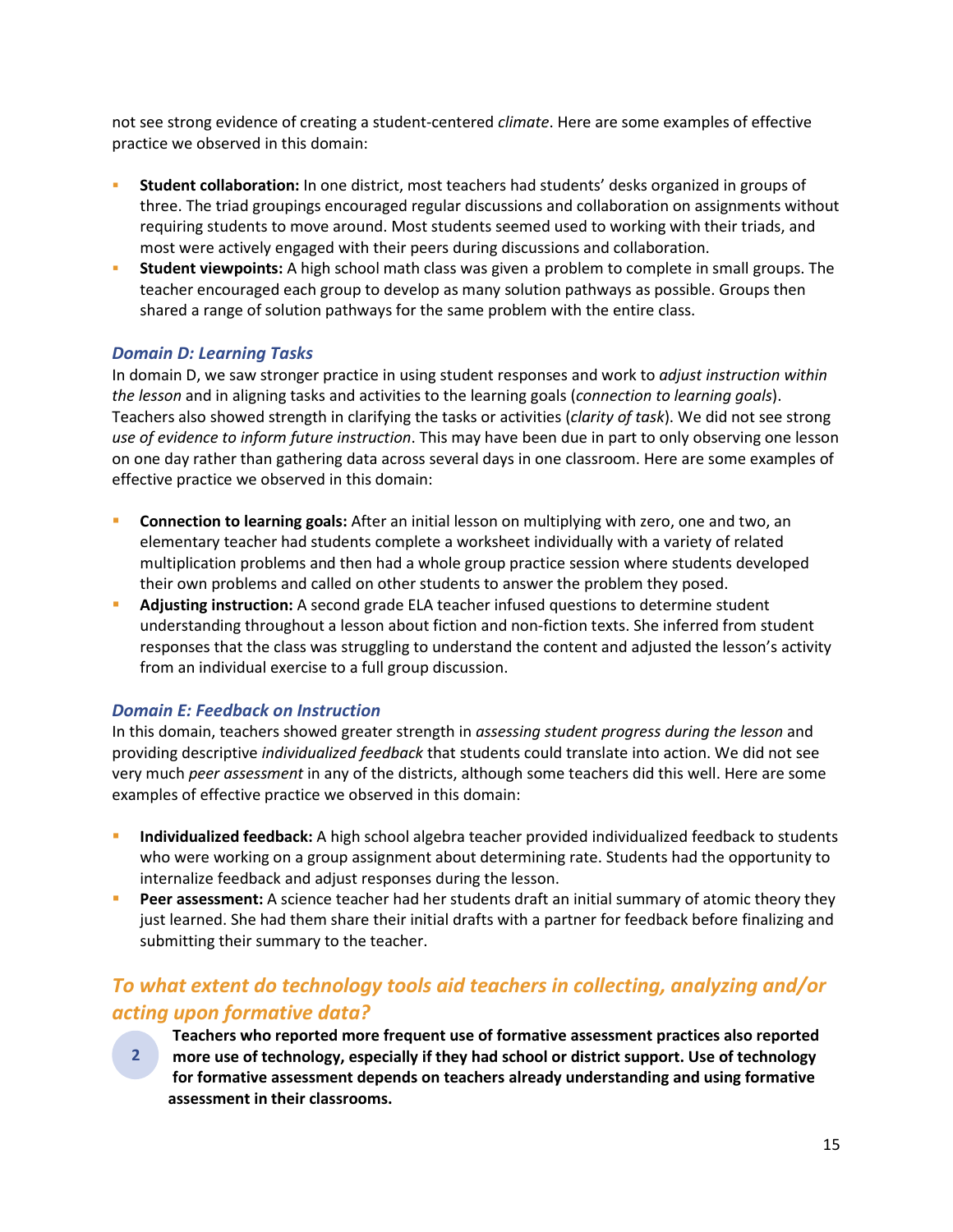Technology use in general, and technology use for formative assessment in particular, was consistently low across all three districts, reflecting a national trend indicating that teac[h](#page-55-18)ers have been slow to transform the ways they teach and particularly to adopt new technology.<sup>xviii</sup> Survey respondents did not agree that the use of technology was important in formative assessment. Our survey asked teachers to select from a list of various kinds of formative assessment technologies and tell us how often they used them. Teacher responses showed that they used all items except for personal computing less than monthly. Personal computing (identified as the use of iPads or laptops) was rated as above monthly use, although this does not indicate that use of personal computing was specifically for formative assessment.

Interview data supports survey findings, indicating that technology use in general varied across schools in each district and was often hampered by outdated equipment, lack of access, lack of familiarity with technological options or applications and lack of training. As one administrator noted, "Lots of teachers aren't as comfortable with technology. I think sometimes some teachers are a little fearful of it. [So we need to provide] access and also training that's engaging and takes teachers step by step through the process." Interviewees mentioned interested teachers who were using technology to collect quick and immediate data about their students' understanding (e.g., clickers, Plickers, Kahoot digital quizzes) and teachers have been creative about finding technology they can use or adapt. But across the districts, teacher and administrator interviews reflect a common feeling that districts have not been able to provide teachers with the kind of classroom-based technology they need in a consistent and ongoing way. "We do not have adequate access to technology. Our streaming is slow. Computers often fail, die and are unreliable. When something is not working it is difficult to have it repaired in a timely manner," one teacher reported.

Teachers acknowledge the important role technology can play in the classroom and almost all of them use the internet to find resources. Teachers who use various formative assessment programs appreciate the speed and ease with which they can gather student data and the instructional options that technology allows them. "Now with technology I feel like it's easier to have a lot more formative assessment, even with BrainPop videos where they do the quiz at the end of the video, you can get feedback from that," one teacher explained.

We analyzed our survey data to determine whether there might be potential connections between formative assessment use and technology use. Statistical analyses (shown in Table 3) revealed that indeed there were relationships between the use of formative assessment practices and use of technology. Teachers who reported that they used formative assessment strategies more frequently also indicated higher use of technology for assessment. This was especially true for practices in Domain E (large effect size and positive correlation strength) but we found a positive relationship between formative assessment use and technology use when we combined all variables as well. An increase in use of formative assessment practice was positively connected with use of technology, and vice versa. In addition, we also found a significant correlation in the relationship between *support* for formative assessment and use of technology for formative assessment. Practically speaking, and perhaps not surprising, teachers who are better supported to implement formative assessment strategies are more inclined to also report increased technology use for instruction, as well as for formative assessment specifically.

Our findings suggest that while teachers who use technology for formative assessment find it valuable, it is not the technology itself that drives increased formative assessment practice. Use of technology for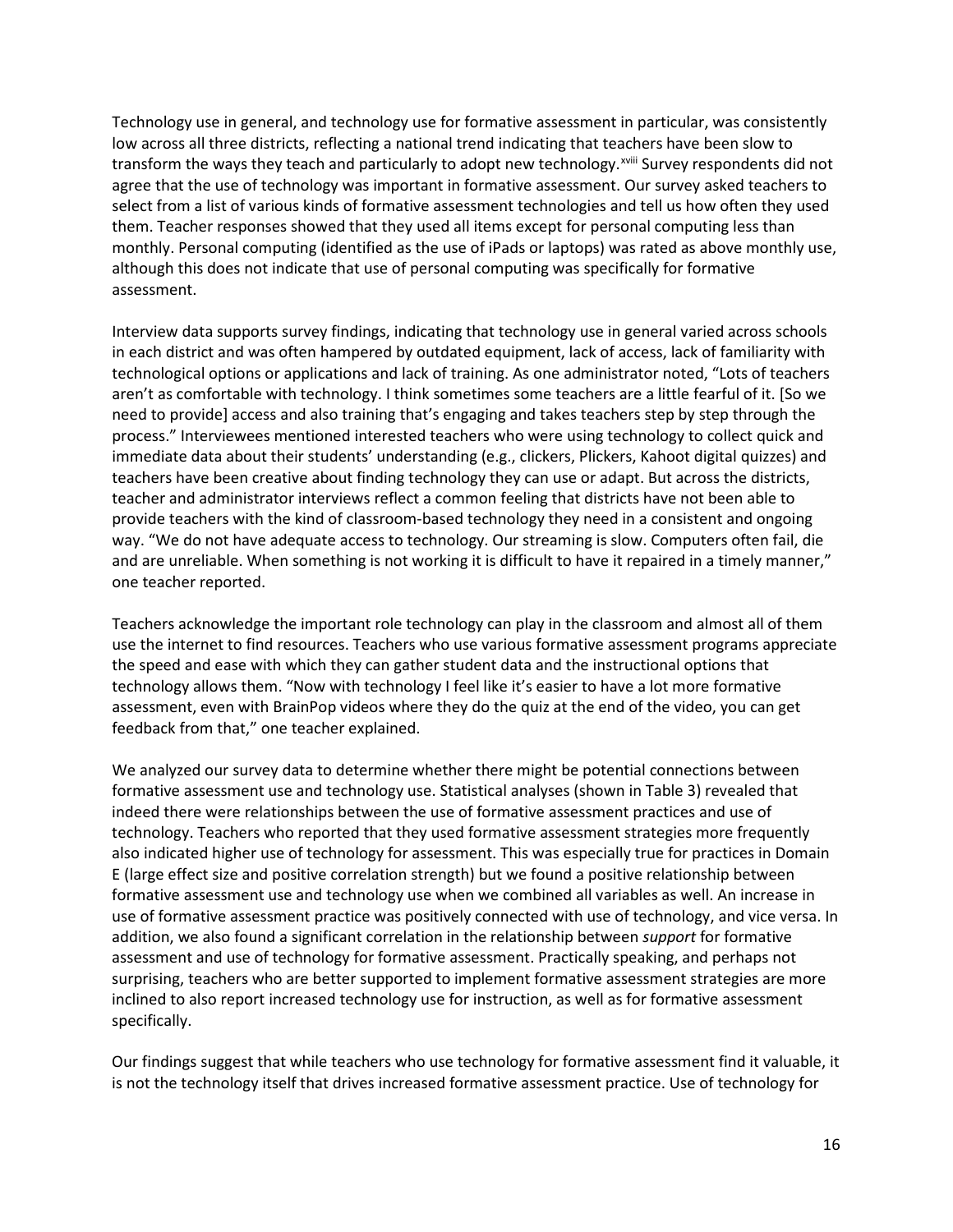<span id="page-17-1"></span>formative assessment depends on teachers already understanding and using formative assessment in their classrooms.

|                    | <b>Average Technology Use</b> |                             |                 |                |                    |
|--------------------|-------------------------------|-----------------------------|-----------------|----------------|--------------------|
|                    |                               | <b>Correlation Strength</b> |                 |                | <b>Effect Size</b> |
| <b>FA Variable</b> | r-statistic                   |                             | <i>p</i> -value | r <sup>2</sup> | Interpretation     |
| <b>Importance</b>  | .096                          | Slightly positive           | .007            | .009           | Small              |
| Domain A           | .311                          | Positive                    | .000.           | .097           | <b>Medium</b>      |
| <b>Domain B</b>    | .180                          | Slightly positive           | .000            | .032           | Small              |
| Domain C           | .210                          | Slightly positive           | .000            | .044           | Small              |
| Domain D           | .188                          | Slightly positive           | .000            | .035           | Small              |
| <b>Domain E</b>    | .378                          | Positive                    | .000            | .143           | Large              |
| <b>Overall Use</b> | .326                          | Positive                    | .000            | .106           | <b>Medium</b>      |
| <b>Support</b>     | .332                          | Positive                    | .000            | .110           | <b>Medium</b>      |

**Table 3: Relationships between Average Technology Use and Formative Assessment Components of the Survey**

# <span id="page-17-0"></span>*What kind of support do districts and schools provide for formative assessment?*

**Teachers across all three districts report that the support provided by districts for formative assessment is insufficient and that they most often turn to their colleagues for support to improve their formative assessment strategies. All three study districts and their schools provide general support for formative assessment practice but there isn't always agreement on the importance and definition of formative assessment and the support is not necessarily targeted consistently and clearly on formative assessment. 3**

Survey data and teacher observations show that while many teachers do use some form of formative assessment in their classrooms, they have a limited repertoire and they do not necessarily use these strategies daily. Because formative assessment is a fundamental part of instructional practice, asking teachers to change their practice to accommodate more or improved formative assessment requires support for capacity building including time for reflection, in-school modeling and coaching, access to materials and ongoing, targeted feedback. While districts have set up structures that could support such capacity building, such as support for professional learning communities (PLCs), provision of coaching and trainings for school administrators among other things, these supports are not necessarily targeted at formative assessment per se.

#### *Finding 3a. There is lack of clarity about the importance and definition of formative assessment.*

Lack of a common definition across a district can lead to misunderstandings about formative assessment practice that create barriers to implementation. For example, if principals and teachers understand formative assessment differently, then what principals see during classroom walkthroughs may not be what they expect. Teachers may be modeling what they think is formative assessment – using whiteboards to check student understanding for example - but if the principal thinks of formative assessment as a quick test or written assignment, this could lead to difficulties for teachers trying to use a variety of formative assessment strategies. A common definition can help administrators and teachers work together to support a wide range of formative assessment strategies.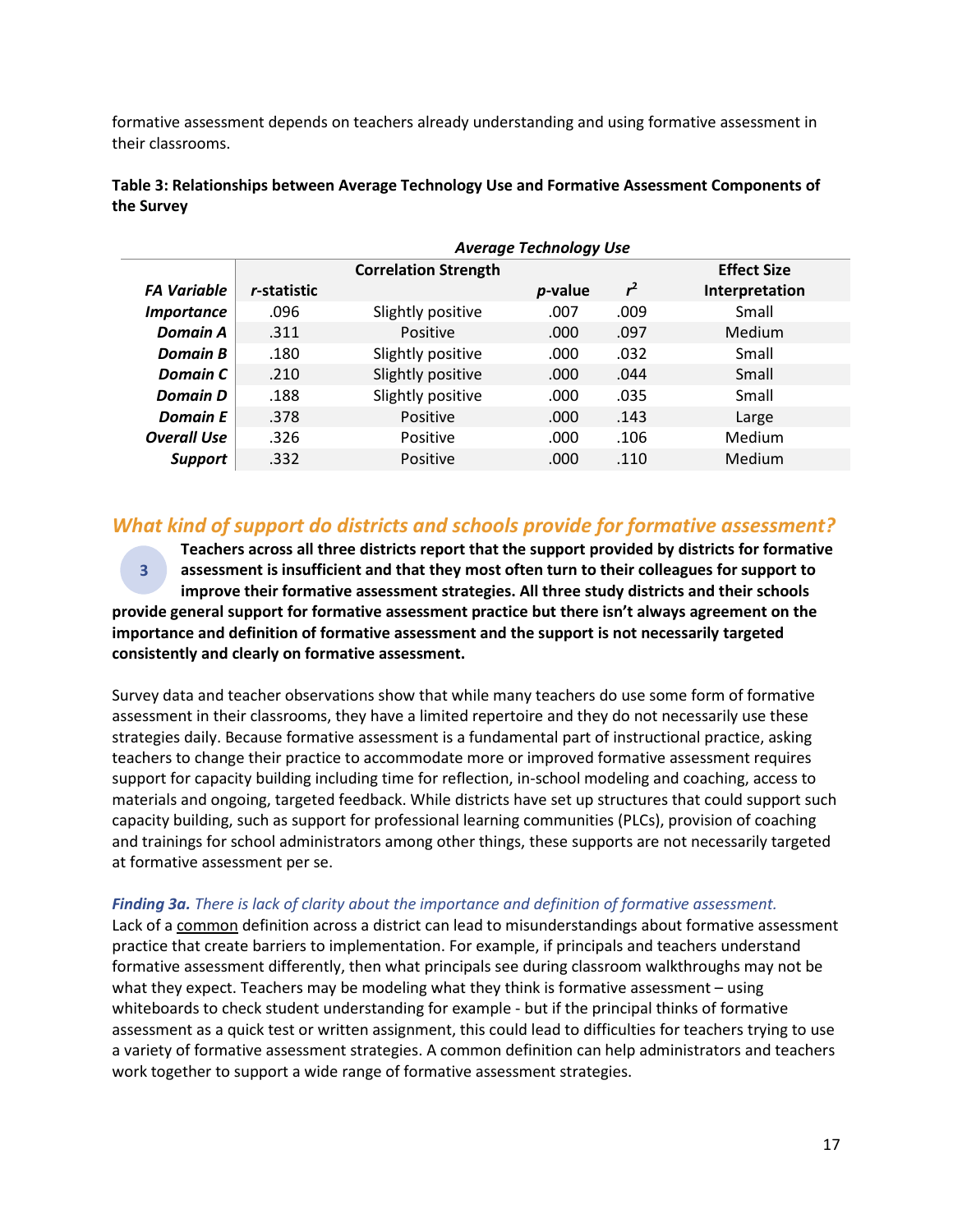Most definitions offered by district leaders, school administrators and teachers only focused on parts of the full formative assessment cycle (described on page 9). Generally district leaders from all three districts define formative assessment as a daily practice that assesses student learning in the moment and helps teachers to adjust instruction to meet students' needs. We heard variations on this definition from school-based administrators and teachers as well. Most principals and teachers agree that formative assessment means checking for student understanding and using that information to adjust instruction. But there is much less clarity around what actually constitutes formative assessment in practice. Survey data highlighted in Table 2 show that teachers rely on certain practices (e.g., those in domains B and D) and use them much more frequently than others (e.g., those in domains C and E). These data show that most teachers understand that they need to use questioning to check for understanding, for example, but they may not understand the importance of feedback in the formative assessment cycle or that feedback should be part of their instruction. If districts, administrators and teachers are not clear on a definition of formative assessment that includes all of the various elements of the cycle, then formative assessment practice suffers.

Our interviews found clear intra-district variation in the definition of formative assessment between teachers, school administrators and district leaders in two of the three districts. District administrators highlighted this concern in those two districts and discussions with principals and teachers revealed differing conceptions about what formative assessment looks like in the classroom. In District A for example, school leaders and teachers struggle with the misconception that formative assessment must be some kind of test. As one teacher explained, "That [term] gets confusing for people because the terms are used so interchangeably sometimes. Our weekly quizzes were formative assessments…but sometimes formative assessment isn't referred to as that quiz. It's the hands up exit ticket which is also a type of formative assessment. Some people view the little bitty quizzes as summative."

Administrators and educators showed the closest agreement in their definition of formative assessment when the district had an explicit and targeted focus on formative assessment and deployment of district-trained coaches to schools. Coaches use common language to talk about formative assessment practice, including key strategies such as using multiple methods to gather evidence of student understanding, offering students immediate feedback and adjusting instruction within the class or the next day.

### *Finding 3b. Professional development and other supports for formative assessment practice are not sufficient.*

Survey results, highlighted in Table 4, show that teachers generally feel they have some supports to implement formative assessment. They feel they understand what it is and know how to use it. They have the support from their administrators. Most importantly, they feel they have an existing instructional approach that encourages student interactions and allows for in-class modifications.

Teachers recognize that to effectively use formative assessment they need to intentionally build time into their daily lessons and then take the time to act on the data. According to our survey, this is where teachers feel they have less support from their district and school. They want more time within class periods to gather and act on data, they don't feel they are receiving adequate training specifically in formative assessment strategies, and they do not feel they have adequate access to or training in technology that could support formative assessment. Because of inadequate training, perceived lack of resources or the demands of other priorities, teachers say they need additional support from school and district leaders to elevate formative assessment and implement it consistently. District leaders in all three districts acknowledge that they need to do more, particularly in providing more focused training in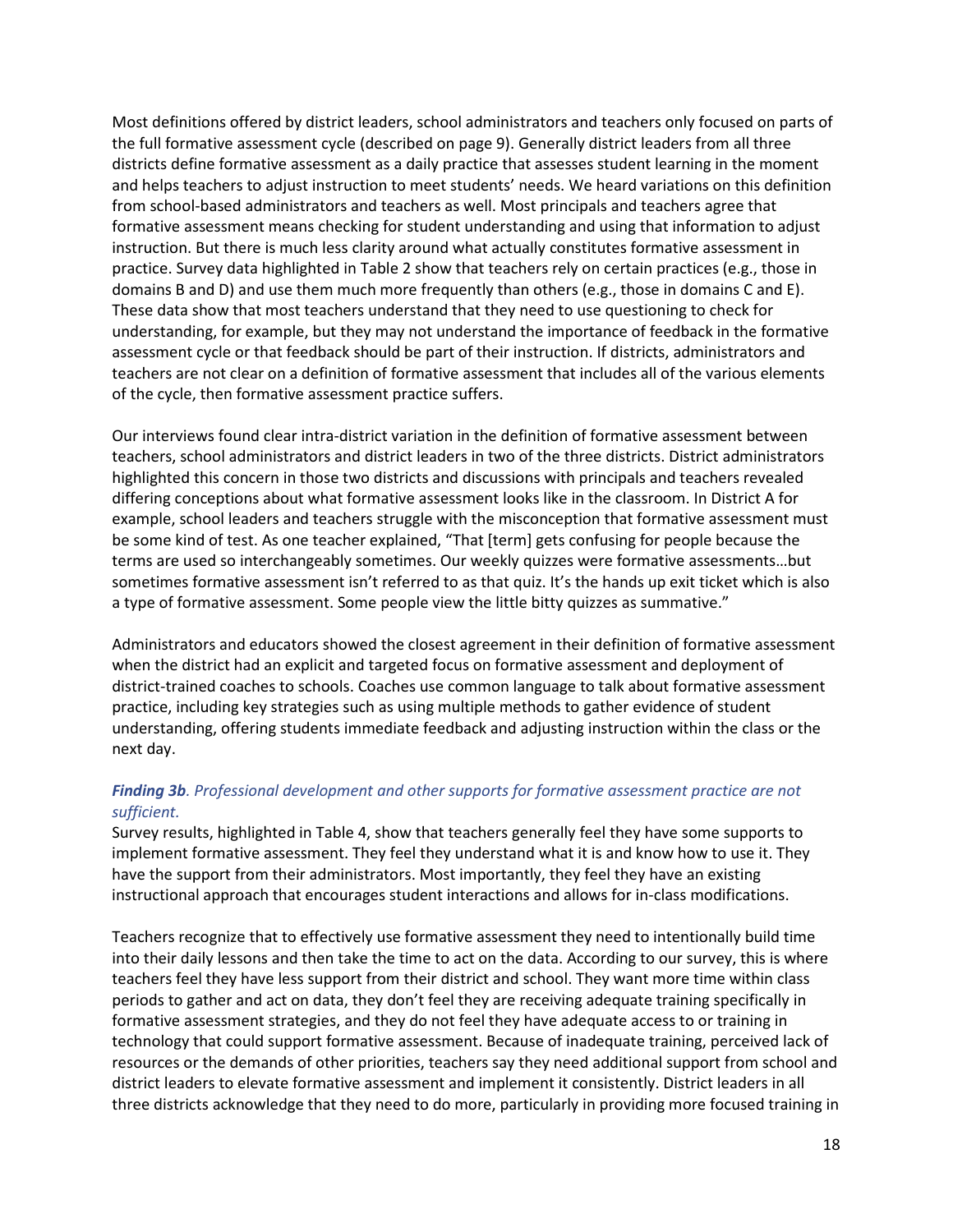formative assessment strategies across the district, developing stronger school leaders who can support formative assessment and providing access to formative assessment technology, among other things.

### **Table 4: Survey Results for Support Category**

| <b>Support for Formative Assessment*</b>                                                                                                                   | <b>District A</b> | <b>District B</b> | <b>District C</b> |
|------------------------------------------------------------------------------------------------------------------------------------------------------------|-------------------|-------------------|-------------------|
| I understand what formative assessment is and how to use it.                                                                                               |                   |                   |                   |
| I have enough time to plan formative assessments.                                                                                                          |                   |                   |                   |
| The curriculum I use includes support for formative<br>assessment.                                                                                         |                   |                   |                   |
| The curriculum I use supports formative assessment and<br>individualized instruction at a range of grade levels.                                           |                   |                   |                   |
| My approach to instruction provides me with ample<br>opportunities to interact with all of my students and act on                                          |                   |                   |                   |
| formative assessment data.<br>My class periods provide enough time to gather and act on                                                                    |                   |                   |                   |
| formative assessment data.<br>I have administrator support to incorporate formative<br>assessment into my teaching practice.                               |                   |                   |                   |
| My district or school provides me with materials/tools to<br>support formative assessment.                                                                 |                   |                   |                   |
| My district or school provides me with technology to support<br>formative assessment.                                                                      |                   |                   |                   |
| My district or school provides me with adequate training on<br>formative assessment practices.                                                             |                   |                   |                   |
| My district's pacing guides allow time to incorporate<br>formative assessments and changes to my practice if needed.                                       |                   |                   |                   |
| I know how to use data to diagnose underlying learning gaps<br>and identify lessons and instructional strategies appropriate<br>to help students catch up. |                   |                   |                   |
|                                                                                                                                                            |                   |                   |                   |

**\*Green = agree; Red = disagree**

Each district in the study provides materials, training, coaching and other supports to help teachers use formative assessments, as detailed in Table 5. While each district has invested time and money in these learning opportunities, it's not clear that these opportunities are intentionally focused on formative assessment in a sustained and systematic way. For example, District B officials report that they sometimes offer one-time, half-day training opportunities focused specifically on formative assessment strategies but that the district mostly tries to build formative assessment tools and supports into model lessons shared with teachers as a part of ongoing content-area and curriculum trainings.

In District C, most of the district's formative assessment training, resources and supports live within its data-driven instruction and data culture work and are not explicitly called out as formative assessment. District C leaders contended that they "just haven't found a lot of value, in trying to articulate differences in assessment types." District officials also referenced the online publicly-available Standards Toolkit," where the district's data protocols are housed under the tab labeled "Monitor Student Learning and Adjust Instruction." [xix](#page-55-19) They highlighted related materials in the district's online Student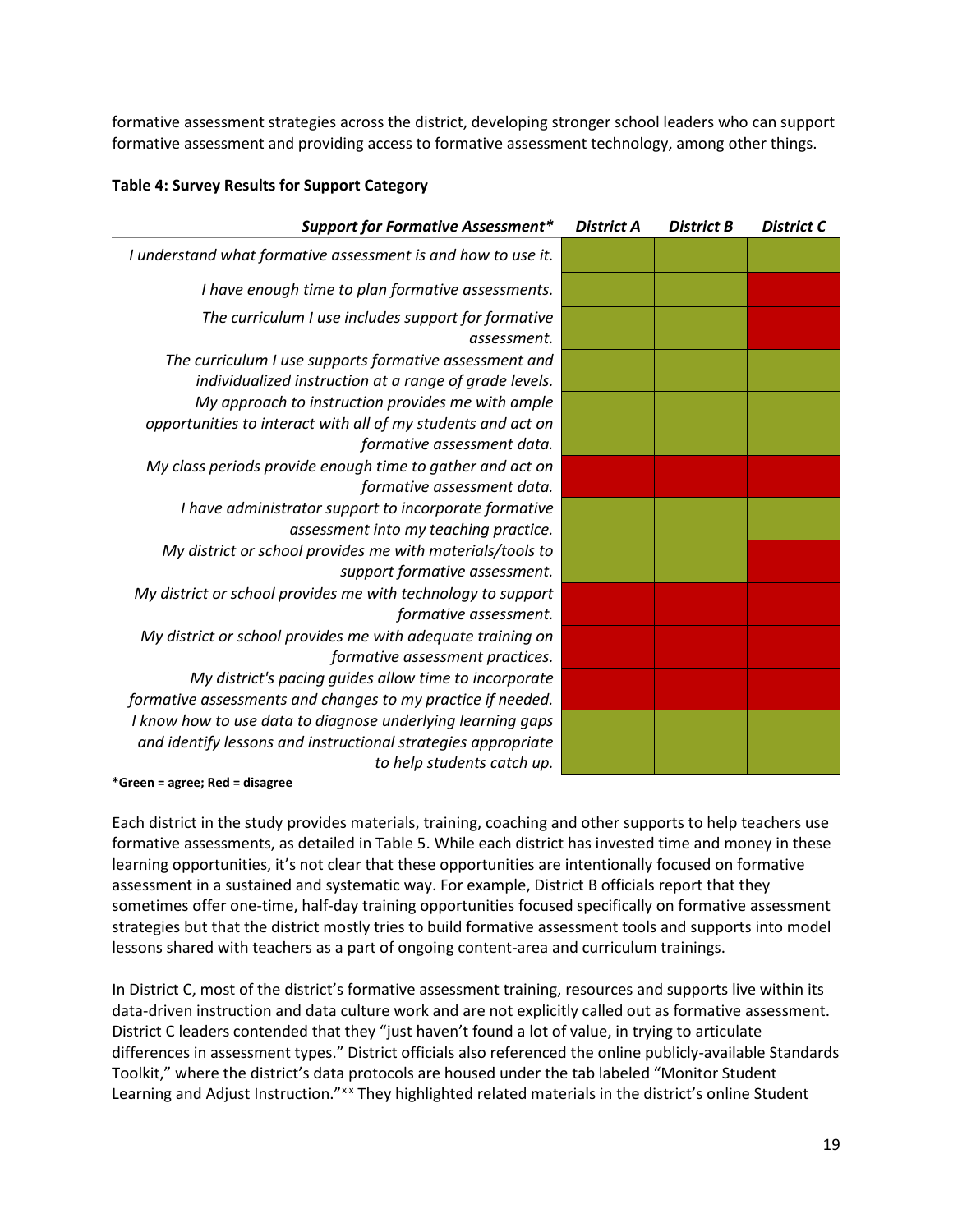Learning Objectives (SLO) resources as well as meeting protocols for various stages of the inquiry cycle and instructional planning.

District A has similar training offerings to District B. The district's data coaches lead one-time, half-day formal formative assessment training for teachers and leaders during the year and in the summer. At least one person from each school in the district is encouraged to attend the "train-the-trainer" session. The data coaches participate in a three-part training entitled "Classroom Assessment for Student Learning" led by the Pearson Assessment Training Institute.

| <b>Type of Training/Support</b>                                                                                                                                            | <b>District</b>           | <b>District</b> | <b>District</b> |
|----------------------------------------------------------------------------------------------------------------------------------------------------------------------------|---------------------------|-----------------|-----------------|
|                                                                                                                                                                            | A                         | B               |                 |
| Optional district-wide trainings (summer and during the school year)                                                                                                       | $\mathsf{X}$              | X               | X               |
| Online formative assessment item banks (e.g., ANet, SchoolNet)                                                                                                             | X                         |                 | X               |
| Online toolkit with formative assessment resources and materials                                                                                                           |                           |                 | X               |
| Data warehouse (includes student summative and interim assessment<br>scores, attendance, grades, etc.)                                                                     | $\boldsymbol{\mathsf{X}}$ | x               |                 |
| District benchmark assessments (interim) (can provide formative<br>assessment data but less timely than daily in-class practices - optional<br>use in all three districts) | $\boldsymbol{\mathsf{x}}$ | X               | X               |
| School leader/principal training (including mentorship, Principal<br>Academies)                                                                                            | X                         |                 | X               |
| In-school coaching (provided by district)                                                                                                                                  | $\boldsymbol{\mathsf{X}}$ | X               | X               |
| Campus/school-based training or professional development                                                                                                                   | X                         | X               |                 |
| Collaborative planning time for PLCs/grade-level teams to review data<br>and plan lessons (attended regularly by administrators)                                           | X                         | X               | X               |
| Administrator classroom walkthroughs                                                                                                                                       | X                         | χ               |                 |

#### **Table 5: Specific District and School-Level Supports for Formative Assessment Practice\***

\*As reported by district and school administrators in interviews.

A recent study by the Bill & Melinda Gates Foundation asked teachers about their ideal professional development experience. Teachers in the Gates study were dissatisfied with most of the current professional development they had experienced but continued to see value in such training to help them improve their instruction. Their ideal learning experiences reflect what research says about highquality professional development: that it should be relevant to teachers' work, interactive, delivered by someone who understands the experience of teaching, sustained over time and respectful of teachers as professionals.<sup>xx</sup> Our study districts have set up structures (e.g., collaborative planning time, in-school coaching, administrator walkthroughs) that could and in some cases do support high-quality professional learning. The districts have also spent resources to provide teachers with materials (e.g., benchmark assessments, item banks, online toolkits) to support formative assessment. But teachers in these three districts appear to be experiencing a disconnect similar to those in the Gates report; namely that the delivery of the professional learning may not be living up to its promise. Formative assessment is a classroom-based practice and is fundamentally connected to instruction. Any professional learning intended to develop teachers' skill in formative assessment must attend to the nature of adult learning, natural resistance to change, and the quality and consistency of the content.

*Finding 3c. Teacher evaluations can provide accountability and leverage*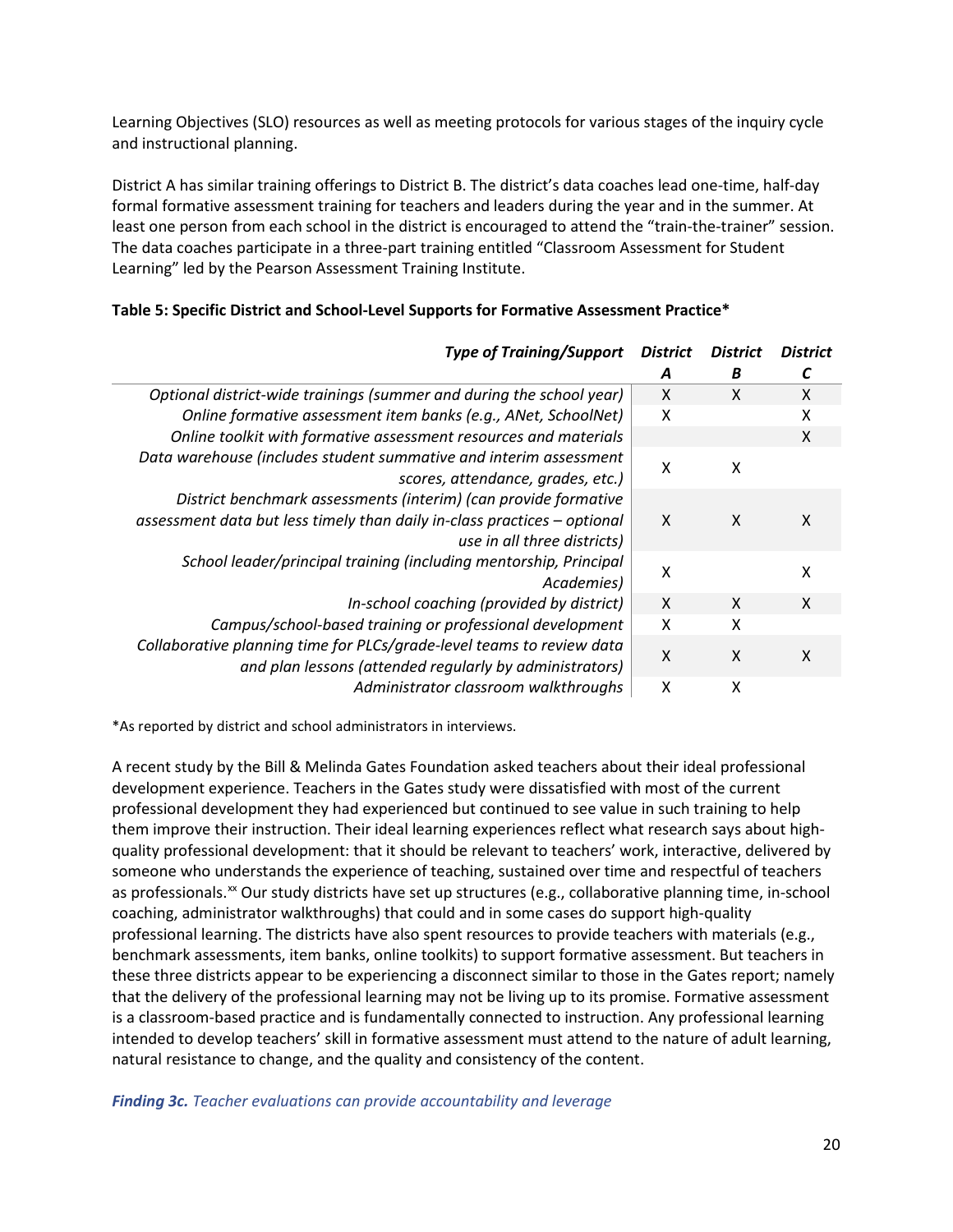Teacher evaluations in all three study districts provide a mechanism for accountability for formative assessment which leaders can and do leverage to encourage teachers to improve their practice. Rubrics in each evaluation enumerate specific formative assessment practices administrators expect to see in classrooms and shape the nature and form of observations and conversations around teaching in district schools. Although District B's evaluation will not be fully implemented until next school year, District C's and A's evaluations have been in place for several years.

Each of these evaluation systems requires administrators to engage in regular, substantive coaching conversations based on student learning and observation data. In interviews, principals reported the value of these conversations with individual teachers and their regular participation in grade-level team meetings focused on data discussions and adjusting instruction. As one school administrator explained, "The biggest key for me has been being very actively engaged for years in [teachers'] planning meetings. …One of the requirements [on the teacher evaluation] is that most students demonstrate mastery of the daily objective. That's why I know I'm going to see [formative assessment] every day because for a good score on the [evaluation] rubric, teachers have to show evidence of student mastery of that daily standard. To do that, they have to give some type of assessment."

District and school administrators can do more to use the formative assessment elements of their teacher evaluations to drive discussions and improvement and identify areas for additional coaching, modeling and support for teachers struggling to implement new practices.

# <span id="page-21-0"></span>*What barriers exist to classroom instruction that is routinely adjusted based on formative data?*

<span id="page-21-1"></span>**Significant barriers to implementing effective formative assessment practice still exist. Obstacles to implementing effective formative assessment practice reflect common structural, technical and attitudinal challenges that accompany fundamental changes to education systems and instructional practice. Districts are working to address these barriers and create conditions for successful school and classroom implementation of formative assessment despite competing priorities. 4**

Despite regular collaborative planning time supported by all three districts, teachers in interviews and survey respondents report limited time to plan to assess student understanding and to adjust instruction accordingly. In part, teachers' sense of limited time stems from aggressive district pacing guides that create pressure to keep moving rather than slow down and re-teach as needed. Falling behind the district pacing guides—which are aligned to summative tests—pose difficulties for teachers and students since these tests come with high-stakes accountability measures that have an impact on teacher evaluations and school performance ratings. Teachers feel pressure to ensure their students are ready for these tests. "We have great [offline] resources to use to complete formative assessments, but we do not have the technology or time to do so. With all the other testing demands, we are data rich but information poor. I know what I need to do to fill in gaps, but I do not have the time or support to do so. I have to use that time to collect "data" through formative and summative assessments instead of fix the individual learning needs of students," one teacher noted.

Teachers also cited lack of time to act on the data they collect because of frequent interruptions and inconsistent scheduling in the school day. As one teacher commented, "Planning time is never guaranteed between individualize education program (IEP) meetings (for students with disabilities),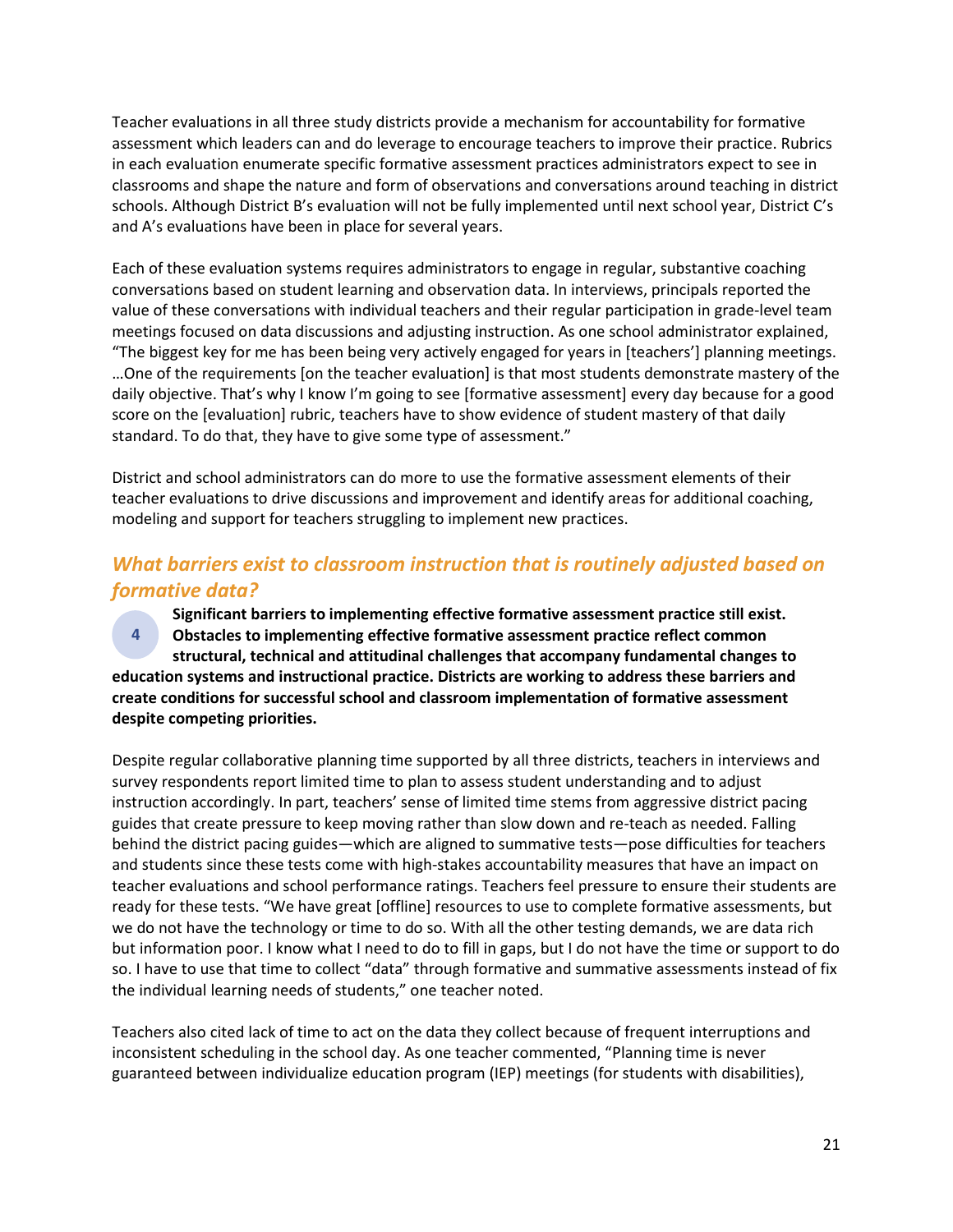parent meetings, grade-level team meetings and PLC meetings. We are supposed to be doing common assessments but don't have time during school hours to create them collaboratively."

Educators struggle to align formative assessment practices with existing curriculum and testing requirements. Administrators and teachers in Districts A and C voiced concerns about the lack of alignment between the district benchmark assessments (a long-cycle formative assessment tool) and the district scope and sequence. In District C, teachers and administrators also mentioned the difficulty in aligning formative assessments to the various curricula used across schools and departments. Curriculum materials in some subjects are outdated, and/or there are no supporting materials to help teachers create formative assessments aligned to the pacing guide and the materials. As one teacher explained, "The discrepancy between Expeditionary Learning, EngageNY, Math Fellows and the district's scope and sequence make aligning everything very difficult. It's not impossible but these processes take an immense amount of time to accomplish thoughtfully and thoroughly." The current transition to ANet and SchoolNet as a repository for formative assessment items in Districts A and C may help to address this issue but teachers will require training to use these tools effectively.<sup>[1](#page-22-1)</sup>

Because formative assessment strategies are classroom-based and require teachers to change their practice, district and school leaders face attitudinal challenges in some cases. Almost one quarter (22 percent) of the open-ended comments on our survey reflect frustrations with supports, technology, misunderstandings about definitions or purpose, misunderstandings about process, lack of time, etc.

District leaders feel some outside pressure to downplay the focus on formative assessment as well, to circumvent a growing national anti-testing fervor which feeds concerns about student assessment fatigue. Administrators relate anti-testing challenges to a misconception about formative assessment as formalized testing rather than as part of effective daily instruction. As one administrator put it, "[There is] this perception that we are, every day, sitting our children at a desk with a pen and paper or in front of a computer and making them take a test, as opposed to determining the strengths and needs of our children and then figuring out how we can meet their needs as the result of the information we gather."

# <span id="page-22-0"></span>**CONCLUSION**

**1**

Our findings in this study point to ways that schools and districts can better help teachers transform classrooms into more effective climates for formative assessment practice. In summary, we found that:

**[Teachers regularly use some types of formative assessment strategies but the implementation](#page-12-2)  [of their practice is uneven.](#page-12-2) Although teachers use some strategies effectively, on the whole, most teachers need more practice and support to improve their implementation, particularly in areas that invite more student participation and ownership of their learning.**

**[Teachers across all three districts report that the support provided by districts for formative](#page-15-1)  [assessment is insufficient and that they most often turn to their colleagues for support to](#page-15-1)  [improve their formative assessment strategies.](#page-15-1) All three study districts and their schools provide general support for formative assessment practice. However, there isn't always 2**

<span id="page-22-1"></span><sup>&</sup>lt;sup>1</sup> ANet is a bank of interim assessment items developed by the **Achievement Network.** [SchoolNet,](http://www.pearsonschool.com/index.cfm?locator=PS2pWa&PMDBSOLUTIONID=6724&PMDBSITEID=2781&PMDBCATEGORYID=&PMDBSUBSOLUTIONID=&PMDBSUBJECTAREAID=&PMDBSUBCATEGORYID=&PMDbProgramID=106341) developed by Pearson Learning Services, is a web-based product that combines assessment, reporting and instructional management tools in a single platform.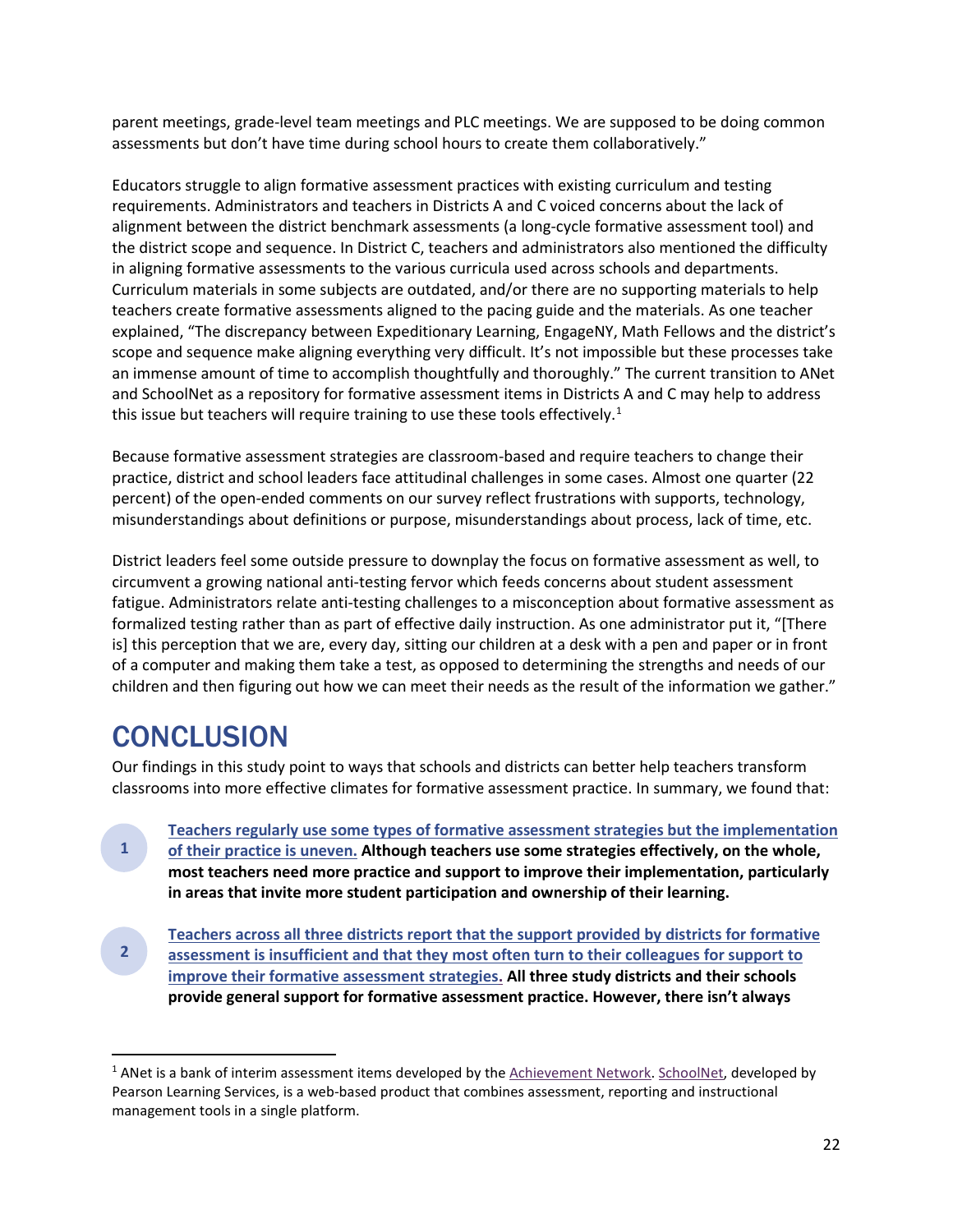**agreement on the importance and definition of formative assessment and the support is not necessarily targeted consistently and clearly on formative assessment per se.**

**[Significant barriers to implementing effective formative assessment practice still exist.](#page-17-1) Obstacles to implementing effective formative assessment practice reflect common structural, technical and attitudinal challenges that accompany fundamental changes to education systems and instructional practice. Districts are working to address these barriers and create conditions for successful school and classroom implementation of formative assessment despite competing priorities.**

**[Teachers who used formative assessment practices more frequently also reported more use of](#page-21-1)  [technology, especially if they had school or district support.](#page-21-1) Use of technology for formative assessment depends on teachers already understanding and using formative assessment in their classrooms. 4**

Formative assessment drives effective teaching practice. Data about student learning collected in the moment provides teachers with insight into students' thinking, helps teachers design learning experiences that meet students where they are and supports improved achievement. Teachers work to do this every day, in every lesson. To be successful, teachers rely on their instructional skills but they also depend on the supports provided by their schools and districts.

School leadership is a crucial element in improving teacher practice. Without aligned support for formative assessment from the classroom to the central office, districts end up with pockets of excellence—interested teachers who have taken on the challenge to implement formative assessment but no system-wide commitment to supporting those practices. To create the conditions teachers need to improve their formative assessment practice, districts must first tackle the biggest barriers to implementation by:

**Creating a common definition of formative assessment;** 

**3**

- **PED 1** providing information about the wide range of effective formative assessment strategies;
- **Peroviding time to reflect on and practice formative assessment strategies; and**
- **building access to technology specifically designed to support formative assessment.**

Formative assessment empowers students to participate and take ownership of their own learning. As teachers clarify learning targets, develop clear criteria for success and share immediate feedback, students identify gaps in their own learning and work to fill them. However, our study revealed that teachers may need support in areas related to creating a student-centered climate, implementing peer assessment and sharing and/or developing criteria for success with students. These strategies were a common challenge for teachers, but they provide the greatest benefit for both teachers and students.

At its heart, formative assessment is an instructional practice. To increase the use of effective formative assessment, teachers must also improve their teaching – a persistent challenge to districts and support providers. Improvement requires consistent attention, supportive accountability, time for reflection and room to experiment with new ideas, techniques and tools. But most importantly, improving teaching practice requires persistence and follow-through. Teachers are eager to improve their practice and districts are poised to provide the necessary support. Great gains can be made – and have been made – when district and school leaders focus on instruction, clearly define formative assessment practice and align themselves to focus on a consistent message with consistent support over time.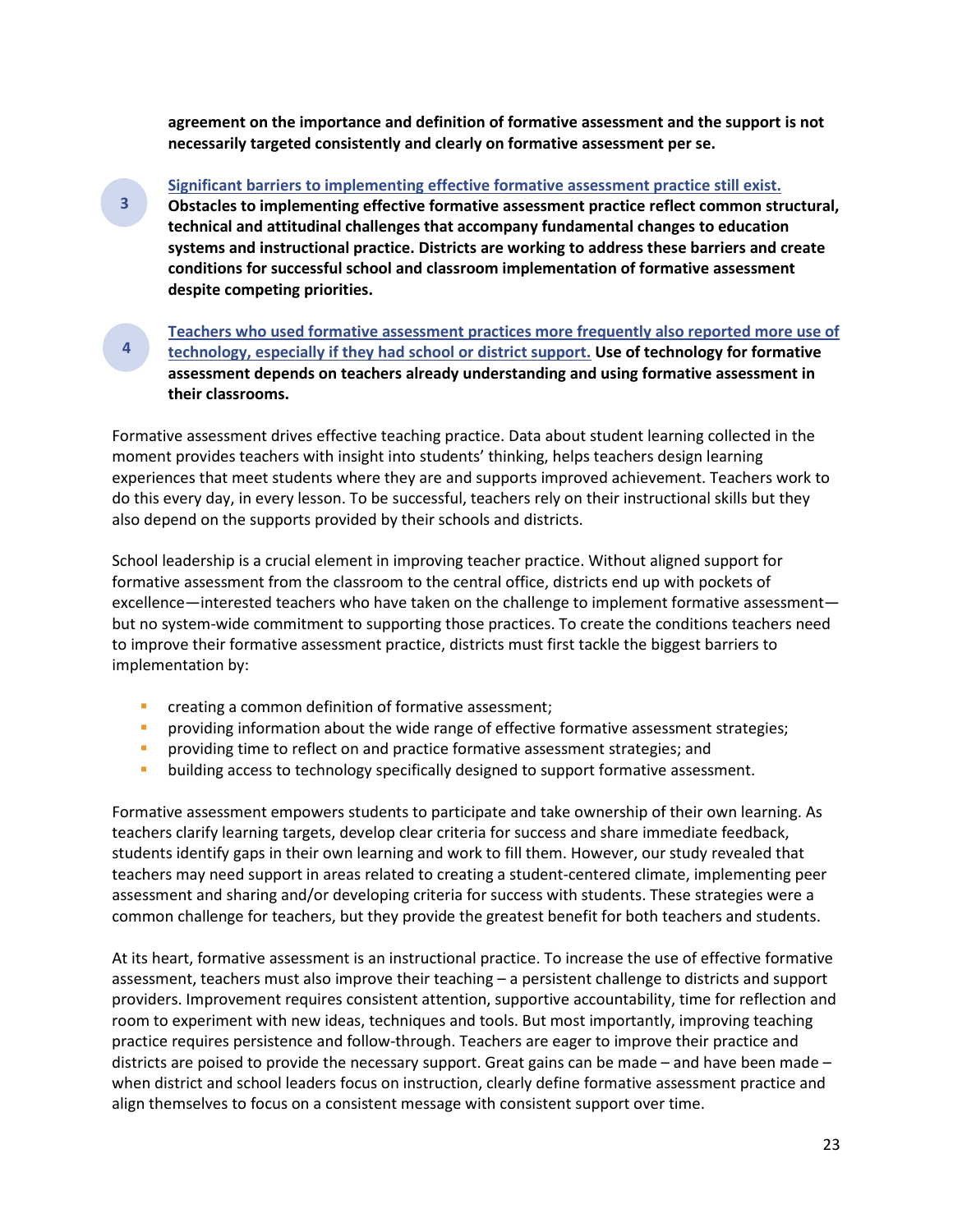# <span id="page-24-0"></span>APPENDIX A: FORMATIVE ASSESSMENT CYCLE **ELEMENTS**

 $\sim$ 

|    |                        | Teachers identify learning goals for a lesson or sequence of lessons and determine                                                     |
|----|------------------------|----------------------------------------------------------------------------------------------------------------------------------------|
| 1. | Learning               | criteria for the successful accomplishment of these goals. This purposeful sequencing of                                               |
|    | Progression            | expectations is a "learning progression." Teachers share goals and success criteria with                                               |
|    |                        | students. Success criteria guide learning while students engage in learning tasks.                                                     |
|    |                        | Teachers use a variety of strategies during the course of instruction to elicit evidence of                                            |
|    |                        | how student learning is progressing toward instructional goals. These strategies can be                                                |
| 2. | <b>Elicit Evidence</b> | planned or can be implemented spontaneously during the lesson. Strategies for eliciting                                                |
|    | of Learning            | evidence include such activities as questioning, observations of student work, monitoring                                              |
|    |                        | instructional tasks (e.g., representations, explanations, performance, problem-solving),                                               |
|    |                        | mid-lesson checks (e.g., thumbs up/down, ABCD cards, whiteboards, traffic lights), exit                                                |
|    |                        | cards, notes to the teacher and/or quizzes.                                                                                            |
|    |                        | Teachers examine the evidence against the success criteria to determine the status of                                                  |
| 3. | Interpret the          | student learning. With this information, teachers assess what the students understand,                                                 |
|    | Evidence               | what their misconceptions are, what knowledge they do or do not have, and what skills                                                  |
|    |                        | they are or are not acquiring. Students also use this information to understand their                                                  |
|    |                        | progress toward learning goals.                                                                                                        |
| 4. | Identify the           | Teachers identify the gaps between students' current learning status and the goals of                                                  |
|    | Gap                    | current instruction. By self-monitoring, students use the success criteria to identify gaps                                            |
|    |                        | in their own learning.                                                                                                                 |
|    |                        | Teachers provide descriptive feedback to the students about the status of their learning                                               |
| 5. | Feedback               | in relation to the success criteria and give cues to the students about what they can do                                               |
|    |                        | to progress and close the gaps. Students get feedback about their own learning by self-<br>monitoring and give feedback to each other. |
|    |                        | To address learning gaps identified by formative assessment, teachers modify                                                           |
| 6. | Plan Learning/         | subsequent instruction to meet students' learning needs. They select learning                                                          |
|    | Instructional          | experiences that place an appropriate demand on students and lead to closing the gap                                                   |
|    | <b>Modifications</b>   | between where students are and where they need to be. By self-monitoring, students                                                     |
|    |                        | also adjust their learning strategies so that they can move forward.                                                                   |
|    |                        | Instructional supports help students move easily from one idea to the next and rapidly                                                 |
|    |                        | close learning gaps. Teachers (or peers) scaffold new learning by focusing lessons on                                                  |
| 7. | Scaffold New           | smaller segments of skills and knowledge. By scaffolding new learning, teachers are able                                               |
|    | Learning               | to better determine exactly where students need help, where they succeed and which                                                     |
|    |                        | supports are most effective.                                                                                                           |
|    |                        | Teachers and students close the gaps identified through formative assessment and set                                                   |
| 8. | Close the Gap          | new goals and criteria for success. The assessment cycle is a continuous process in the                                                |
|    |                        | classroom.                                                                                                                             |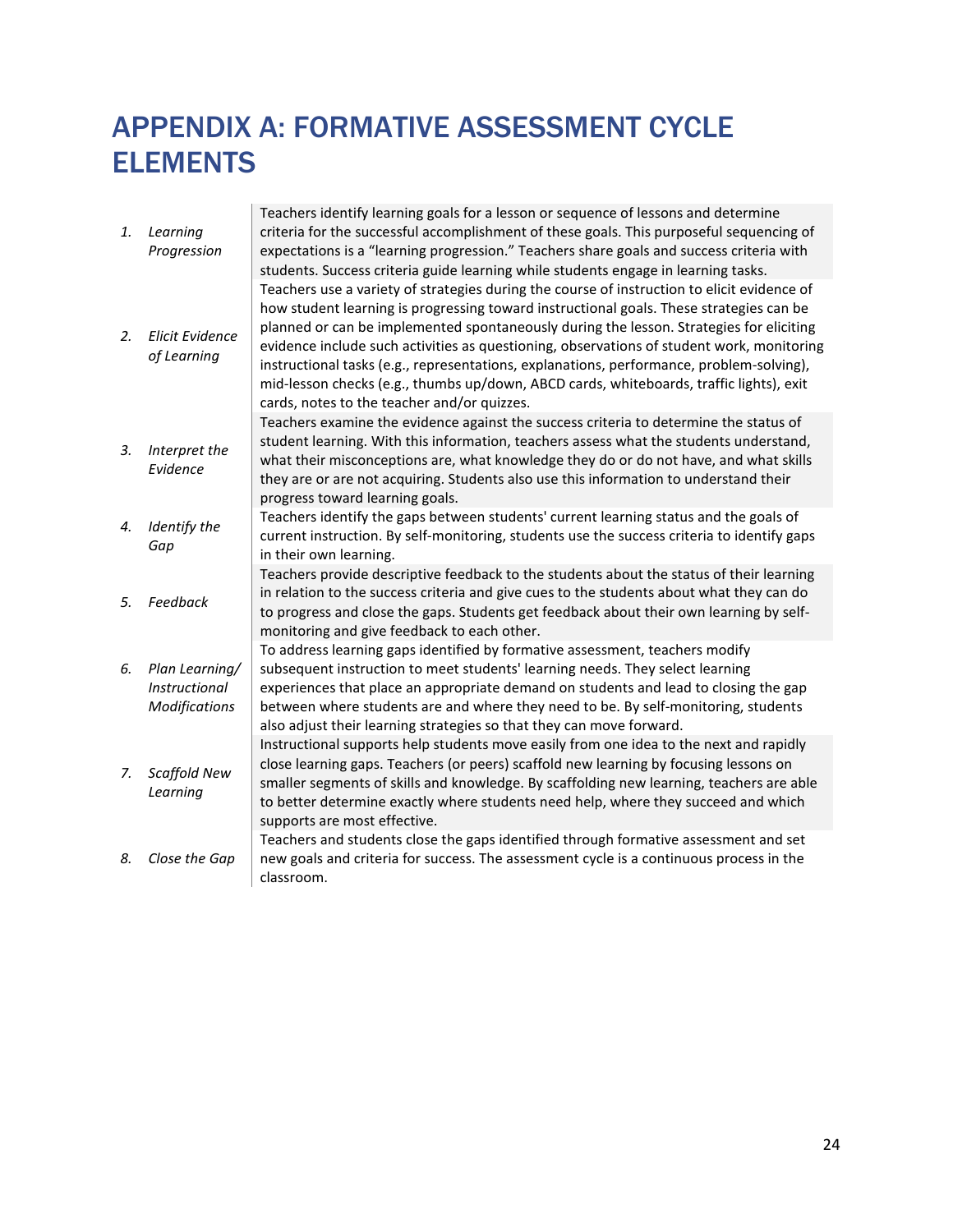# <span id="page-25-0"></span>APPENDIX B: METHODOLOGY

From March through December 2015, Education First researchers collected data in each district using a variety of qualitative and quantitative methods: interviewing district and school administrators; administering district-wide surveys of teachers on their formative assessment practices; conducting observations of teachers to see firsthand their formative assessment practice (observations included pre- and post-observation interviews); and collecting relevant artifacts and materials.

# *District and School Selection*

The research team worked with the Michael & Susan Dell Foundation to identify five urban districts to invite to participate in this study. Of the initial five districts invited, three (Austin Independent School District, Denver Public Schools and Metro Nashville Public Schools) agreed to participate in the study. District participation required assignment of a liaison to work with the research team and willingness to support the intensive data collection in the district through interviews, observations and district surveys. Upon confirmation of participation and approval of the research plan, district leaders identified schools and teachers that demonstrated quality formative assessment practice. The research team used these recommendations to invite principals and teachers to participate in the study.

## *Sample Size*

As noted in Table 1 below, a total of 28 teachers participated in the classroom observations and pre-and post-observation interviews. While distribution of teachers from the three geographic regions was not equal, it was similar. The most participating teachers were from Austin (*n*=11, 39.3 percent), closely followed by Nashville (*n*=10, 35.7 percent), and Denver (*n*=7, 25.0 percent).

A total of 1,098 participants completed the survey. However, there were a large number of participants who did not report their geographic location (*n*=305, 27.8 percent). Nashville had the most survey participants (*n*=366, 33.4 percent), followed by Denver (*n*=278, 25.3 percent), and Austin (*n*=149, 13.6 percent).

We interviewed the principal in each school where we conducted observations and district administrators responsible for overseeing and/or supporting teachers' formative assessment practice. A total of 12 district administrators and 14 principals participated in interviews.

| <b>District</b> | # of Schools<br><b>Visited</b> | # of District &<br><b>Principal Interviews</b> | # of Teacher Observations<br>& Interviews | # of Survey<br><b>Respondents</b> |
|-----------------|--------------------------------|------------------------------------------------|-------------------------------------------|-----------------------------------|
| AISD            |                                |                                                | 11                                        | 149                               |
| <b>DPS</b>      |                                |                                                |                                           | 278                               |
| <b>MNPS</b>     |                                | 10                                             | 10                                        | 366                               |
| <b>Total</b>    | 14                             | 26                                             | 28                                        | 1098*                             |

### **Table 1: District Participation in the Michael & Susan Dell Foundation Formative Assessment Study**

\*305 respondents did not report their geographic information

### *Data Collection and Procedures*

**Classroom observations**: Researchers collected classroom observation data using a Formative Assessment Classroom Observation Protocol (FACOP) comprised of five domains focused on best practice in formative assessment: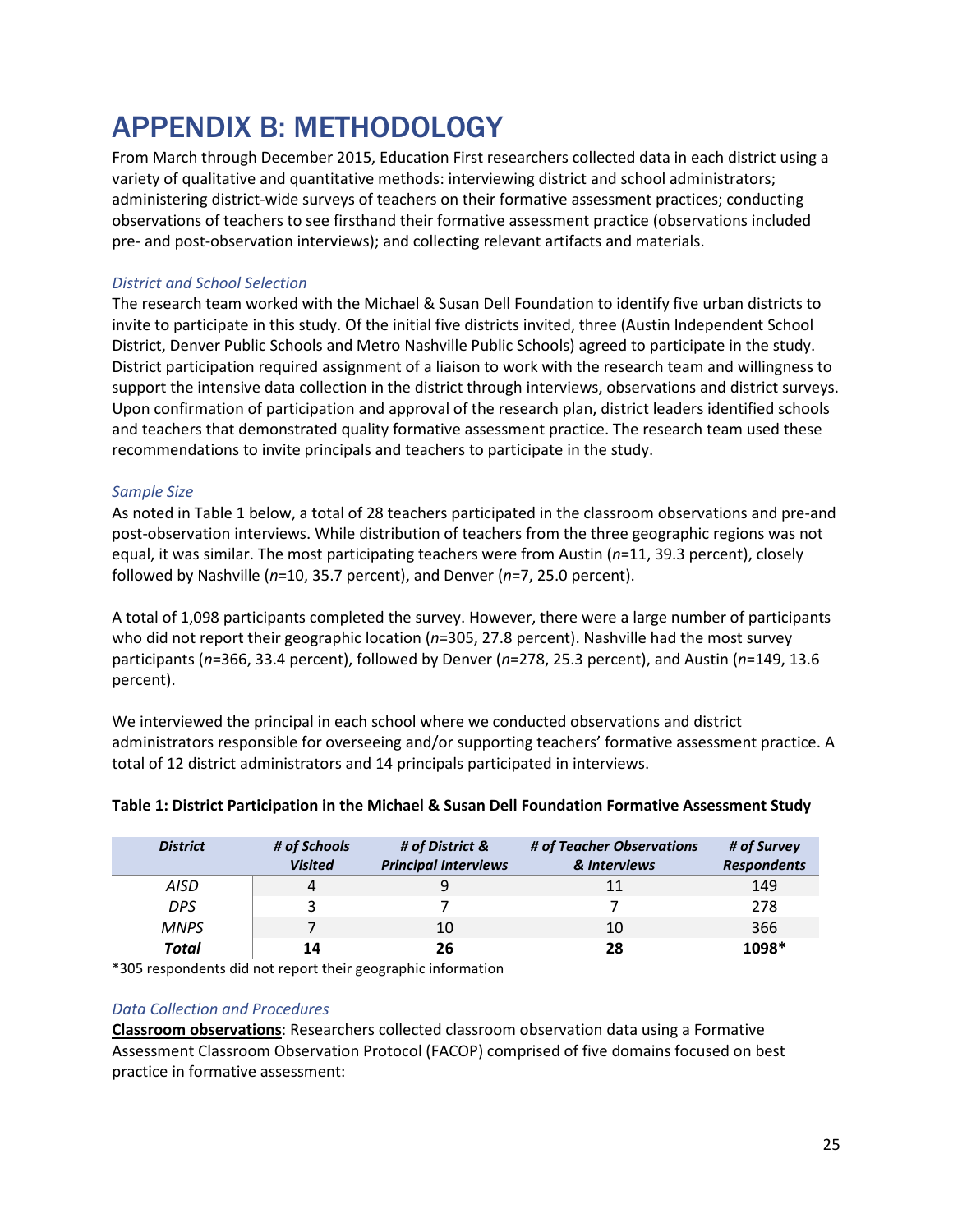- **Domain A** Learning Intentions and Criteria for Success
- **Domain B Engineering Effective Classroom Discussions (Questioning)**
- **•** Domain C Engineering Effective Classroom Discussions (Collaboration)
- **Domain D Learning Tasks (Implemented)**
- Domain  $E Feedback on Instruction$

Each domain was made up of 4-5 specific components that were assessed and rated on a 1-4 point scale (1=Beginning, 2=Developing, 3=Effective, 4=Exemplary). For the complete FACOP instrument see Appendix C.

During the summer of 2015, the research team used videos of classroom instruction to norm on the observation protocol and calibrate ratings within the team. Calibration training continued over three weeks before site visits began in September 2015.

Research team members observed each selected teacher for at least one full class period, lasting from 45-90 minutes in length.<sup>2</sup> All observations included an audio recording of the lesson. Research team members scripted field notes during the observation and used these and other collected documents (e.g., lesson plans, handouts) to complete the FACOP instrument at the end of each observation. In most instances, two research team members observed in each classroom.

**Survey**: Formative Assessment Educator Survey (FAES) data were collected using Survey Monkey between June and October 2015, in collaboration with the three sites. To comply with Austin ISD's current moratorium on district-wide teacher surveys, we received permission to survey two groups of teachers attending summer programs run by the district: the Curriculum Writers Cadre which met in June and teachers participating in AISD's new teacher orientation (including teachers new to teaching and teachers new to the district) who we surveyed in August. In Nashville and Denver, we distributed the survey to all teachers district-wide in September and October.

The survey consisted of 86 closed-ended items, four open-ended items, and a demographic section. Survey content was divided into four main sections:

- 1) Importance of Formative Assessment (18 closed items)
- 2) Use of Formative Assessment (Parts A-E) (46 closed items, 2 open-ended items)
- 3) Technology (10 closed items, 1 open-ended item)
- 4) Support for Formative Assessment (12 closed items, 1 open-ended item)

For a copy of the FAES survey see Appendix D.

**Interviews**: We conducted pre- and post-observation interviews with teachers to delve deeper into their thinking about the actual lessons we observed. The pre-interview protocol consisted of 13 questions collecting information tied to the learning goals for the lesson, sequencing of the lesson with regard to prior and future planning, focus on planned strategies (including technology use), and previous professional training in formative assessment. The post-interview protocol included 11 more reflective questions, asking educators to share their thoughts on various aspects of the enacted formative assessment from the lesson, plans for future instruction, challenges to formative assessment and resources for implementing formative assessment. Where possible, the pre-observation interviews were

<span id="page-26-0"></span> $2$  Full classroom period length differed based on district, school and grade level.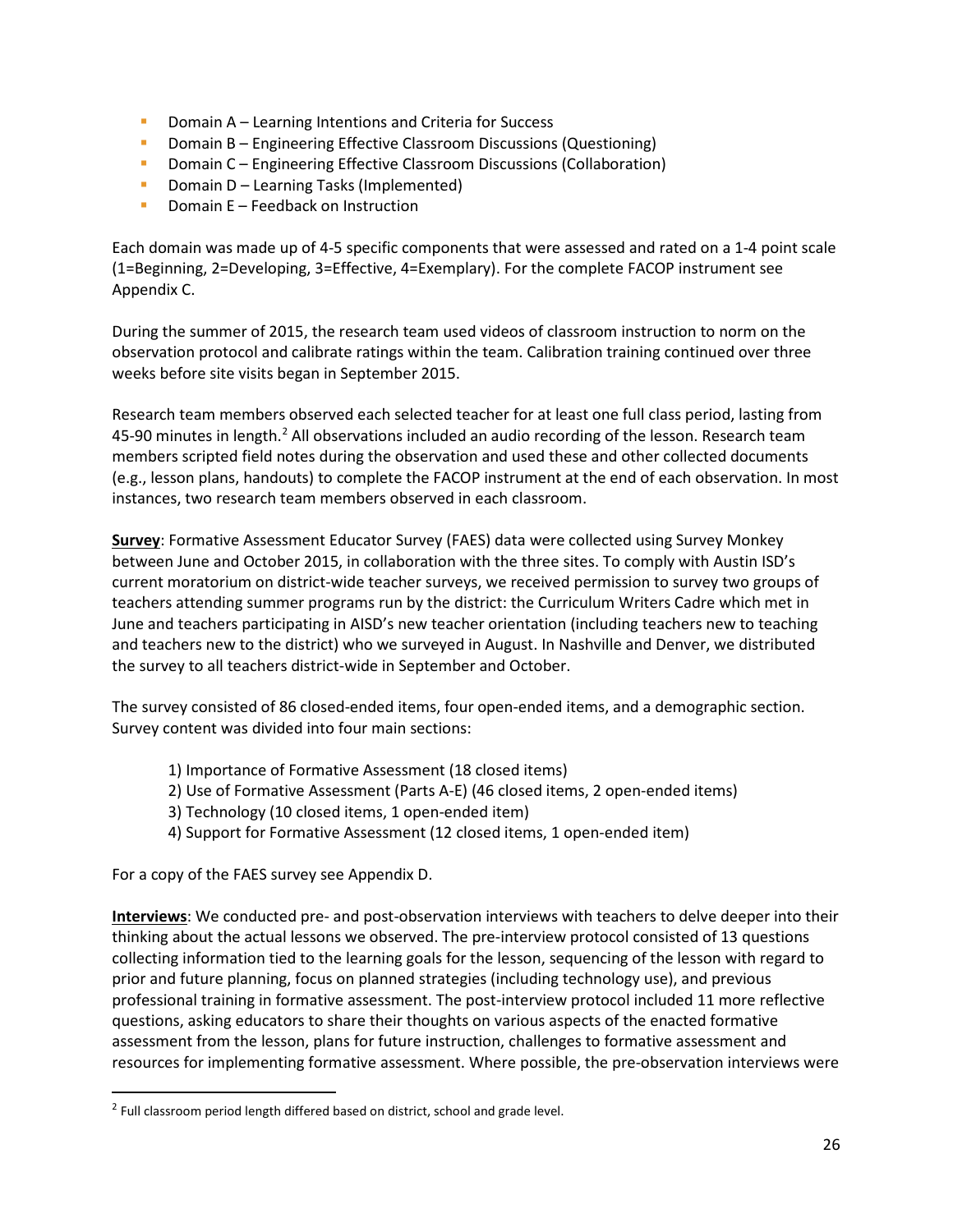conducted on-site prior to the observation on the day of the lesson, and the post-observation interviews were conducted no later than the day following the observation.

We also spoke to district administrators and principals in the schools where we conducted the observations to gather context and information about levels of understanding and support for teacher formative assessment practice. The administrator interview protocol included 13 items about administrator perceptions of formative assessment, opinions and beliefs regarding formative assessment, implementation of formative assessment in their school/district, professional trainings and supports for formative assessment and challenges to implementation.

All interviews were recorded and transcribed. For a copy of the interview protocols, see Appendix E.

#### *Analysis*

**Classroom Observations:** We analyzed both individuals and geographical groups of teachers descriptively. We produced average individual teacher overall scores to identify teachers who had exhibited best practices in formative assessment. We analyzed geographical groups of teachers by district to see mean scores on each domain of the rubric and overall. We compared these average scores to pre-established score ranges (see Table 2).

### **Table 2: FACOP Score Value with Corresponding Average Score Range**

|                            | <b>Score Value</b> Score Range |
|----------------------------|--------------------------------|
|                            | Beginning   $1.00 - 1.75$      |
| Developing   $1.76 - 2.75$ |                                |
|                            | Effective   $2.76 - 3.75$      |
|                            | Exemplary $ 3.76 - 4.00$       |

**Surveys:** We analyzed survey responses for two different purposes. First, we compared group differences among geographic region (Nashville, Denver, and Austin) on every item and computed subscale scores. We used One-Way Analysis of Variances (ANOVAs) as the inferential test to compare groups.

We also investigated relationships between subscales using multiple Pearson Correlations to see if teachers who reported implementing more formative assessment practices in their classroom were also using more technology. We computed effect sizes  $(r^2)$  to provide a practical interpretation of results in addition to a statistical interpretation.

**Interviews:** For district administrator, principal and teacher interviews, audio recordings were transcribed and coded based on our research questions. We then analyzed the codes and developed summary memos that were reviewed by the full research team.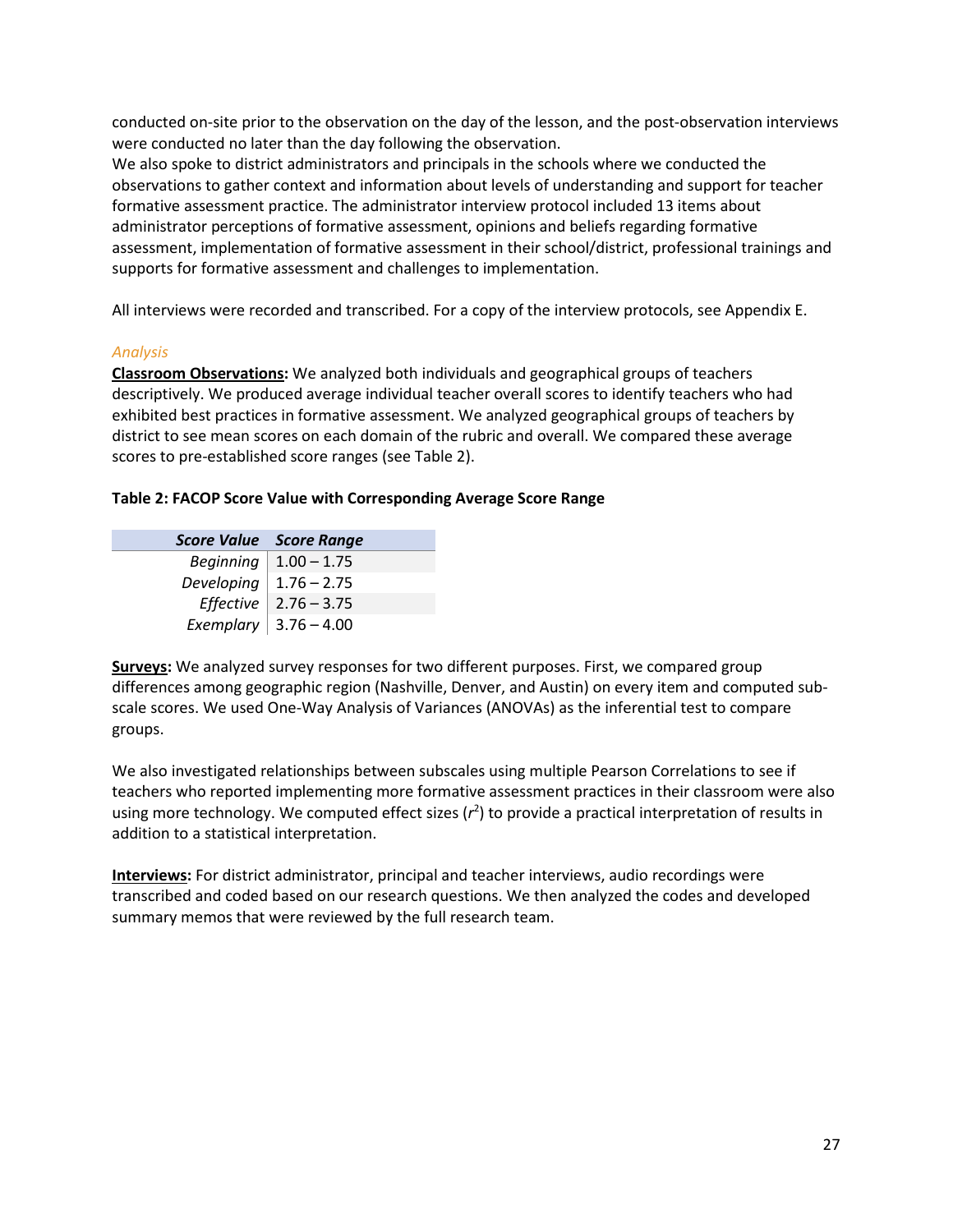# <span id="page-28-0"></span>APPENDIX C: CLASSROOM OBSERVATION RUBRIC

**This document combines the classroom observation protocols for the five domains of formative assessment:**

- **[Domain A: Learning Intentions and Criteria for Success](#page-28-1)**
- **[Domain B: Engineering Effective Classroom Discussions –](#page-30-0) Questioning**
- **[Domain C: Engineering Effective Classroom Discussions –](#page-31-0) Collaboration**
- **[Domain D: Learning Tasks \(Implemented\)](#page-32-0)**
- **[Domain E: Feedback on Instruction](#page-12-2)**

#### <span id="page-28-1"></span>**Domain A: Learning Intentions and Criteria for Success**

| <b>Domain</b>                           | <b>Beginning</b>                                                                                                                                                     | <b>Developing</b>                                                                                                      | <b>Effective</b>                                                                                                                                   | <b>Exemplary</b>                                                                                                                                                                                                                             |
|-----------------------------------------|----------------------------------------------------------------------------------------------------------------------------------------------------------------------|------------------------------------------------------------------------------------------------------------------------|----------------------------------------------------------------------------------------------------------------------------------------------------|----------------------------------------------------------------------------------------------------------------------------------------------------------------------------------------------------------------------------------------------|
| Component                               | 1                                                                                                                                                                    | 2                                                                                                                      | 3                                                                                                                                                  | 4                                                                                                                                                                                                                                            |
| Connection to<br><b>Future Learning</b> | Lesson is<br>presented in<br>isolation with no<br>connections made<br>to previous or<br>future learning.<br>OR Superficial<br>procedural<br>connections are<br>made. | Lesson is<br>presented with<br>only isolated<br>references made<br>to previous or<br>future learning.                  | Lesson is clearly<br>presented in<br>terms of previous<br>or future learning.                                                                      | Lesson is<br>presented as part<br>of a coherent<br>sequence of<br>learning with<br>meaningful<br>connections made<br>to previous or<br>future learning in<br>a way that<br>students<br>understand the<br>connection.                         |
| <b>Learning Goal</b><br>Quality         | The teacher does<br>not present a<br>learning goal.                                                                                                                  | The learning goal<br>for the lesson is on<br>the board but is<br>not explained to<br>and/or presented<br>to students.  | The learning goal<br>is presented and<br>discussed with the<br>students but is not<br>connected to state<br>and/or local<br>academic<br>standards. | The learning goal<br>focuses on what<br>students should<br>know by the end<br>of the lesson. The<br>content of the<br>learning goal is<br>appropriate for<br>students and is<br>connected to state<br>and/or local<br>academic<br>standards. |
| <b>Learning Goal</b><br>Implementation  | There is no<br>reference or tie to<br>the learning goal<br>within the lesson.                                                                                        | There is indirect<br>connection to the<br>learning goal at<br>the end of the<br>lesson, but not in a<br>way that would | The learning goal<br>is referenced<br>within the lesson<br>multiple times in a<br>manner that<br>would deepen                                      | The learning goal<br>is integrated<br>within the lesson<br>and is emphasized<br>at the end of the<br>lesson in a way                                                                                                                         |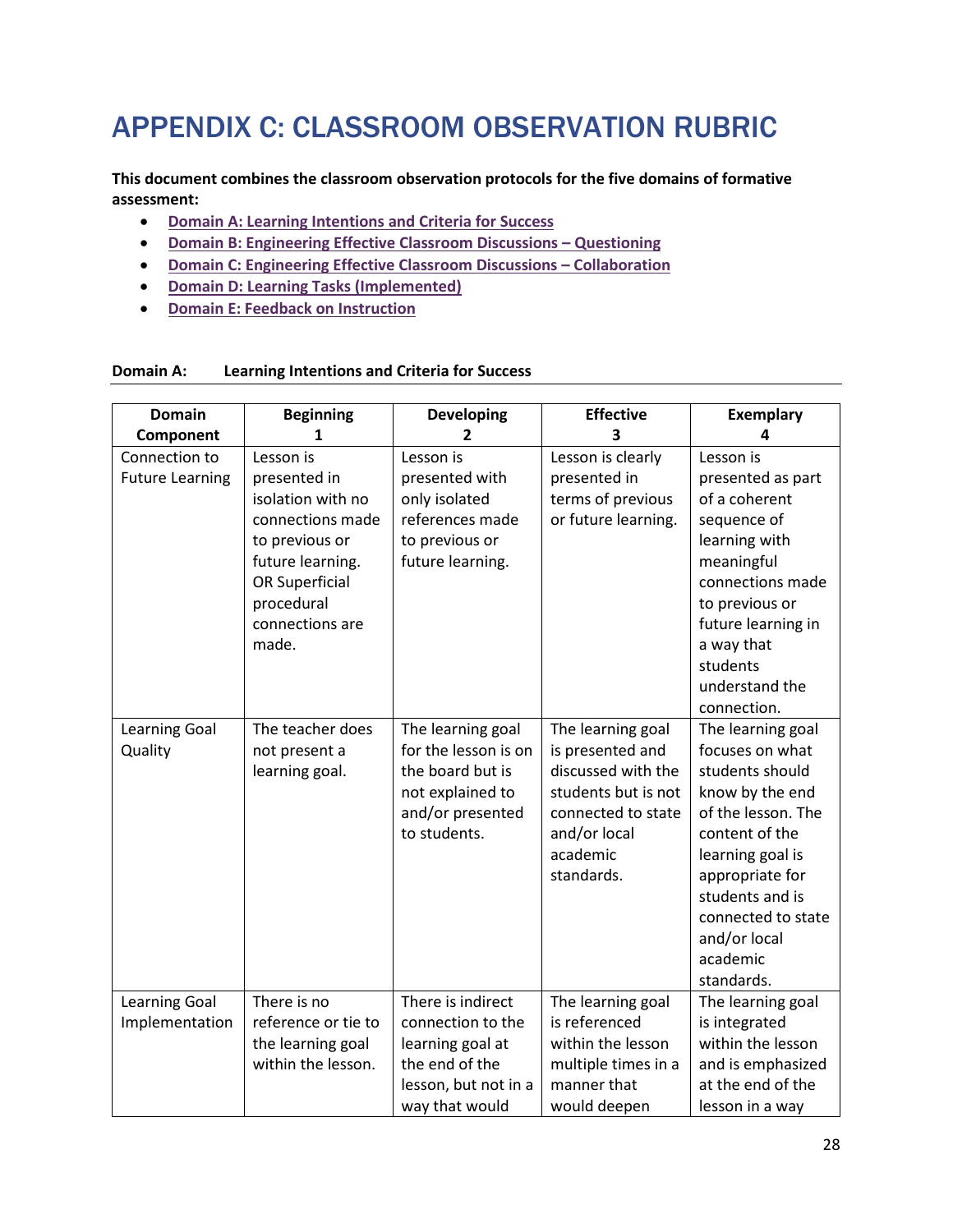| <b>Domain</b>   | <b>Beginning</b>     | <b>Developing</b>    | <b>Effective</b>     | <b>Exemplary</b>      |
|-----------------|----------------------|----------------------|----------------------|-----------------------|
| Component       | 1                    | $\overline{2}$       | 3                    | Δ                     |
|                 |                      | deepen student       | student              | that ties the lesson  |
|                 |                      | understanding.       | understanding        | together in a         |
|                 |                      |                      | somewhat.            | meaningful way        |
|                 |                      |                      |                      | that builds student   |
|                 |                      |                      |                      | conceptual            |
|                 |                      |                      |                      | understanding.        |
| Presentation of | The teacher does     | The teacher          | The teacher          | The teacher           |
| Criteria        | not provide          | presents criteria    | presents criteria    | presents criteria     |
|                 | criteria for success | for success that     | for success that     | for success that      |
|                 | or the criteria are  | may be connected     | are appropriate      | are appropriate       |
|                 | not appropriate      | to and/or            | for the learning     | for the learning      |
|                 | for the learning     | appropriate for      | goals and            | goals and             |
|                 | goals or             | learning goals and   | developmental        | developmental         |
|                 | developmental        | developmental        | level of students.   | level of students.    |
|                 | level of students.   | level of students.   | The teacher          | The teacher           |
|                 |                      | The teacher does     | provides students    | provides students     |
|                 |                      | not provide          | with opportunities   | with opportunities    |
|                 |                      | students with a      | to internalize the   | to internalize the    |
|                 |                      | way to internalize   | criteria/use the     | criteria/use the      |
|                 |                      | the criteria/use     | criteria effectively | criteria effectively. |
|                 |                      | the criteria         | (e.g., develop the   | Nearly all students   |
|                 |                      | effectively (e.g.,   | criteria             | demonstrate           |
|                 |                      | develop the          | themselves,          | understanding and     |
|                 |                      | criteria             | provide flexibility  | are engaged with      |
|                 |                      | themselves,          | in options for       | the process.          |
|                 |                      | provide flexibility  | deliverables) but    |                       |
|                 |                      | in options for       | most students do     |                       |
|                 |                      | deliverables)        | not demonstrate      |                       |
|                 |                      | resulting in no      | understanding or     |                       |
|                 |                      | students engaging    | engage with the      |                       |
|                 |                      | with the criteria in | process.             |                       |
|                 |                      | meaningful ways.     |                      |                       |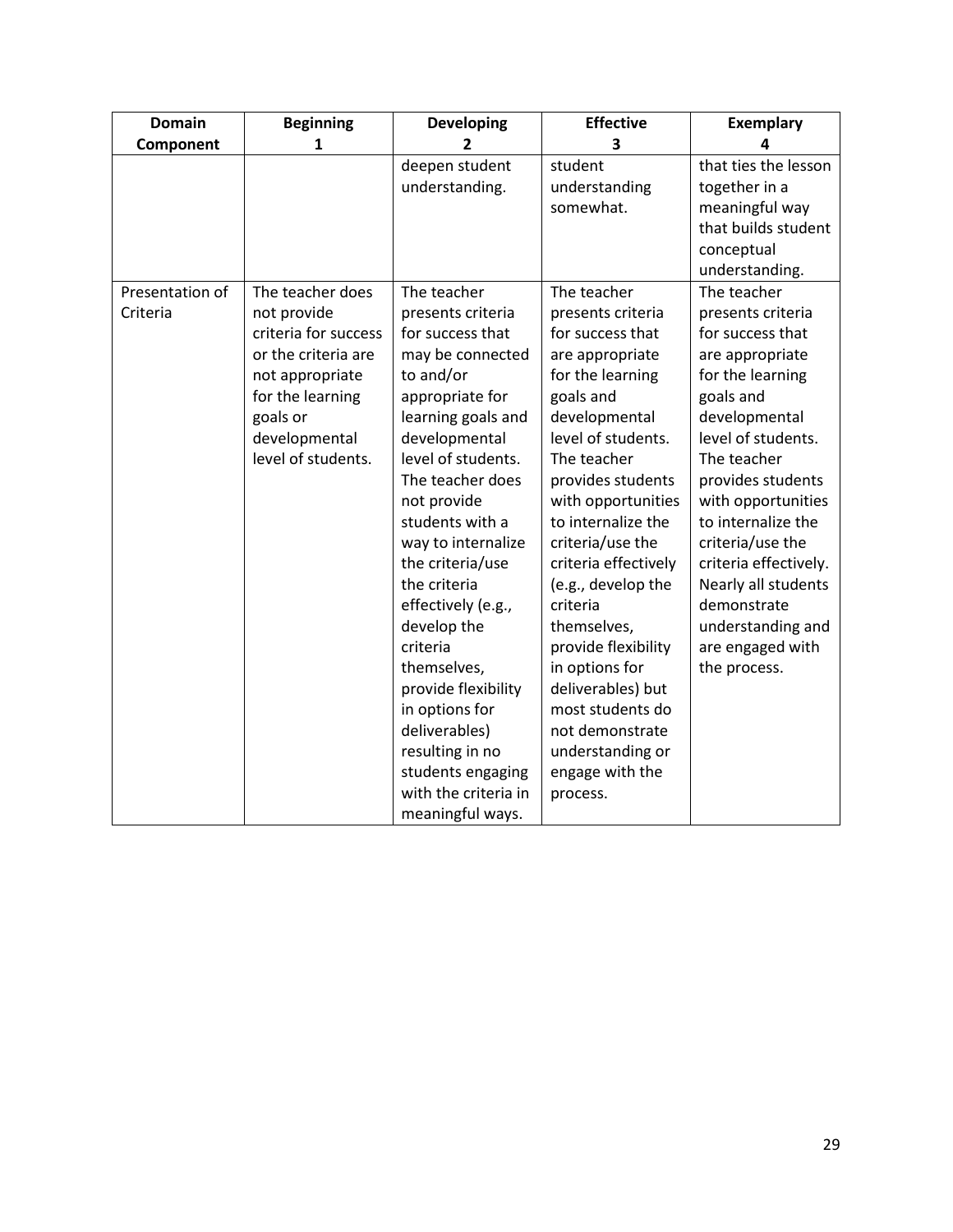| <b>Domain</b>                        | <b>Beginning</b>                                                                                                                                                                                                                                                      | <b>Developing</b>                                                                                                                                                                            | <b>Effective</b>                                                                                                                                                                                          | <b>Exemplary</b>                                                                                                                                                                                            |
|--------------------------------------|-----------------------------------------------------------------------------------------------------------------------------------------------------------------------------------------------------------------------------------------------------------------------|----------------------------------------------------------------------------------------------------------------------------------------------------------------------------------------------|-----------------------------------------------------------------------------------------------------------------------------------------------------------------------------------------------------------|-------------------------------------------------------------------------------------------------------------------------------------------------------------------------------------------------------------|
| Component                            | 1                                                                                                                                                                                                                                                                     | 2                                                                                                                                                                                            | 3                                                                                                                                                                                                         |                                                                                                                                                                                                             |
| Use of<br>Questioning                | The teacher asks 0-<br>1 questions<br>designed to assess<br>student progress.                                                                                                                                                                                         | The teacher asks<br>some questions at<br>appropriate points<br>to assess student<br>progress.                                                                                                | *The teacher<br>infuses questions<br>throughout the<br>lesson designed to<br>determine student<br>progress.                                                                                               | The teacher infuses<br>questions<br>throughout the<br>lesson designed to<br>determine student<br>progress and makes<br>necessary<br>adjustments in<br>lesson as needed.                                     |
| <b>Wait Time</b>                     | The teacher<br>provides<br>inadequate wait<br>time for students to<br>process and<br>respond to teacher<br>questions, may<br>often answer the<br>question for<br>students OR does<br>not provide<br>opportunities for all<br>students to engage<br>with the question. | The teacher<br>inconsistently<br>provides adequate<br>wait time for all<br>students to engage<br>with and respond<br>to teacher posed<br>question.                                           | The teacher<br>provides<br>appropriate wait<br>time to allow all<br>students to engage<br>with and respond<br>to posed questions<br>but does not<br>provide follow-up<br>questioning when<br>appropriate. | The teacher<br>provides<br>appropriate wait<br>time and allows all<br>students to engage<br>with and respond<br>to the posed<br>question. Teacher<br>provides follow-up<br>questioning when<br>appropriate. |
| Eliciting<br>Evidence of<br>Learning | The teacher rarely<br>uses effective<br>questioning<br>strategies to gather<br>evidence of student<br>learning.                                                                                                                                                       | The teacher uses<br>effective<br>questioning<br>strategies<br>infrequently OR<br>that provide<br>evidence from only<br>a few students or<br>the same students<br>in the class<br>repeatedly. | The teacher uses<br>effective<br>questioning<br>strategies that<br>provide evidence<br>from most of the<br>students of their<br>learning within the<br>class period.                                      | The teacher uses<br>effective<br>questioning<br>strategies<br>throughout the<br>lesson that provide<br>evidence from all<br>students of their<br>learning in<br>systematic ways<br>(e.g. exit tickets).     |
| Determining<br>Progress              | The evidence<br>collected cannot be<br>used to make<br>meaningful<br>determinations<br>about the class's<br>progress on                                                                                                                                               | The teacher missed<br>multiple critical<br>opportunities to<br>make<br>determinations of<br>student progress.                                                                                | The teacher<br>sometimes uses<br>student responses<br>to make inferences<br>about student<br>progress.                                                                                                    | The teacher often<br>uses student<br>responses to make<br>inferences about<br>student progress.                                                                                                             |

<span id="page-30-0"></span>

| Domain B: | <b>Engineering Effective Classroom Discussions - Questioning</b> |
|-----------|------------------------------------------------------------------|
|-----------|------------------------------------------------------------------|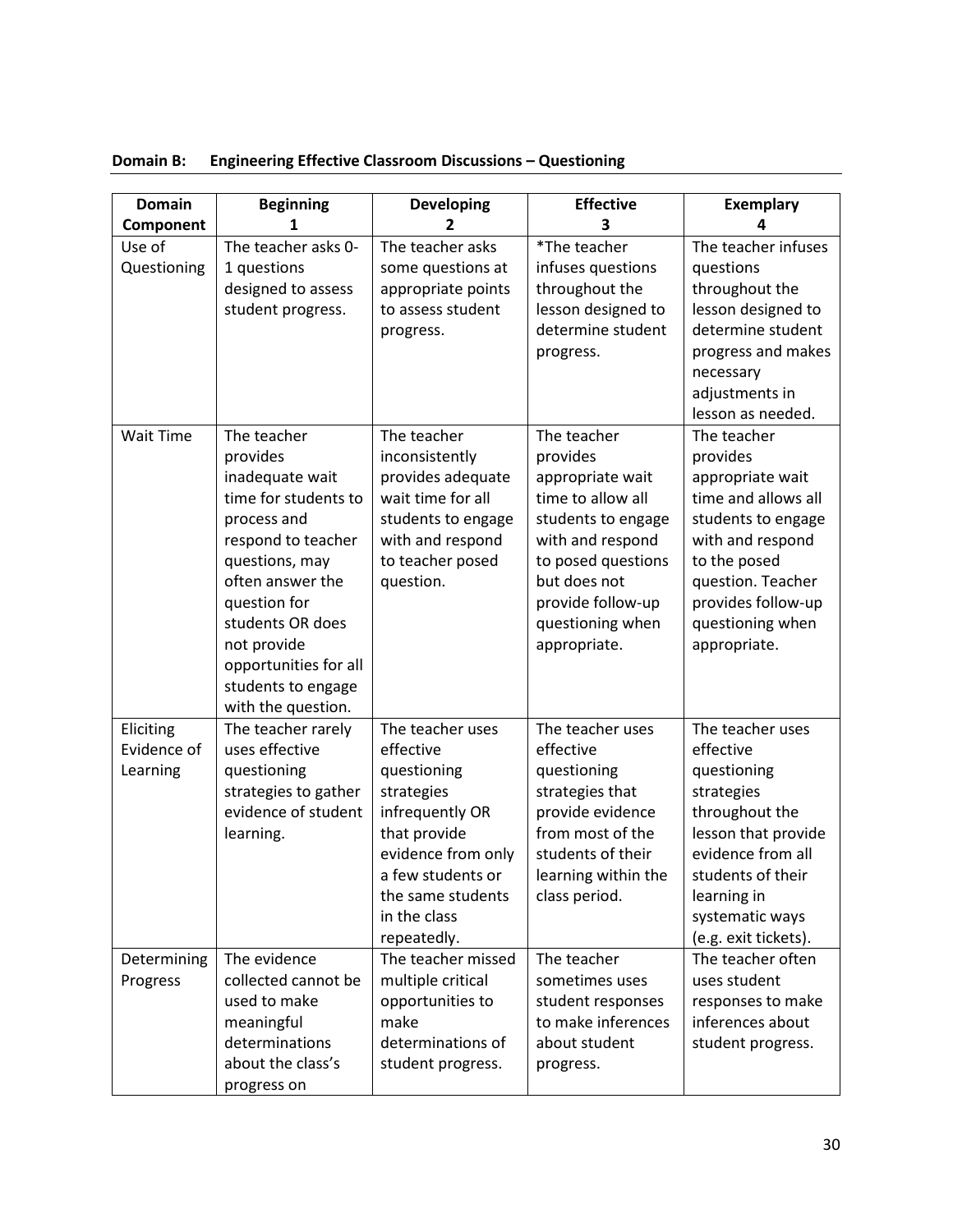| <b>Domain</b> | <b>Beginning</b>  | <b>Developing</b> | <b>Effective</b> | <b>Exemplary</b> |
|---------------|-------------------|-------------------|------------------|------------------|
| Component     |                   |                   |                  | 4                |
|               | intended learning |                   |                  |                  |
|               | outcomes.         |                   |                  |                  |
|               |                   |                   |                  |                  |
|               |                   |                   |                  |                  |
|               |                   |                   |                  |                  |
|               |                   |                   |                  |                  |
|               |                   |                   |                  |                  |

# <span id="page-31-0"></span>**Domain C: Engineering Effective Classroom Discussions – Collaboration**

| <b>Domain</b> | <b>Beginning</b>     | <b>Developing</b>   | <b>Effective</b>    | <b>Exemplary</b>    |
|---------------|----------------------|---------------------|---------------------|---------------------|
| Component     | 1                    | 2                   | 3                   |                     |
| Climate       | The classroom        | Most aspects of the | The classroom       | A collaborative     |
|               | climate is teacher-  | classroom climate   | climate is          | classroom           |
|               | centered.            | are controlled by   | collaborative in    | environment is      |
|               |                      | the teacher.        | nature and          | present where       |
|               |                      | However, students   | students work in    | students work in    |
|               |                      | are allowed to      | groups with other   | collaborative teams |
|               |                      | work in pairs OR    | students for most   | with other students |
|               |                      | are engaged in      | of the class period | to guide their own  |
|               |                      | classroom and       | and engage in       | learning and are    |
|               |                      | small group         | discussion          | engaged in          |
|               |                      | discourse about     | regarding the topic | discourse regarding |
|               |                      | the lesson.         | of the lesson and   | the lesson and      |
|               |                      |                     | their own ideas.    | their own ideas     |
|               |                      |                     |                     | throughout the      |
|               |                      |                     |                     | lesson.             |
| Student       | Student-to-student   | Limited student-to- | Student             | Student             |
| Collaboration | collaboration is not | student             | collaboration is    | collaboration is    |
|               | evident within the   | collaboration is    | very good,          | highly effective,   |
|               | lesson.              | evident.            | organized in groups | organized in groups |
|               |                      |                     | and students work   | and students work   |
|               |                      |                     | cooperatively while | cooperatively while |
|               |                      |                     | completing their    | completing a group  |
|               |                      |                     | own individual      | task and are fully  |
|               |                      |                     | work and/or a       | engaged in the      |
|               |                      |                     | group task. Most    | lesson.             |
|               |                      |                     | students are        |                     |
|               |                      |                     | engaged in the      |                     |
|               |                      |                     | work.               |                     |
| Student       | Multiple             | Multiple            | Multiple            | Multiple            |
| Viewpoints    | viewpoints or        | viewpoints or       | viewpoints or       | viewpoints or       |
|               | approaches are not   | approaches are      | approaches are      | approaches are      |
|               | sought or valued.    | rarely sought or    | occasionally sought | frequently and      |
|               |                      | valued.             | or valued.          |                     |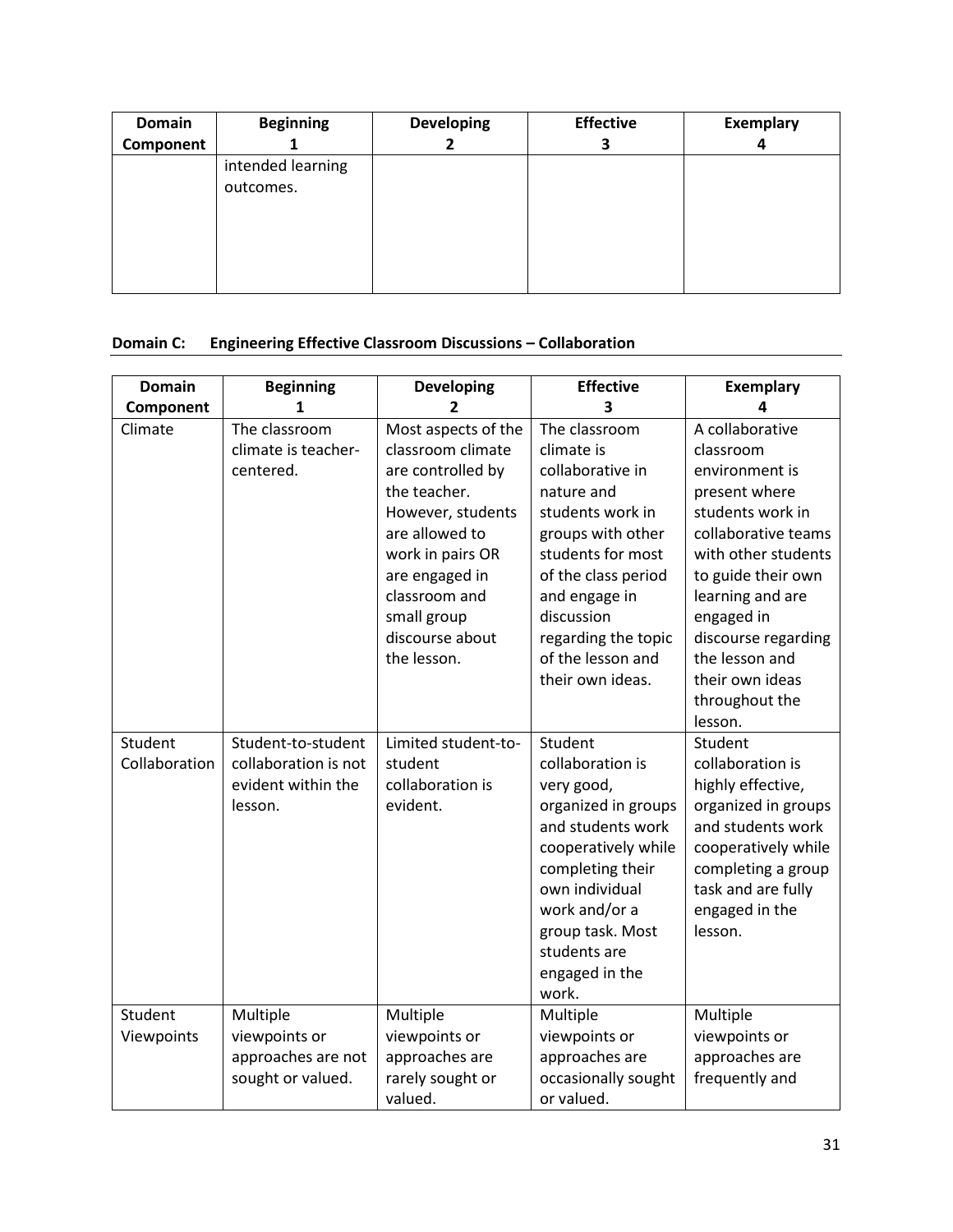| <b>Domain</b>        | <b>Beginning</b>                                                         | <b>Developing</b>                                                                         | <b>Effective</b>                                                | <b>Exemplary</b>                                                                                                                                |
|----------------------|--------------------------------------------------------------------------|-------------------------------------------------------------------------------------------|-----------------------------------------------------------------|-------------------------------------------------------------------------------------------------------------------------------------------------|
| Component            |                                                                          |                                                                                           | з                                                               |                                                                                                                                                 |
|                      |                                                                          |                                                                                           |                                                                 | consistently sought<br>or valued.                                                                                                               |
| High<br>Expectations | The teacher does<br>not promote an<br>attitude of "we all<br>can learn". | The teacher is not<br>convincing in<br>promoting an<br>attitude of "we all<br>can learn". | The teacher<br>conveys an attitude<br>of "we all can<br>learn". | The teacher both<br>conveys an attitude<br>of "we all can<br>learn" and provides<br>appropriate<br>support and<br>encouragement to<br>students. |

# <span id="page-32-0"></span>**Domain D: Learning Tasks (Implemented)**

| <b>Domain</b> | <b>Beginning</b>     | <b>Developing</b>   | <b>Effective</b>     | <b>Exemplary</b>      |
|---------------|----------------------|---------------------|----------------------|-----------------------|
| Compon        |                      | 2                   | 3                    |                       |
| ent           |                      |                     |                      |                       |
| Connecti      | The teacher uses     | The teacher uses    | The teacher uses     | The teacher uses      |
| on to         | tasks or activities  | tasks or activities | tasks or activities  | well-crafted tasks    |
| Learning      | that are not         | that are loosely    | that are connected   | that are aligned      |
| Goals         | connected to the     | connected to        | to learning goals    | tightly with learning |
|               | learning goals.      | learning goals and  | that will provide    | goals that will       |
|               |                      | are not likely to   | some evidence of     | provide strong        |
|               |                      | provide evidence of | student progress     | evidence of student   |
|               |                      | student progress    | toward the goals.    | progress toward the   |
|               |                      | toward the goals    |                      | goals.                |
|               |                      | during the lesson.  |                      |                       |
| Clarity       | All students are     | Many students are   | A few students are   | All students are      |
| of Task       | unclear about the    | unclear about the   | unclear about the    | clear about the task  |
|               | assigned task and    | task and the        | task and the         | and are able to       |
|               | classroom time is    | directions may be   | directions may be    | begin work            |
|               | spent going over the | repeated or the     | repeated for clarity | efficiently.          |
|               | explanations of the  | teacher may be      | and/or provided in   |                       |
|               | task more than       | unaware of lack of  | written form.        |                       |
|               | once.                | student clarity.    |                      |                       |
| Adjustin      | The evidence         | The teacher misses  | The teacher          | The teacher           |
| g             | collected cannot be  | multiple critical   | sometimes uses       | frequently uses       |
| Instructi     | used to make         | opportunities to    | student responses    | student responses     |
| on            | meaningful           | make inferences     | and work to make     | and work to make      |
| within        | inferences about the | about progress      | inferences about     | inferences about      |
| the           | class's progress on  | and/or to adapt     | progress and/or to   | progress and adapts   |
| Lesson        | intended learning    | instruction         | adapt instruction    | instruction           |
|               | outcomes or to       | accordingly.        | accordingly.         | accordingly.          |
|               | adapt instruction.   |                     |                      |                       |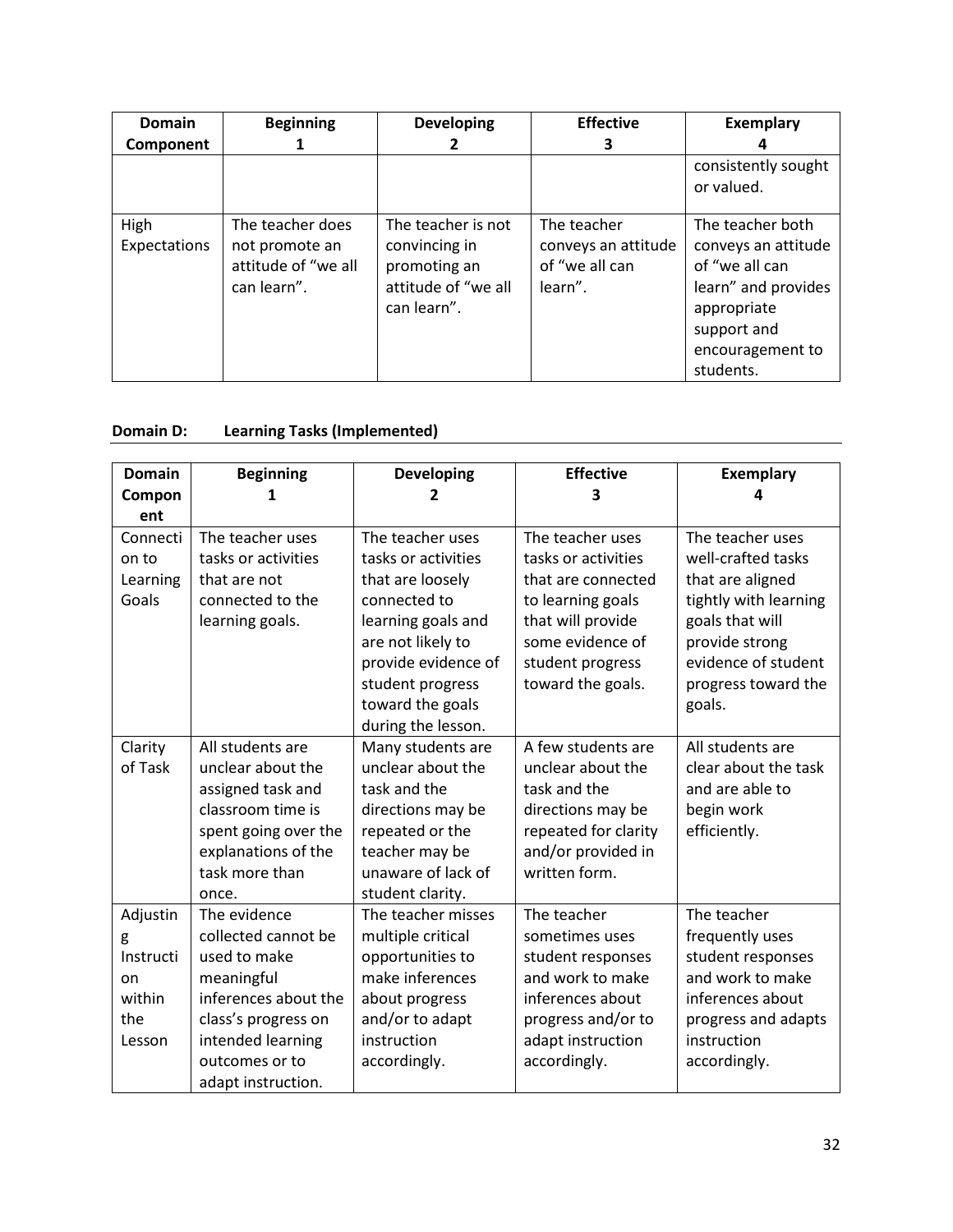| <b>Domain</b> | <b>Beginning</b>      | <b>Developing</b>     | <b>Effective</b>      | <b>Exemplary</b>       |
|---------------|-----------------------|-----------------------|-----------------------|------------------------|
| Compon        | 1                     | 2                     | 3                     | Δ                      |
| ent           |                       |                       |                       |                        |
| Use of        | There is little or no | There is some         | The teacher uses      | The teacher skillfully |
| Evidenc       | attempt by the        | evidence of student   | multiple ways of      | uses multiple ways     |
| e to          | teacher to collect    | learning that the     | gathering evidence    | of gathering           |
| Inform        | evidence of student   | teacher collects but  | throughout the        | evidence               |
| Future        | learning in the       | it is weakly          | lesson that are       | throughout the         |
| Instructi     | lesson that is        | connected to          | connected to          | lesson that are        |
| on            | connected to          | learning goals or     | learning goals or     | connected to           |
|               | learning goals or     | criteria for success. | criteria for success. | learning goals or      |
|               | criteria for success. | The teacher does      | There is some         | criteria for success.  |
|               | OR The collection of  | not analyze the       | evidence that the     | There is strong        |
|               | evidence is so        | evidence to identify  | teacher is analyzing  | evidence that the      |
|               | minimal or            | patterns of           | the evidence to       | teacher is analyzing   |
|               | inconsistent that     | understanding/misu    | identify patterns of  | the evidence to        |
|               | there is no way to    | nderstanding or       | understanding/misu    | identify patterns of   |
|               | gain insight into     | make inferences       | nderstanding or       | understanding/misu     |
|               | student learning.     | about student         | make inferences       | nderstanding or        |
|               | The teacher has no    | strengths and         | about student         | make inferences        |
|               | basis for modifying   | weaknesses.           | strengths and         | about student          |
|               | instructional plans.  | The information is    | weaknesses.           | strengths and          |
|               |                       | not used to shape     | The information,      | weaknesses.            |
|               |                       | instructional         | identified patterns,  | The information,       |
|               |                       | decisions.            | and inferences are    | identified patterns,   |
|               |                       |                       | not used to shape     | and inferences are     |
|               |                       |                       | instructional         | used to shape          |
|               |                       |                       | decisions.            | instructional          |
|               |                       |                       |                       | decisions.             |

#### **Domain E: Feedback on Instruction**

| <b>Domain</b> | <b>Beginning</b>   | <b>Developing</b>   | <b>Effective</b>  | <b>Exemplary</b>    |
|---------------|--------------------|---------------------|-------------------|---------------------|
| Component     |                    |                     |                   |                     |
| Assessing     | The teacher does   | The teacher         | The teacher       | The teacher         |
| Progress      | not review student | reviews some        | reviews some      | reviews all student |
| During        | work during the    | student work        | student work      | work during the     |
| Lesson        | lesson or does not | during the lesson   | during the lesson | lesson and          |
|               | make reference to  | but does not        | and provides real | provides real time, |
|               | when the work will | provide substantial | time, substantial | substantial         |
|               | be reviewed.       | feedback to         | feedback to       | feedback to         |
|               |                    | students.           | students.         | students.           |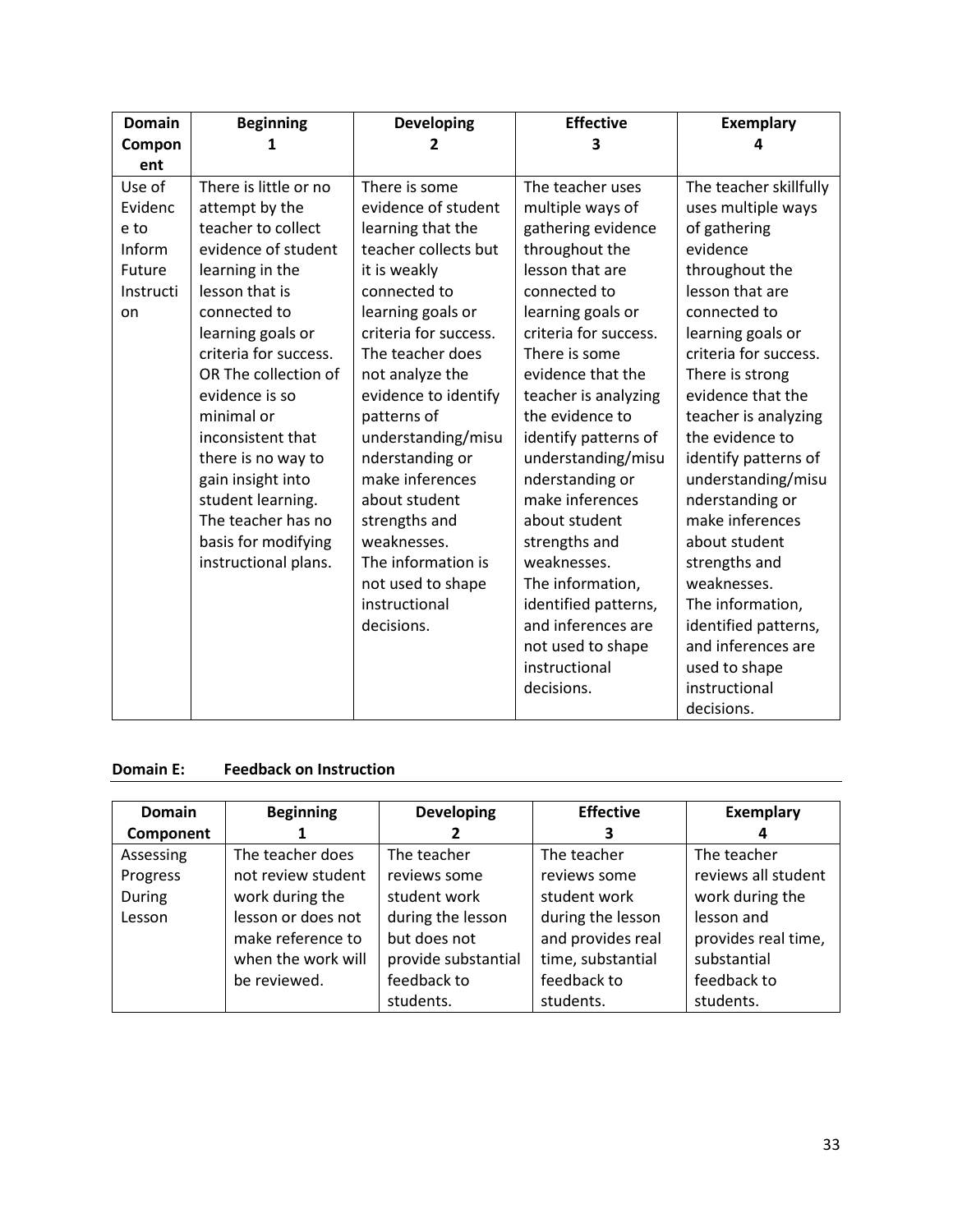| <b>Exemplary</b>                            |
|---------------------------------------------|
|                                             |
|                                             |
|                                             |
|                                             |
| feedback (written                           |
|                                             |
| specific piece of                           |
| work without a                              |
| score or a grade                            |
| that supports                               |
| learning goals                              |
| and/or reflects                             |
| criteria for success.                       |
|                                             |
| opportunities for                           |
|                                             |
|                                             |
| feedback, and                               |
| opportunities to                            |
| use feedback in a                           |
| meaningful way.                             |
|                                             |
| The teacher asks                            |
| students to assess                          |
| their own learning.                         |
|                                             |
| meaningful and is                           |
| structured to                               |
| support students.                           |
|                                             |
|                                             |
|                                             |
|                                             |
|                                             |
| The teacher asks                            |
| students to asses a                         |
| peers' work and                             |
| provide feedback                            |
| to improve the                              |
| quality of the work<br>(this is not grading |
| of a worksheet).                            |
|                                             |
| assessment task                             |
| appears to be                               |
| meaningful to all                           |
| students and is                             |
|                                             |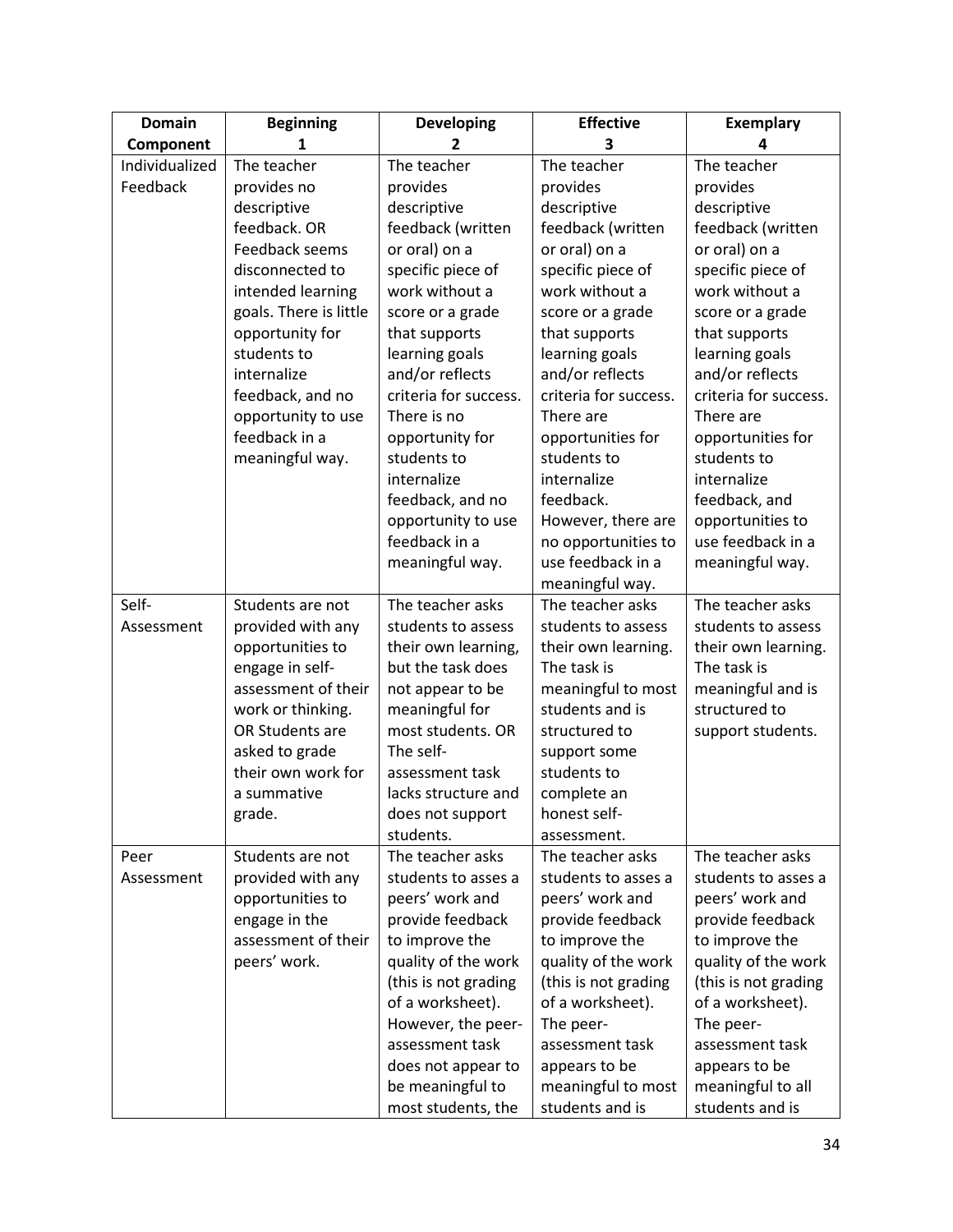<span id="page-35-0"></span>

| 1                                                                                                                                                                                                                                | 2                                                                                                                                                                                                                                                                                          | 3                                                                                                                                                                                                                                                                                                                                                                                                                                                                                                                                      | 4                                                                                                                                                                                                                                                                                                                                                                                                                                                                                                                                                                                                  |
|----------------------------------------------------------------------------------------------------------------------------------------------------------------------------------------------------------------------------------|--------------------------------------------------------------------------------------------------------------------------------------------------------------------------------------------------------------------------------------------------------------------------------------------|----------------------------------------------------------------------------------------------------------------------------------------------------------------------------------------------------------------------------------------------------------------------------------------------------------------------------------------------------------------------------------------------------------------------------------------------------------------------------------------------------------------------------------------|----------------------------------------------------------------------------------------------------------------------------------------------------------------------------------------------------------------------------------------------------------------------------------------------------------------------------------------------------------------------------------------------------------------------------------------------------------------------------------------------------------------------------------------------------------------------------------------------------|
|                                                                                                                                                                                                                                  |                                                                                                                                                                                                                                                                                            |                                                                                                                                                                                                                                                                                                                                                                                                                                                                                                                                        |                                                                                                                                                                                                                                                                                                                                                                                                                                                                                                                                                                                                    |
|                                                                                                                                                                                                                                  | task lacks structure<br>and does not have<br>an impact on the<br>quality of student<br>work.                                                                                                                                                                                               | structured in a way<br>that supports some<br>students in<br>completion of the<br>task. The peer-<br>assessment has a<br>limited impact on<br>the quality of                                                                                                                                                                                                                                                                                                                                                                            | structured in a way<br>that supports some<br>students in<br>completion of the<br>task. The peer-<br>assessment has a<br>clear impact on the<br>quality of student                                                                                                                                                                                                                                                                                                                                                                                                                                  |
|                                                                                                                                                                                                                                  |                                                                                                                                                                                                                                                                                            |                                                                                                                                                                                                                                                                                                                                                                                                                                                                                                                                        | work.                                                                                                                                                                                                                                                                                                                                                                                                                                                                                                                                                                                              |
| very few questions<br>during the lesson<br>designed to<br>encourage<br>classroom<br>discourse. OR The<br>teacher asks<br>questions of<br>students but<br>focuses on recall<br>rather than<br>deeper/meaningful<br>exploration of | questions at a few<br>points in the lesson<br>designed to<br>encourage<br>classroom<br>discourse, but only<br>occasionally builds<br>on student<br>responses or<br>encourages<br>students to build<br>on others<br>responses.<br>Teacher provides<br>minimal feedback<br>on student ideas. | questions designed<br>to encourage<br>classroom<br>discourse at<br>multiple points<br>during the lesson.<br>The teacher and<br>others frequently<br>build on other<br>students'<br>responses,<br>clarifying student<br>comments, pushing<br>for more elaborate<br>answers, or<br>engaging more<br>students in<br>thinking about the<br>problem.<br>Feedback loops<br>sustain the<br>conversation,<br>rarely end with the<br>teacher indicating<br>correct or incorrect<br>responses, and<br>allow for more<br>deeper and<br>meaningful | The teacher asks<br>questions designed<br>to encourage<br>classroom<br>discourse<br>throughout during<br>the lesson. The<br>teacher and others<br>consistently build<br>on other students'<br>responses,<br>clarifying student<br>comments, pushing<br>for more elaborate<br>answers, or<br>engaging more<br>students in<br>thinking about the<br>problem.<br><b>Extended feedback</b><br>loops sustain the<br>conversation,<br>rarely end with the<br>teacher indicating<br>correct or incorrect<br>responses, and<br>allow for more<br>deeper and<br>meaningful<br>exploration of<br>some ideas. |
|                                                                                                                                                                                                                                  | The teacher asks                                                                                                                                                                                                                                                                           | The teacher asks                                                                                                                                                                                                                                                                                                                                                                                                                                                                                                                       | student work.<br>The teacher asks<br>exploration of<br>some ideas.                                                                                                                                                                                                                                                                                                                                                                                                                                                                                                                                 |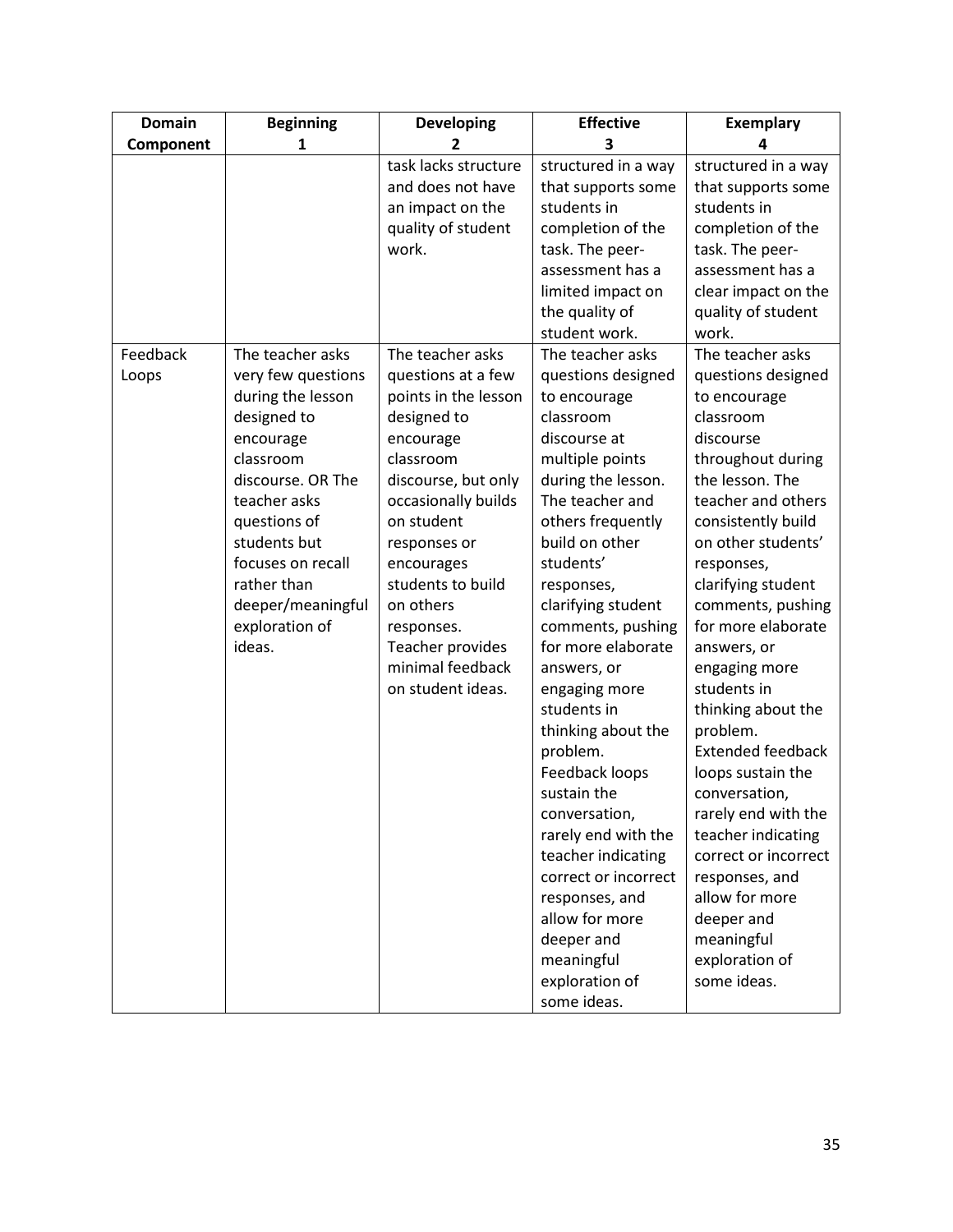# APPENDIX D: SURVEY QUESTIONS

#### **Instructions**

The purpose of this survey is to learn more about teacher classroom practice within your district. **Please reflect on what you have done in your classroom this school year as you respond to each item.**

#### **Section 1 - Formative Assessment Importance**

**For each of the statements below indicate your level of agreement as:** (1) Strongly Disagree, (2) Disagree, (3) Agree, (4) Strongly Agree

- It is important to design coherent sequences of learning rather than individual lessons.
- It is important for students to understand the learning goal or goals for each lesson.
- It is important for students to understand the criteria that will be used to determine their success in the lesson.
- It is important to have flexibility in student options for deliverables to demonstrate their learning.
- It is important to infuse questioning throughout the lesson to determine student progress.
- If is important to make adjustments to instruction within the lesson based upon student responses to questions.
- It is important for students to work on a task or problem in small groups.
- It is important for students to be responsible for and guide their own learning.
- It is important for students to be engaged in discourse/discussion regarding the lesson.
- It is important for students who are working in groups to have multiple viewpoints or approaches to solving the problem.
- It is important for tasks and activities within daily lessons to be directly tied to learning goals.
- It is important for tasks and activities within daily lessons to provide evidence of student progress toward learning goals.
- It is important that student responses and work provide evidence for adapting instruction within the lesson each day.
- It is important to use technology (e.g. student responders, iPads) to assess student learning within the lesson.
- It is important to provide real time feedback on student work to all students.
- It is important for students to have opportunities to internalize feedback and apply it in a meaningful way.
- It is important to use evidence generated through student self-assessments and peer assessments to inform future teaching and learning.
- If is important to generate feedback loops during classroom discourse where one question leads into elaboration and further questioning to build the discussion.

### **Section 2 - Use of Formative Assessment**

### **For each of the items below indicate your frequency of use as:**

(1) Not at All (2) once a semester or quarter, (3) Monthly, (4) Weekly, (5) Daily

#### *Part A*

- I connect each lesson to the previous lesson or learning that has taken place.
- I connect each lesson to future learning that will take place.
- **I** design coherent sequences of learning rather than individual lessons.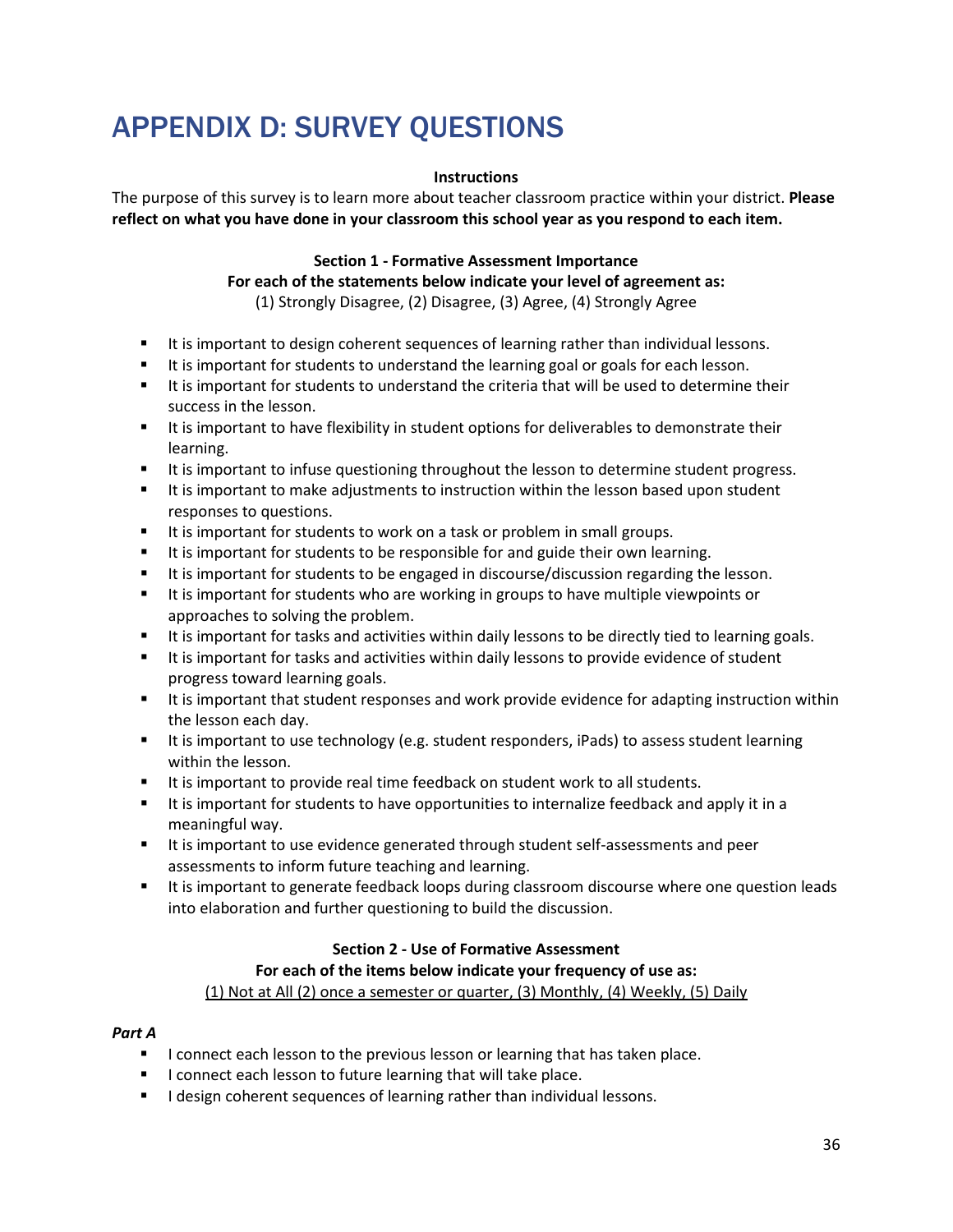- **I** lexplain to students the connections between new, prior, and future learning.
- I have a learning goal(s) for the lesson.
- I present the learning goal(s) for the lesson to students verbally.
- I present the learning goal(s) for the lesson to students in writing (i.e. on the board).
- I discuss with students what they should know by the end of the lesson.
- The learning goal(s) for the lesson is connected to state/local academic standards.
- **I** reference the learning goal(s) multiple times within the lesson.
- I share with students the criteria that will be used to determine their success in the lesson.
- I have students participate in developing the criteria for success.
- **I** have flexibility in student options for deliverables to demonstrate their learning.
- I have students demonstrate understanding of the criteria for success.

### *Part B*

- I ask questions within the lesson to assess whole group progress.
- I ask questions within the lesson to assess individual student progress.
- **I** make adjustments to instruction within the lesson based upon student responses.
- **I** lensure the pace of the lesson provides adequate wait time for students to respond to questions.
- I use follow-up questions when engaging students in discourse.
- I use exit tickets to assess student learning.
- **I** use student responses to questions for adapting future instruction.

### *Part C*

- I have students work in small groups with 2-3 other students.
- I have students to work with a partner.
- I allow students to guide their own learning.
- **I** lenable students to be engaged in discourse/discussion regarding the lesson in small groups.
- **I** facilitate students in discourse/discussion regarding the lesson as a whole class.
- I include both individual and group assignments when group work is used.
- **I** lenable students to learn from each other when they engage in group work.
- **I** lexpect students to find the right answer to a teacher provided problem.
- I allow students to have multiple viewpoints or approaches to solving the problem.
- I have high expectations for all students to succeed.

### *Part D*

- The tasks and activities within the lesson are directly tied to learning goals.
- **The tasks and activities within the lesson provide evidence of student progress toward learning** goals.
- **The majority of students is clear about the task and begins work efficiently.**
- All students understand the directions for the lesson.
- Student responses and work provide evidence for adapting instruction within the lesson.
- Student responses and work are analyzed to identify patterns of understanding/misunderstanding within the lesson.

### *Part E*

- **I** review all student work during the lesson.
- **I** review some student work during the lesson.
- **I** provide real time feedback on student work to all students.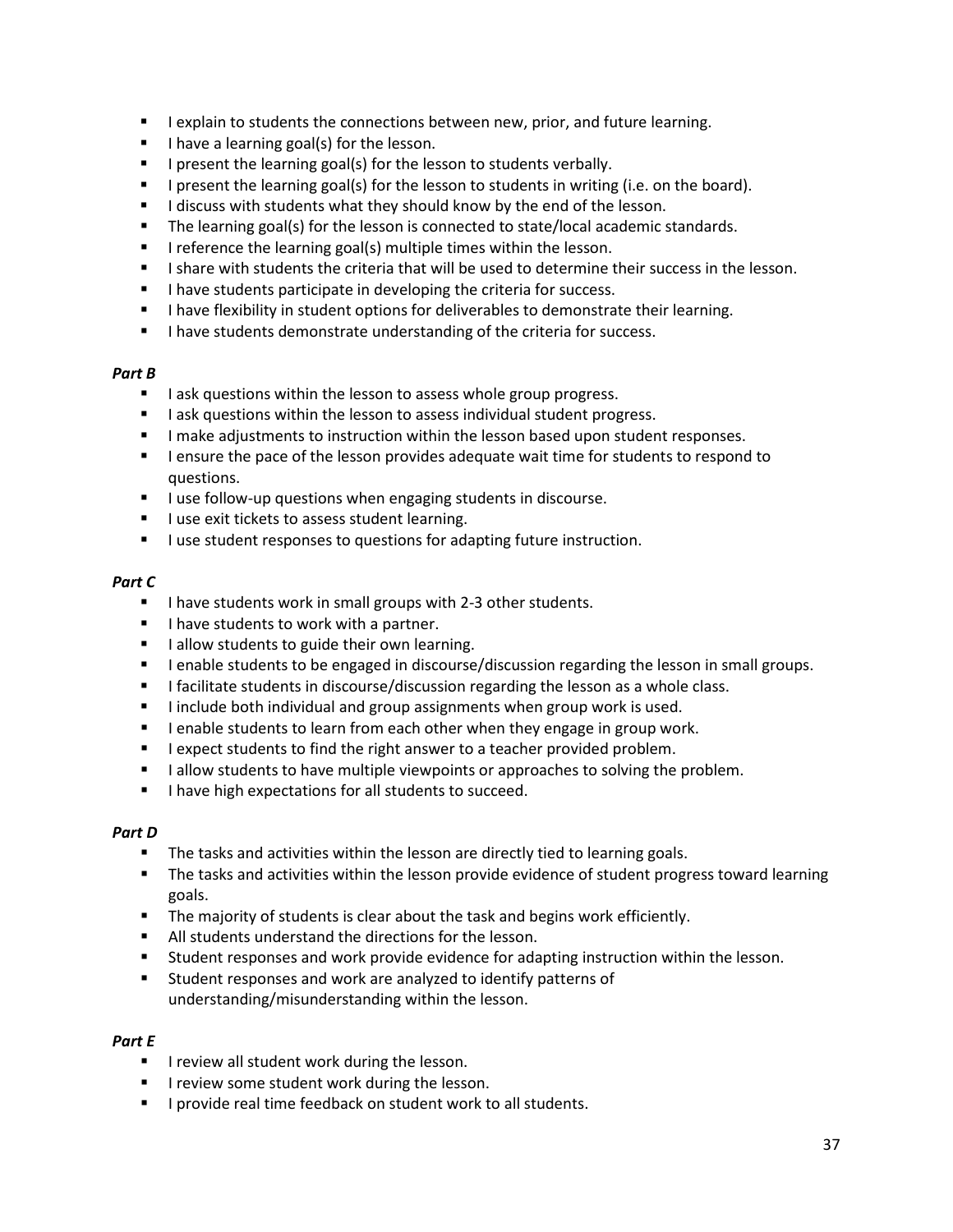- Students have opportunities to internalize feedback and apply it in a meaningful way.
- **I** luse student self-assessment.
- **I** luse student peer-assessment.
- **I** use evidence generated through student self-assessments to inform future teaching and learning.
- I use evidence generated through student peer-assessments to inform future teaching and learning.
- **I** generate feedback loops during classroom discourse where one question leads into elaboration and further questioning to build the discussion.

### **Section 3 - Technology**

### **For each of the items below indicate your frequency of use for Formative ASSESSMENT purposes as:** (1) Not at all (2) Once a semester or quarter, (3) Monthly, (4) Weekly (5) Daily

- **Personal computing (e.g., iPad, Laptop)**
- **Projection boards (e.g., SMART Board, Promethean)**
- **Google Forms**
- **•** Online polling (e.g., Poll Everywhere, PollDaddy)
- **Digital discourse and dialogue (e.g., Padlet, Lino)**
- **Digital Quizzes and Learning Games (e.g., Kahoot, Quizlet, ZipGrade)**
- **Voice recording (e.g., Vocaroo, QuickVoice app)**
- Video lessons and recording (e.g., Zaption, EdPuzzle)
- Chat tools (e.g., Backchannel Chat, Chatzy)

Other (please describe):

# **Section 4 - Challenges to Using Formative Assessment For each of the items below please indicate your level of agreement:** (1) Strongly disagree (2) Disagree, (3) Agree(4) Strongly Agree

- **I** understand what formative assessment is and how to use it
- **My class sizes allow me to individualize instruction for all students**
- **My class periods provide enough time to use formative assessment**
- I have enough time to plan formative assessments
- I have administrator support to incorporate formative assessment into my teaching practice.
- **The curriculum I use includes support for formative assessment**
- My district or school provides me with materials/tools to support formative assessment
- **My district or school provides me with technology to support formative assessment**
- **My district or school provides me with adequate training on formative assessment practices**
- District pacing guides allow time to incorporate formative assessments and changes to my practice if needed

Other (Please describe any other challenges or barriers to formative assessment that you experience):

# **Section 5 - Administrator Support**

**For each of the statements below indicate your level of agreement as:**

(1) Strongly Disagree, (2) Disagree, (3) Agree, (4) Strongly Agree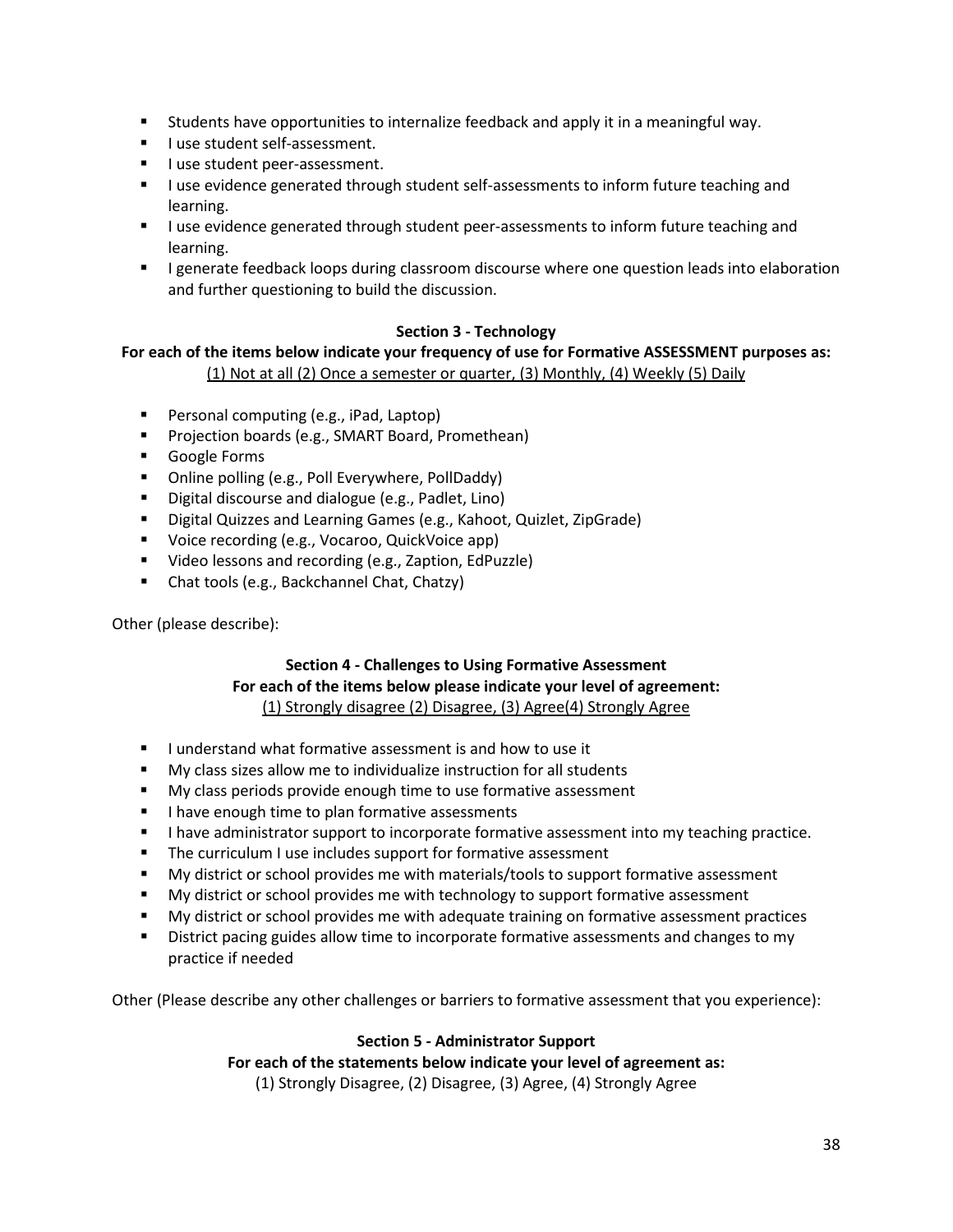- I am encouraged to use formative assessment within my instruction daily.
- I have time to use formative assessment within my instruction daily. I have received professional development focused on formative assessment use.
- I have the necessary materials that enable me to use formative assessment within my instruction daily.
- **My administrator supports and encourages the use of formative assessment.**
- **District administration supports and encourages the use of formative assessment**

#### **Section 6 - Open-Ended Elaboration**

- 1. What resources or supports have enabled you to implement formative assessment in your classroom?
- 2. How has student learning been enhanced through your use of formative assessment?
- 3. How have you adjusted your instruction in response to evidence gathered through formative assessment?

#### **Section 7 - Demographic Questions**

- $\blacksquare$  District drop down item with choices
- $\blacksquare$  School Fill in the blank
- Grade Level choices: K-1-2-3-4-5-6-7-8-9-10-11-12 and have this so they can choose more than one
- Subject Area(s) choices are: mathematics, science, social studies/history, English/language arts, music, art, foreign language, technology, or other (fill in the blank)
- **E** Licensure/Certification fill in the blank
- $\blacksquare$  # of years teaching choices: 0-1, 2-5, 6-10, 11-15, 16-20, 21-25, 26-30, 31+
- $\blacksquare$  # of years at this school choices: 0-1, 2-5, 6-10, 11-15, 16-20, 21-25, 26-30, 31+
- Gender choices: male, female
- Ethnicity choices: Caucasian (white), African-American, Hispanic/Latino, Asian, other (fill in the blank)
- **My students:** 
	- o approximate % of students in my class that are ELL choices
	- o don't know, 0-10%, 11-25%, 26%-50%, 51%-75%, 76%-100%
	- o approximate % of students in my class that are African American
	- o don't know, 0-10%, 11-25%, 26%-50%, 51%-75%, 76%-100%
	- o approximate % of students in my class that are Hispanic/Latino(a)
	- o don't know, 0-10%, 11-25%, 26%-50%, 51%-75%, 76%-100%
	- o approximate % of students in my class that are White/Caucasian
	- o don't know, 0-10%, 11-25%, 26%-50%, 51%-75%, 76%-100%
	- o approximate % of students in my class that are Asian
	- o don't know, 0-10%, 11-25%, 26%-50%, 51%-75%, 76%-100%
	- o approximate % of students in my class that are from other backgrounds
	- o don't know, 0-10%, 11-25%, 26%-50%, 51%-75%, 76%-100%
	- o approximate % of students that receive free/reduced lunch
	- o don't know, 0-10%, 11-25%, 26%-50%, 51%-75%, 76%-100%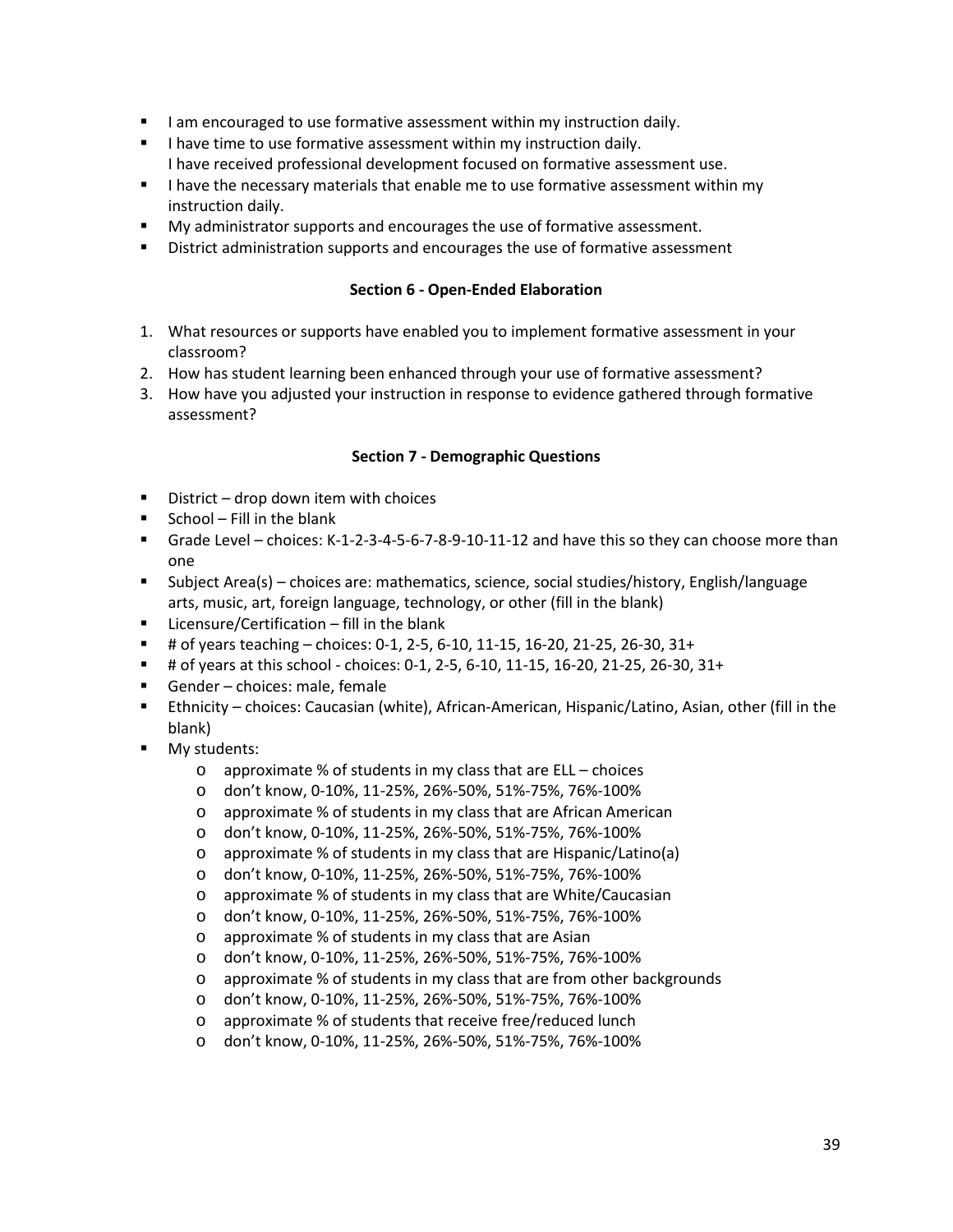# <span id="page-40-0"></span>APPENDIX E: INTERVIEW PROTOCOLS

Pre-Observation Teacher Interview Protocol

Thank you very much for agreeing to participate in our formative assessment study. The Michael & Susan Dell Foundation and Education First are collaborating on this formative assessment study to understand how educators from four urban districts assess student performance and adjust and shape day-to-day, lesson-to-lesson instructional decisions based on formative assessment data.

Data collected in this study will be used by the foundation to inform its future investments in datadriven education and may be shared with the public in various publication formats.

We are talking with you today before and after the lesson we'll be observing to get some context for your lesson and understand a little about how you use formative assessments. What we learn from you today will give us important context and background for the classroom observation.

The study districts will be identified in our report but individual participants will not be identified by name, although we will distinguish between teachers, school administrators and district administrators. Only the Education First research team will have access to interview and observation data linked to individual names. These will not be shared.

We will be recording this interview so that we can add this information to our overall data analysis.

Do you have any questions about the project before we begin?

### Design/Plan for Instruction Focus

- 1. Tell me about your teaching background and current position. (i.e., # years teaching, # of years teaching at this school, certification/licensure, master's degree yes/no and focus)
- 2. What are the learning goals for today's lesson?
- 3. Did you develop this lesson on your own or did this lesson come from existing curricular materials? Have you taught this lesson before? If so, are there features of the lesson that you use regularly in other lessons as well? Which ones?
- 4. How does this lesson connect to prior learning or lessons?
- 5. How does this lesson connect to planned future learning or lessons?
- 6. What are the primary activities that students will be engaged in during the lesson?
- 7. What are some strategies you plan to use to support student learning today?
- 8. How do you use technology to support data-informed instruction (formative assessment specifically)? Do you plan to use technology in the lesson today?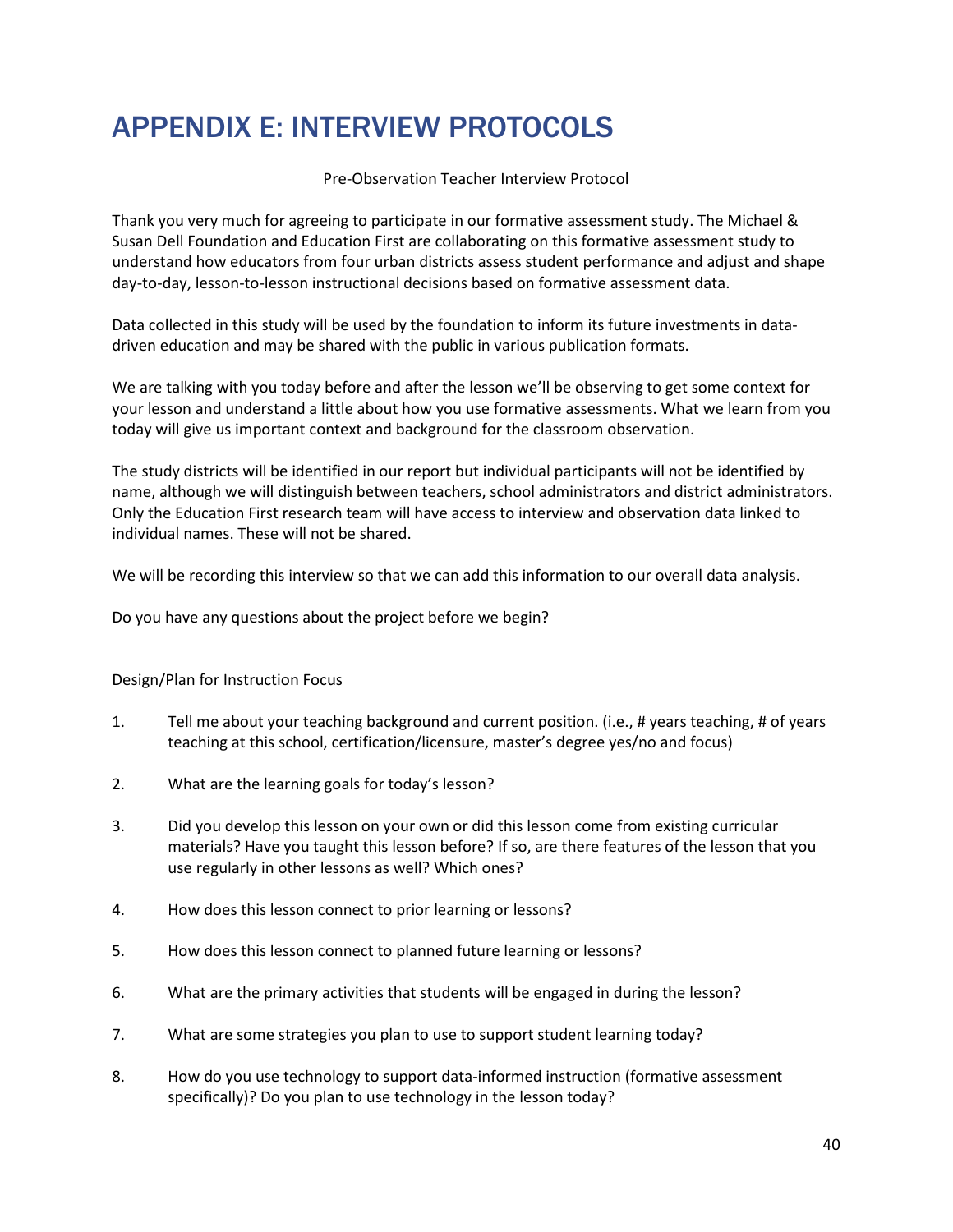- 9. How do you plan to assess student learning within the lesson today? What do you expect to learn about student learning and progress toward meeting the learning goals through the identified assessment(s)?
- 10. How will information about student learning gathered today be used to inform future instruction?
- 11. What do you think are some potential misconceptions or areas that students might struggle with in the lesson today?
- 12. Have you had any coursework or training that has specifically focused on the use of formative assessment?
- 13. (If applicable) How effective do you believe the coursework or training was for you?

Post-Observation Teacher Interview Protocol

Implementation of Lesson Focus

- 1. Were you able to accomplish your learning goals for this lesson? Explain.
- 2. How would you describe the classroom climate today? (i.e. teacher-centered vs. collaborative or student-centered)
- 3. How and where within the lesson were able to determine student progress toward learning goals? How did the use of technology enable you to do this (if applicable)?
- 4. How did you modify or adjust instruction within the lesson as a response to assessing student learning? Were the modifications planned or did you do this on the spot?
- 5. In what ways did you or others provide students feedback within the lesson? [If they don't discuss ask if the feedback was given to whole group, small group, or individual or a combination.]
- 6. How do you anticipate using what you discovered today about student learning to inform/adapt future plans for instruction with this class?
- 7. How do you define formative assessment? Can you give me examples from your lesson today that demonstrate your use of formative assessment?
- 8. Provide teacher with the graphic "sample process map". Explain that this is one of several examples of the process teachers follow when implementing formative assessment. Ask the teacher to think of an example either in the observed lesson or in a recent lesson that she could use to share her steps and how they relate to the sample process map for formative assessment. "Walk me through the process you followed with a student or students either in this lesson or another recent lesson".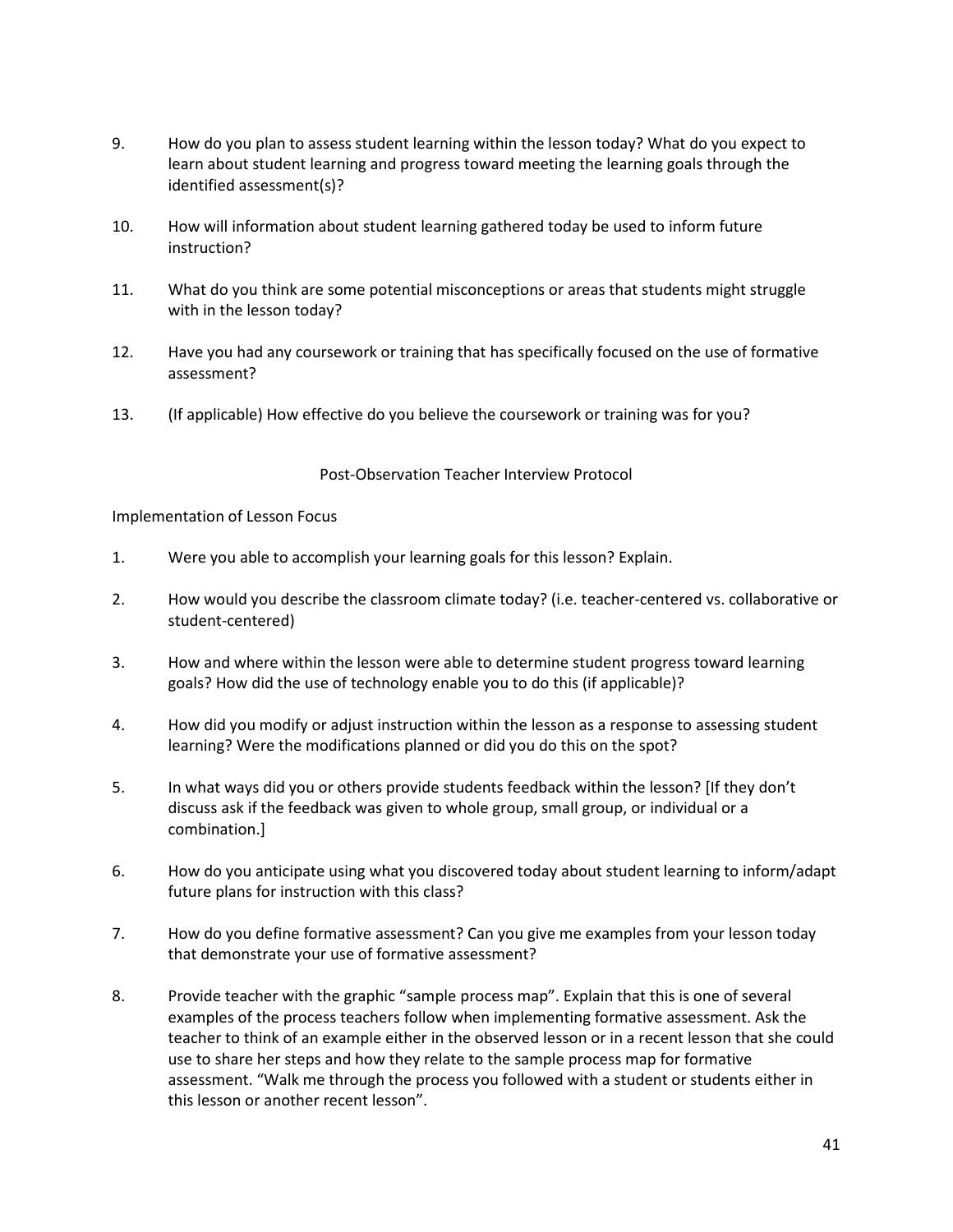- 9. What do you believe is the role of formative assessment in teaching and learning?
- 10. What obstacles have you encountered when considering or implementing formative assessment in your classroom?

Prompt for: What challenges have you faced (if any) in acting on the formative data you collect and responding to students' needs?

11. What type of resources, such as curriculum and other materials, do you have to support your use of formative assessment?

### Administrator Interview Protocol

Thank you very much for agreeing to participate in our formative assessment study. The Michael & Susan Dell Foundation and Education First are collaborating on this formative assessment study to understand how educators from four urban districts assess student performance and adjust and shape day-to-day, lesson-to-lesson instructional decisions based on formative assessment data.

Data collected in this study will be used by the Michael & Susan Dell Foundation to inform its future investments in data-driven education and may be shared with the public in various publication formats.

We are talking with you today to get a sense of how your district [or school] supports teachers in their formative assessment practice. What we learn from you today will give us important context and background for our fall site visits [or classroom observations].

The study districts will be identified in our report but individual participants will not be identified by name, although we will distinguish between teachers, school administrators and district administrators. Only the Education First research team will have access to interview and observation data linked to individual names. These will not be shared.

We will be recording this call so that we can add this information to our overall data analysis next fall.

Do you have any questions about the project before we begin?

- 1. Tell me about your current position and your background in education. (i.e., # years as administrator, # years as teacher and subject/grade level, licensure, advanced degree and focus, # of years in current position and with district).
- 2. How do you define formative assessment?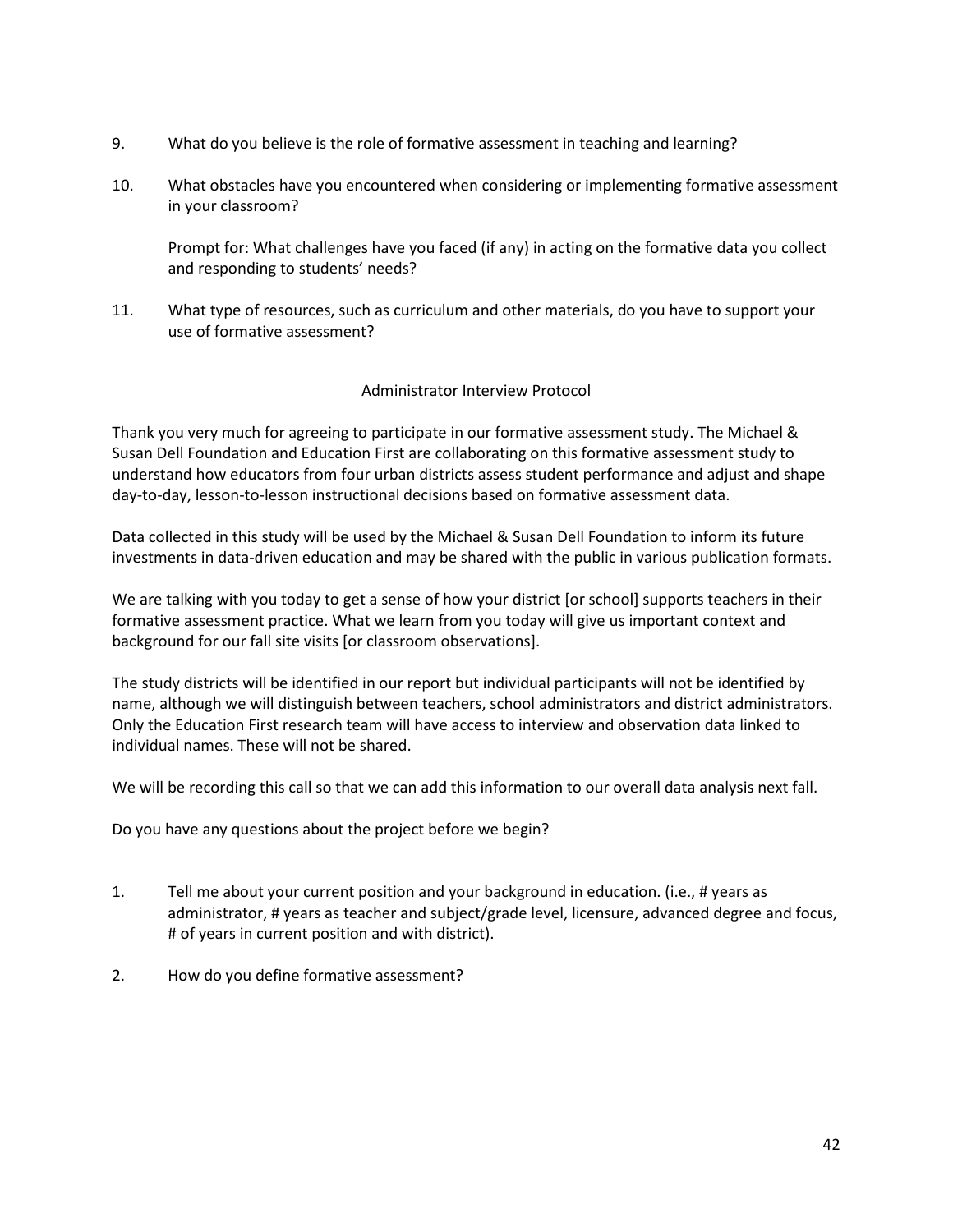## *After the administrator answers this question share with them the definition of formative assessment for purposes of this study so that they can use this to frame their answers to the next questions about formative assessment in this interview.[3](#page-43-0)*

*From the Michael & Susan Dell Foundation, formative assessment is: the extent to that evidence about student achievement is elicited, interpreted, and used by teachers, learners, or their peers,*  to make decisions about the next steps in instruction that are likely to be better, or better *founded, than the decisions they would have taken in the absence of the evidence that was elicited." The key strategies in formative assessment practice as identified by the Michael & Susan Dell Foundation are:*

- *Clarifying and sharing learning intentions and criteria for success*
- *Engineering effective classroom discussions, questions, and learning tasks*
- *Providing feedback that moves learners forward*
- *Activating students as the owners of their own learning*
- *Activating students as instructional resources for one another*

*For example, district common assessments are considered long-term formative assessment practices. Short-term formative assessments include daily activities within the teachers' classroom to elicit evidence of student learning and adapt instruction accordingly. We are interested in hearing about your use of both short-term and long-term formative assessments in this interview.* 

- 3. What are the main differences between formative and summative assessment in K-12 teaching and learning?
- 4. Would you describe a recent example of effective formative assessment that you have witnessed in your school/district with one of your teachers for me? Why was it effective? How common are examples like this one in your school/district?
- 5. How do teachers use technology for formative assessment?

 $\overline{\phantom{a}}$ 

- 6. Are teachers in your school/district required to submit any form of lesson plans regularly? Do these include a focus on planned specific formative assessment strategies?
- 7. Are there criteria within your annual teacher evaluation process that emphasize the use of formative assessment? Describe. [Ask for a copy if they will provide.]
- 8. Are there any formal school or district level policies in place that promote the use of formative assessment? Describe. Can you describe any resources or instructional tools that the school or district has provided to teachers to support the use of formative assessment?

<span id="page-43-0"></span><sup>&</sup>lt;sup>3</sup>Definition from: Dylan Wiliam: "Formative Assessment and Contingency in the Regulation of Learning Processes"; Paper presented in a Symposium entitled Toward a Theory of Classroom Assessment as the Regulation of Learning at the annual meeting of the American Educational Research Association, Philadelphia, PA April 2014. As accessed online January 19, 2015; Siobhan Leahy, Christine Lyon, Marnie Thompson and Dylan Wiliam: "Classroom Assessment: Minute by Minute, Day by Day"; Educational Leadership November 2005 Volume 63 Number 3 pages 19-24. As accessed online January 19, 2015.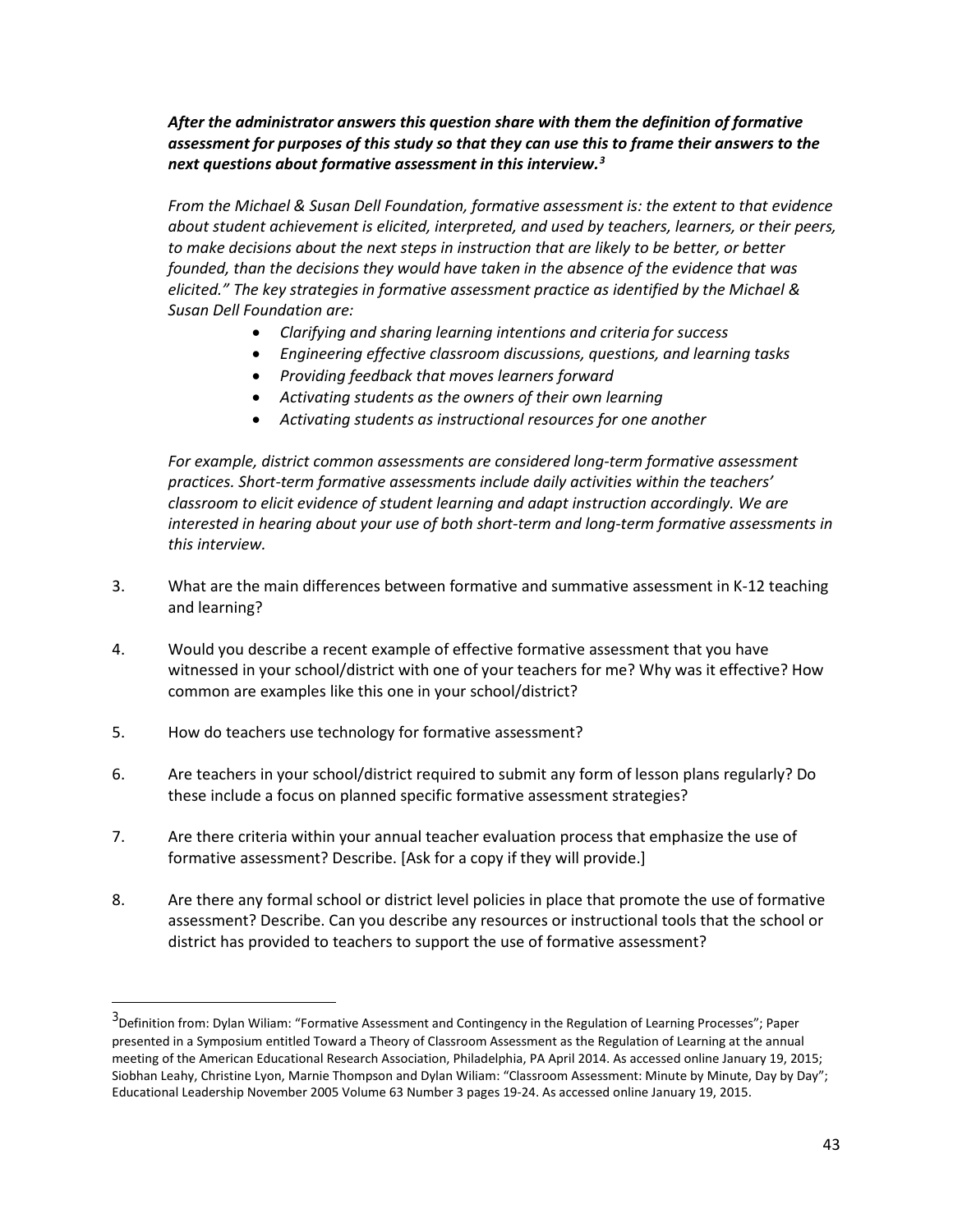- 9. Has your school/district provided any formal training for teachers on formative assessment? If so, please describe the training and the duration of support.
- 10. What do you believe are some of the challenges for your teachers in implementing formative assessment in their classrooms?
- 11. Are there any challenges external to the school that make the use of formative assessment challenging?
- 12. What types of support do you believe teachers need in order to effectively implement formative assessment within their classrooms?
- 13. Are there any other thoughts you would like to share with us in respect to formative assessment use within your school or district?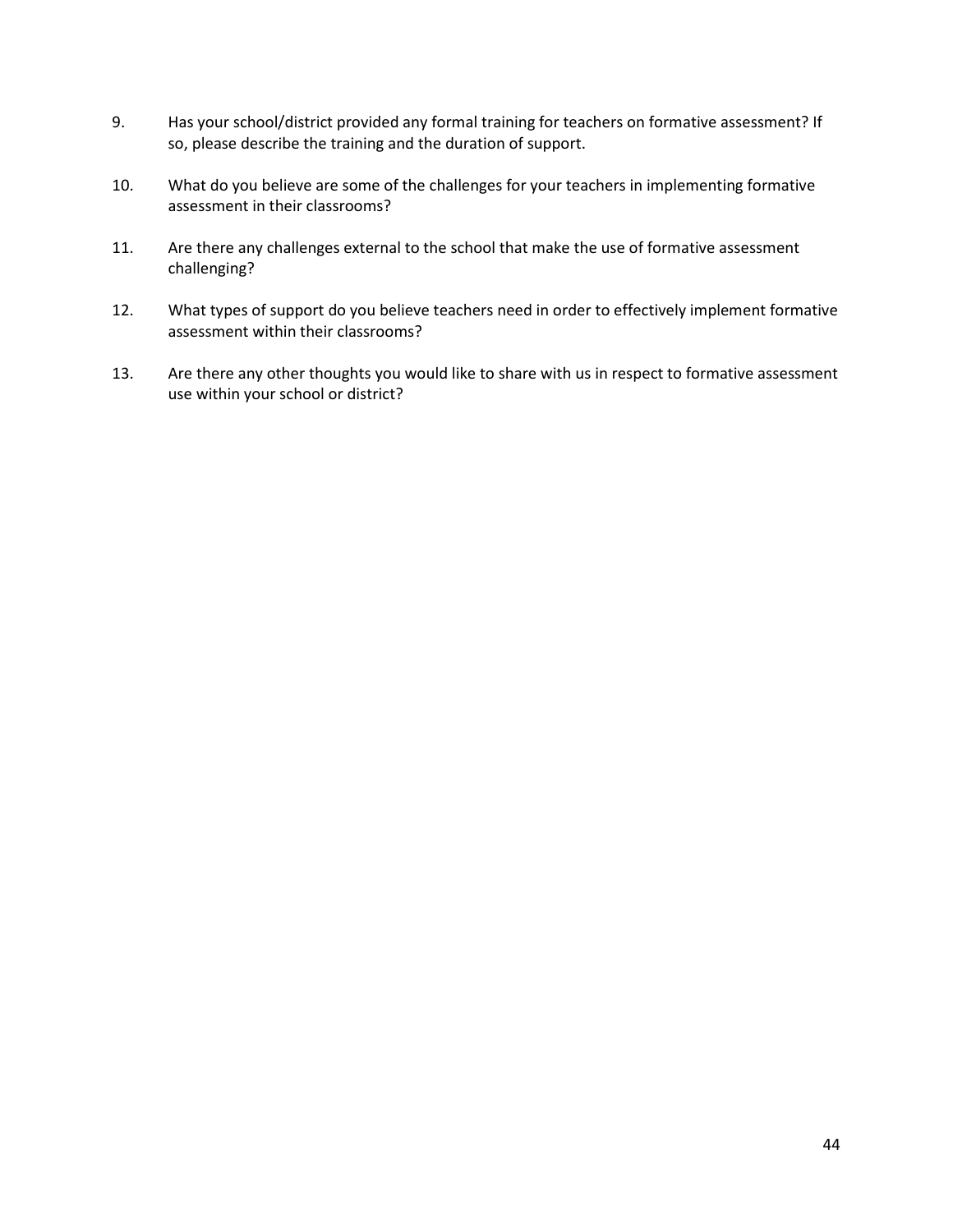# <span id="page-45-0"></span>APPENDIX F: SURVEY RESULTS

# *Importance of Formative Assessment – Scale 1 (strongly disagree), 2 (disagree), 3 (agree), 4 (strongly agree)*

| <b>Item</b>                                                                                                                                              | <b>District</b><br>A | <b>District</b><br>B | <b>District</b><br>C | <b>Overall</b> | <b>Group</b><br><b>Difference</b> |
|----------------------------------------------------------------------------------------------------------------------------------------------------------|----------------------|----------------------|----------------------|----------------|-----------------------------------|
| It is important to design coherent sequences of<br>learning rather than individual lessons.                                                              | 3.46                 | 3.38                 | 3.51                 | 3.43           | No                                |
| It is important for students to understand the<br>learning goal(s) for each lesson.                                                                      | 3.54                 | 3.49                 | 3.40                 | 3.45           | Yes<br>$(p=.021)$                 |
| It is important for students to understand the<br>criteria that will be used to determine their success<br>in the lesson.                                | 3.49                 | 3.43                 | 3.41                 | 3.42           | No                                |
| It is important to provide students with multiple<br>options to demonstrate their learning.                                                              | 3.54                 | 3.50                 | 3.53                 | 3.50           | No.                               |
| It is important to include questioning throughout<br>the lesson to determine student progress.                                                           | 3.69                 | 3.59                 | 3.57                 | 3.59           | <b>Yes</b><br>$(p=.025)$          |
| It is important to make adjustments to instruction<br>within the lesson based upon student responses to<br>questions.                                    | 3.73                 | 3.59                 | 3.66                 | 3.64           | <b>Yes</b><br>$(p=.024)$          |
| It is important for students to work on a task or<br>problem in small groups.                                                                            | 3.21                 | 3.25                 | 3.21                 | 3.19           | No                                |
| It is important for students to be responsible for<br>and guide their own learning.                                                                      | 3.28                 | 3.33                 | 3.30                 | 3.27           | <b>No</b>                         |
| It is important for students to be engaged in<br>discourse/discussion regarding the lesson.                                                              | 3.55                 | 3.51                 | 3.53                 | 3.50           | No                                |
| It is important for teachers to encourage students<br>who are working in groups to consider multiple<br>viewpoints or approaches to solving the problem. | 3.53                 | 3.45                 | 3.56                 | 3.50           | <b>No</b>                         |
| It is important for tasks and activities within daily<br>lessons to be directly tied to learning goals.                                                  | 3.59                 | 3.46                 | 3.42                 | 3.47           | Yes<br>$(p=.004)$                 |
| It is important for tasks and activities within daily<br>lessons to provide evidence of student progress<br>toward learning goals.                       | 3.51                 | 3.36                 | 3.28                 | 3.37           | Yes<br>$(p=.000)$                 |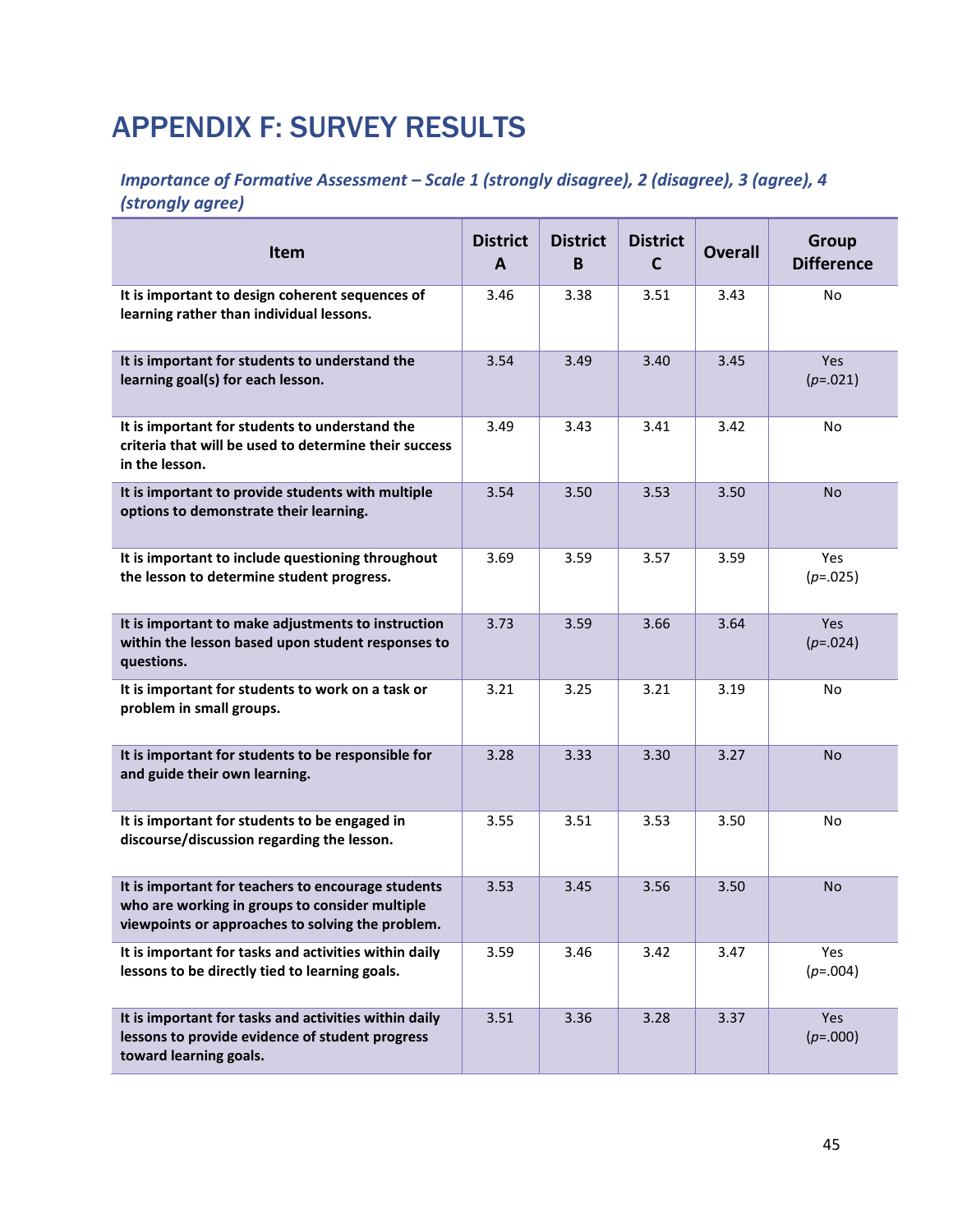| It is important for tasks and activities within daily<br>lessons to provide information to help teachers<br>adapt instruction.                                            | 3.57 | 3.42 | 3.47 | 3.45 | <b>Yes</b><br>$(p=.028)$ |
|---------------------------------------------------------------------------------------------------------------------------------------------------------------------------|------|------|------|------|--------------------------|
| It is important to use technology (e.g., student<br>responders, iPads) to assess student learning<br>within the lesson.                                                   | 2.91 | 2.99 | 2.69 | 2.82 | <b>Yes</b><br>$(p=.000)$ |
| It is important to provide real time feedback on<br>student work to all students.                                                                                         | 3.43 | 3.35 | 3.37 | 3.36 | No.                      |
| It is important for students to have opportunities<br>to internalize feedback and apply it in a meaningful<br>way.                                                        | 3.47 | 3.49 | 3.48 | 3.44 | <b>No</b>                |
| It is important to use evidence generated through<br>student self-assessments and peer assessments to<br>inform future teaching and learning.                             | 3.26 | 3.34 | 3.18 | 3.22 | No                       |
| It is important to generate feedback loops during<br>classroom discourse where one question leads into<br>elaboration and further questioning to build the<br>discussion. | 3.33 | 3.32 | 3.32 | 3.30 | <b>No</b>                |
| <b>Subsection Average</b>                                                                                                                                                 | 3.45 | 3.40 | 3.38 | 3.39 | No                       |

# *Use of Formative Assessment: Part A - Scale 0 (not at all), 1 (once a semester), 2 (monthly), 3 (weekly), 4 (daily)*

| <b>Item</b>                                                                                   | <b>District</b><br>A | <b>District</b><br>B. | <b>District</b><br>C | <b>Overall</b> | <b>Group</b><br><b>Difference</b> |
|-----------------------------------------------------------------------------------------------|----------------------|-----------------------|----------------------|----------------|-----------------------------------|
| I connect each lesson to the previous lesson or<br>learning that has taken place.             | 3.68                 | 3.68                  | 3.68                 | 3.68           | No                                |
| I connect each lesson to future learning that will<br>take place.                             | 3.35                 | 3.37                  | 3.33                 | 3.36           | <b>No</b>                         |
| I design coherent sequences of learning rather<br>than individual lessons.                    | 3.43                 | 3.43                  | 3.41                 | 3.41           | No                                |
| I explain to students the connections between<br>new, prior and future learning.              | 3.55                 | 3.63                  | 3.46                 | 3.52           | <b>Yes</b><br>$(p=.034)$          |
| I have a learning goal(s) for the lesson.                                                     | 3.83                 | 3.79                  | 3.80                 | 3.80           | No                                |
| I present the learning goal(s) for the lesson to<br>students verbally.                        | 3.72                 | 3.69                  | 3.69                 | 3.70           | <b>No</b>                         |
| I present the learning goal(s) for the lesson to<br>students in writing (e.g., on the board). | 3.63                 | 3.28                  | 3.49                 | 3.50           | Yes<br>$(p=.000)$                 |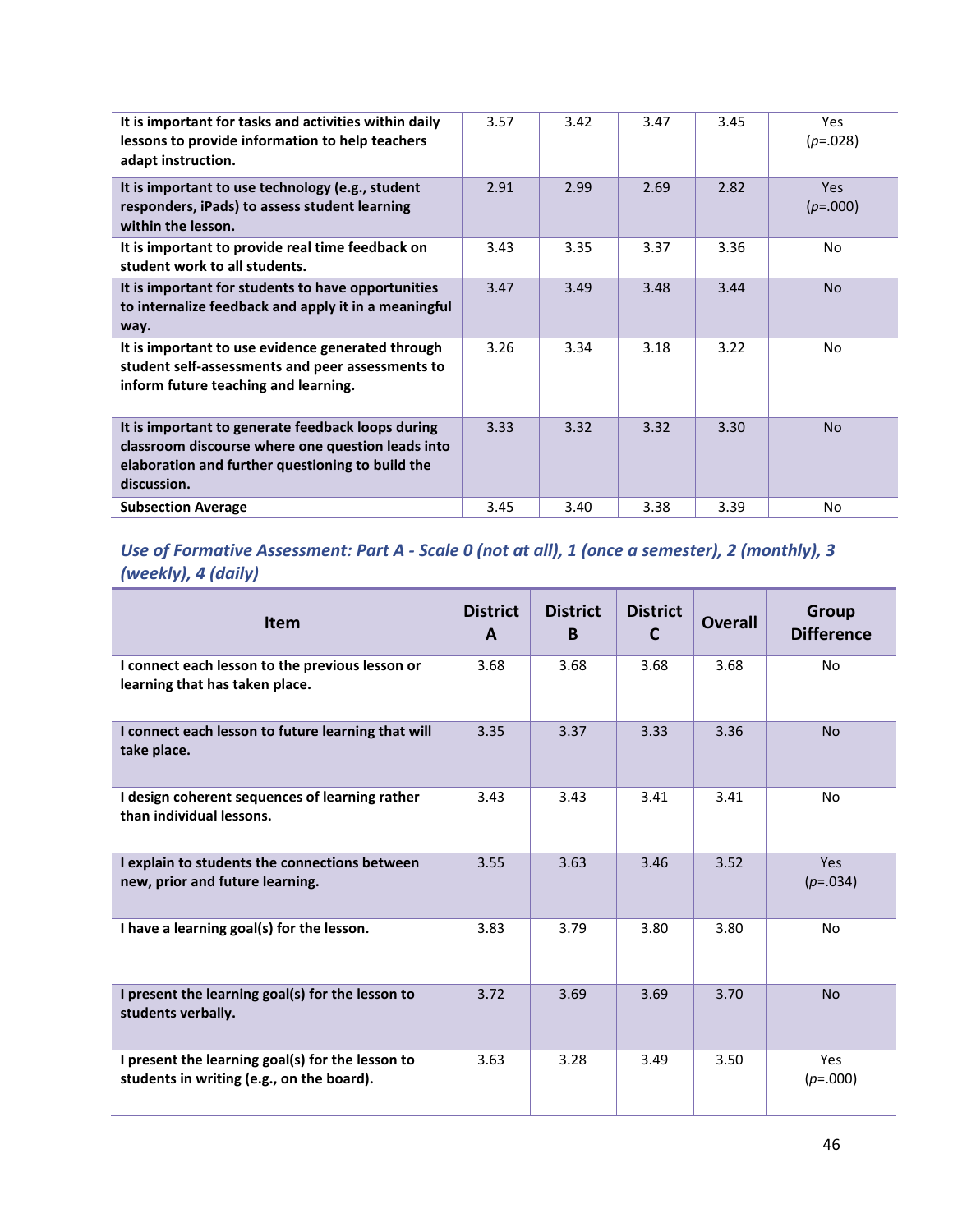| I discuss with students what they should know by<br>the end of the lesson.                        | 3.57 | 3.47 | 3.47 | 3.52 | <b>No</b>                |
|---------------------------------------------------------------------------------------------------|------|------|------|------|--------------------------|
| The learning goal(s) for the lesson is connected to<br>state/local academic standards.            | 3.84 | 3.79 | 3.72 | 3.77 | <b>Yes</b><br>$(p=.032)$ |
| I reference the learning goal(s) multiple times<br>within the lesson.                             | 3.46 | 3.45 | 3.28 | 3.40 | <b>Yes</b><br>$(p=.036)$ |
| I share with students the criteria that will be used<br>to determine their success in the lesson. | 3.34 | 3.45 | 3.17 | 3.31 | Yes<br>$(p=.003)$        |
| I have students participate in developing the<br>criteria for success.                            | 1.84 | 2.53 | 1.84 | 2.00 | Yes.<br>$(p=.000)$       |
| I provide students with multiple options to<br>demonstrate their learning.                        | 3.21 | 3.33 | 3.11 | 3.19 | No                       |
| I have students demonstrate understanding of<br>the criteria for success.                         | 3.21 | 3.37 | 3.13 | 3.22 | <b>No</b>                |
| <b>Subsection Average</b>                                                                         | 3.40 | 3.45 | 3.33 | 3.38 | Yes<br>$(p=.026)$        |

# *Use of Formative Assessment: Part B - Scale 0 (not at all), 1 (once a semester), 2 (monthly), 3 (weekly), 4 (daily)*

| <b>Item</b>                                                                                             | <b>District</b><br>A | <b>District</b><br>B | <b>District</b><br>C | <b>Overall</b> | Group<br><b>Difference</b> |
|---------------------------------------------------------------------------------------------------------|----------------------|----------------------|----------------------|----------------|----------------------------|
| I ask questions within the lesson to assess whole<br>group progress.                                    | 3.90                 | 3.93                 | 3.84                 | 3.88           | No.                        |
| I ask questions within the lesson to assess<br>individual student progress.                             | 3.87                 | 3.87                 | 3.81                 | 3.83           | <b>No</b>                  |
| I make adjustments to instruction within the<br>lesson based upon student responses.                    | 3.79                 | 3.80                 | 3.69                 | 3.75           | No.                        |
| I ensure the pace of the lesson provides<br>adequate wait time for students to respond to<br>questions. | 3.89                 | 3.89                 | 3.84                 | 3.86           | <b>No</b>                  |
| I use follow-up questions when engaging<br>students in discourse.                                       | 3.87                 | 3.84                 | 3.77                 | 3.82           | <b>Yes</b><br>$(p=.027)$   |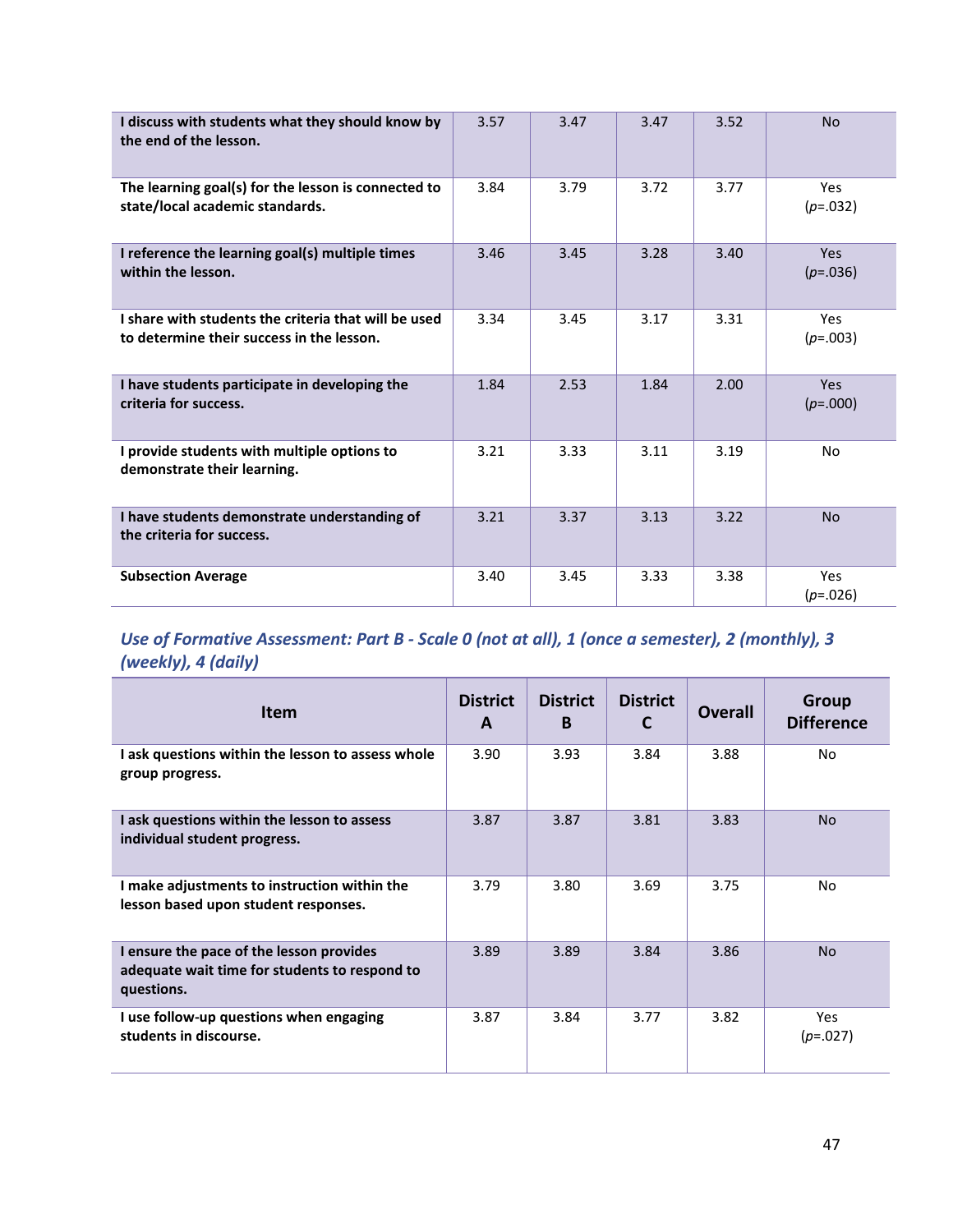| I use exit tickets to assess student learning.                               | 2.74 | 2.64 | 2.94 | 2.78 | Yes<br>$(p=.042)$ |
|------------------------------------------------------------------------------|------|------|------|------|-------------------|
| I use student responses to questions to help<br>me adapt future instruction. | 3.65 | 3.66 | 3.58 | 3.62 | No                |
| <b>Subsection Average</b>                                                    | 3.67 | 3.66 | 3.64 | 3.65 | <b>No</b>         |

# *Use of Formative Assessment: Part C - Scale 0 (not at all), 1 (once a semester), 2 (monthly), 3 (weekly), 4 (daily)*

| Item                                                                                            | <b>District</b><br>A | <b>District</b><br>B | <b>District</b><br>C | <b>Overall</b> | Group<br><b>Difference</b> |
|-------------------------------------------------------------------------------------------------|----------------------|----------------------|----------------------|----------------|----------------------------|
| I have students work in small groups with 2-3<br>other students.                                | 3.31                 | 3.48                 | 3.45                 | 3.37           | Yes<br>$(p=.012)$          |
| I have students to work with a partner.                                                         | 3.40                 | 3.57                 | 3.54                 | 3.47           | Yes<br>$(p=.012)$          |
| I allow students to guide their own learning.                                                   | 2.97                 | 3.20                 | 2.84                 | 2.97           | Yes<br>$(p=.005)$          |
| I enable students to engage in<br>discourse/discussion regarding the lesson in<br>small groups. | 3.26                 | 3.49                 | 3.45                 | 3.36           | <b>Yes</b><br>$(p=.002)$   |
| I facilitate students in discourse/discussion<br>regarding the lesson as a whole class.         | 3.58                 | 3.67                 | 3.56                 | 3.57           | No                         |
| I include both individual and group assignments<br>when group work is used.                     | 3.06                 | 3.40                 | 3.10                 | 3.13           | <b>Yes</b><br>$(p=.005)$   |
| I enable students to learn from each other when<br>they engage in group work.                   | 3.42                 | 3.69                 | 3.51                 | 3.49           | Yes<br>$(p=.001)$          |
| I expect students to find the right answer to a<br>teacher provided problem.                    | 3.40                 | 3.30                 | 3.09                 | 3.26           | Yes<br>$(p=.001)$          |
| I encourage students to consider multiple<br>viewpoints or approaches to solving problems.      | 3.60                 | 3.68                 | 3.56                 | 3.59           | N <sub>o</sub>             |
| I have high expectations for all students to<br>succeed.                                        | 3.96                 | 3.91                 | 3.90                 | 3.92           | No.                        |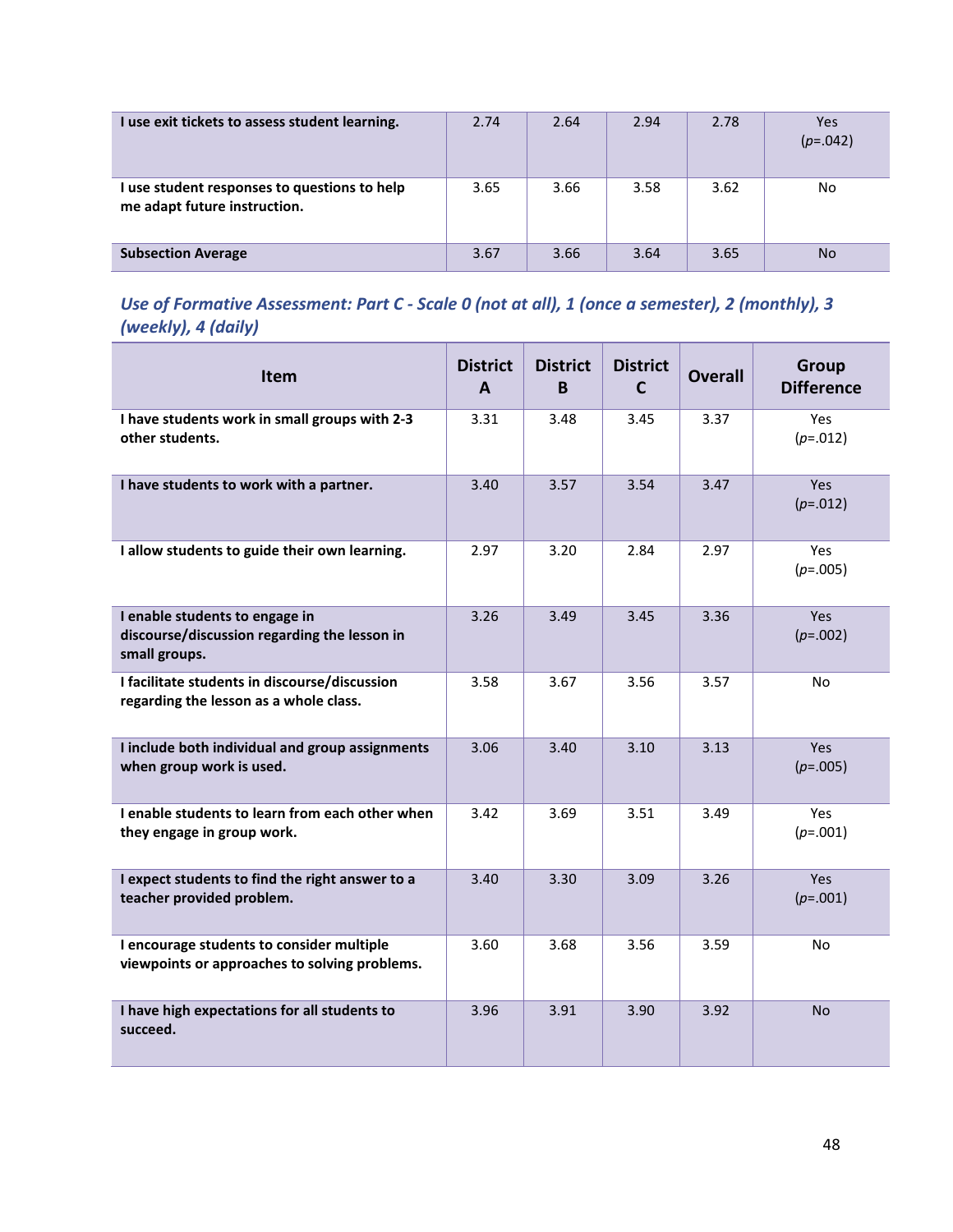| <b>Subsection Average</b> | 3.39 | 3.54 | 3.40 | 3.41 | Yes<br>$(p=.009)$ |
|---------------------------|------|------|------|------|-------------------|
|                           |      |      |      |      |                   |

# *Use of Formative Assessment: Part D - Scale 0 (not at all), 1 (once a semester), 2 (monthly), 3 (weekly), 4 (daily)*

| <b>Item</b>                                                                                                          | <b>District</b><br>A | <b>District</b><br>B | <b>District</b><br>C | <b>Overall</b> | <b>Group</b><br><b>Difference</b> |
|----------------------------------------------------------------------------------------------------------------------|----------------------|----------------------|----------------------|----------------|-----------------------------------|
| The tasks and activities within the lesson are<br>directly tied to learning goal(s).                                 | 3.90                 | 3.89                 | 3.79                 | 3.85           | Yes<br>$(p=.011)$                 |
| The tasks and activities within the lesson provide<br>evidence of student progress toward learning<br>$goal(s)$ .    | 3.77                 | 3.78                 | 3.67                 | 3.74           | <b>No</b>                         |
| More than fifty percent of students are clear<br>about the task and begin work efficiently.                          | 3.78                 | 3.78                 | 3.74                 | 3.77           | No                                |
| All students understand the directions for the<br>lesson.                                                            | 3.64                 | 3.71                 | 3.56                 | 3.63           | <b>No</b>                         |
| Student responses provide me with evidence for<br>adapting instruction within the lesson.                            | 3.79                 | 3.78                 | 3.66                 | 3.74           | <b>Yes</b><br>$(p=.012)$          |
| I analyze student responses and work to identify<br>patterns of understanding/misunderstanding<br>within the lesson. | 3.73                 | 3.74                 | 3.52                 | 3.66           | <b>Yes</b><br>$(p=.000)$          |
| <b>Subsection Average</b>                                                                                            | 3.77                 | 3.78                 | 3.66                 | 3.73           | <b>Yes</b><br>$(p=.002)$          |

# *Use of Formative Assessment: Part E - Scale 0 (not at all), 1 (once a semester), 2 (monthly), 3 (weekly), 4 (daily)*

| <b>Item</b>                                                    | <b>District</b><br>A | <b>District</b><br>B | <b>District</b><br>$\mathsf{C}$ | <b>Overall</b> | Group<br><b>Difference</b> |
|----------------------------------------------------------------|----------------------|----------------------|---------------------------------|----------------|----------------------------|
| I review all student work during the lesson.                   | 3.26                 | 3.38                 | 3.07                            | 3.21           | Yes.<br>$(p=.001)$         |
| I review some student work during the lesson.                  | 3.69                 | 3.72                 | 3.66                            | 3.69           | <b>No</b>                  |
| provide real time feedback on student work<br>to all students. | 3.50                 | 3.53                 | 3.35                            | 3.46           | Yes<br>$(p=.007)$          |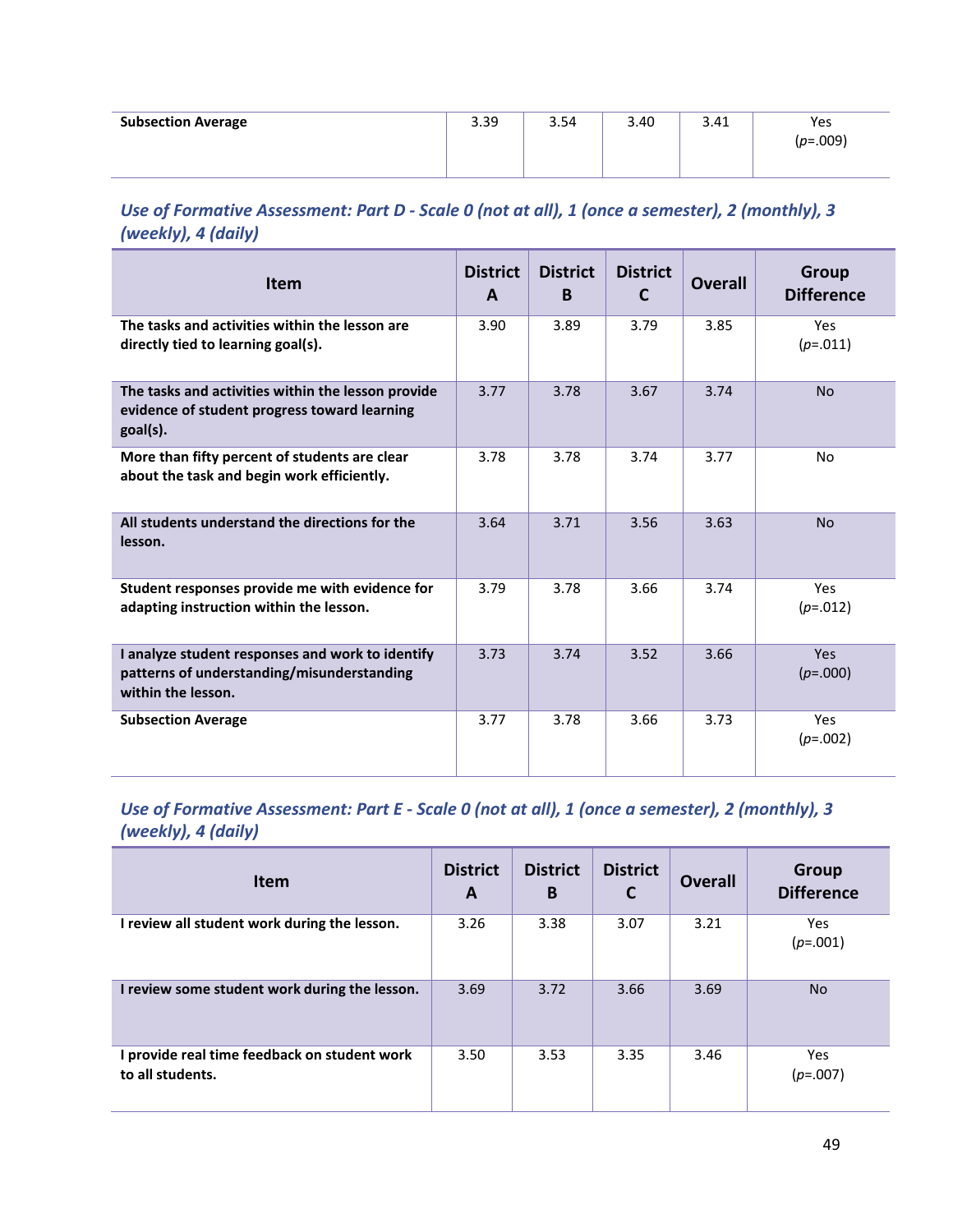| I provide students with opportunities to<br>internalize feedback and apply it in a<br>meaningful way.                                                    | 3.38 | 3.55 | 3.25 | 3.36 | <b>Yes</b><br>$(p=.000)$ |
|----------------------------------------------------------------------------------------------------------------------------------------------------------|------|------|------|------|--------------------------|
| I use student self-assessment.                                                                                                                           | 2.72 | 3.15 | 2.54 | 2.74 | <b>Yes</b><br>$(p=.000)$ |
| I use student peer-assessment.                                                                                                                           | 2.10 | 2.72 | 2.09 | 2.21 | <b>Yes</b><br>$(p=.000)$ |
| I use evidence generated through student self-<br>assessments to inform future teaching and<br>learning.                                                 | 2.64 | 3.07 | 2.48 | 2.65 | <b>Yes</b><br>$(p=.000)$ |
| I use evidence generated through student<br>peer-assessments to inform future teaching<br>and learning.                                                  | 2.23 | 2.74 | 2.05 | 2.25 | <b>Yes</b><br>$(p=.000)$ |
| I generate feedback loops during classroom<br>discourse where one question leads into<br>elaboration and further questioning to build<br>the discussion. | 3.11 | 3.33 | 3.00 | 3.08 | Yes<br>$(p=.006)$        |
| <b>Subsection Average</b>                                                                                                                                | 2.96 | 3.24 | 2.83 | 2.96 | <b>Yes</b><br>$(p=.000)$ |

# *Technology – Scale 0 (not at all), 1 (once a semester), 2 (monthly), 3 (weekly), 4 (daily)*

| <b>Item</b>                                                             | <b>District</b><br>A | <b>District</b><br>B. | <b>District</b><br>C | <b>Overall</b> | <b>Group</b><br><b>Difference</b> |
|-------------------------------------------------------------------------|----------------------|-----------------------|----------------------|----------------|-----------------------------------|
| Personal computing (e.g., iPad, Laptop)                                 | 2.40                 | 2.26                  | 2.13                 | 2.27           | No                                |
| Projection boards (e.g., SMART Board,<br>Promethean)                    | 1.80                 | 1.38                  | 1.82                 | 1.74           | Yes<br>$(p=.033)$                 |
| <b>Google Forms</b>                                                     | 0.56                 | 0.99                  | 0.97                 | 0.78           | Yes<br>$(p=.000)$                 |
| Online polling (e.g., Poll Everywhere,<br>PollDaddy)                    | 0.42                 | 0.76                  | 0.28                 | 0.44           | <b>Yes</b><br>$(p=.000)$          |
| Digital discourse and dialogue (e.g., Padlet,<br>Lino)                  | 0.42                 | 0.52                  | 0.28                 | 0.40           | Yes<br>$(p=.033)$                 |
| Digital quizzes and learning games (e.g.,<br>Kahoot, Quizlet, ZipGrade) | 1.31                 | 1.49                  | 0.61                 | 1.10           | <b>Yes</b><br>$(p=.000)$          |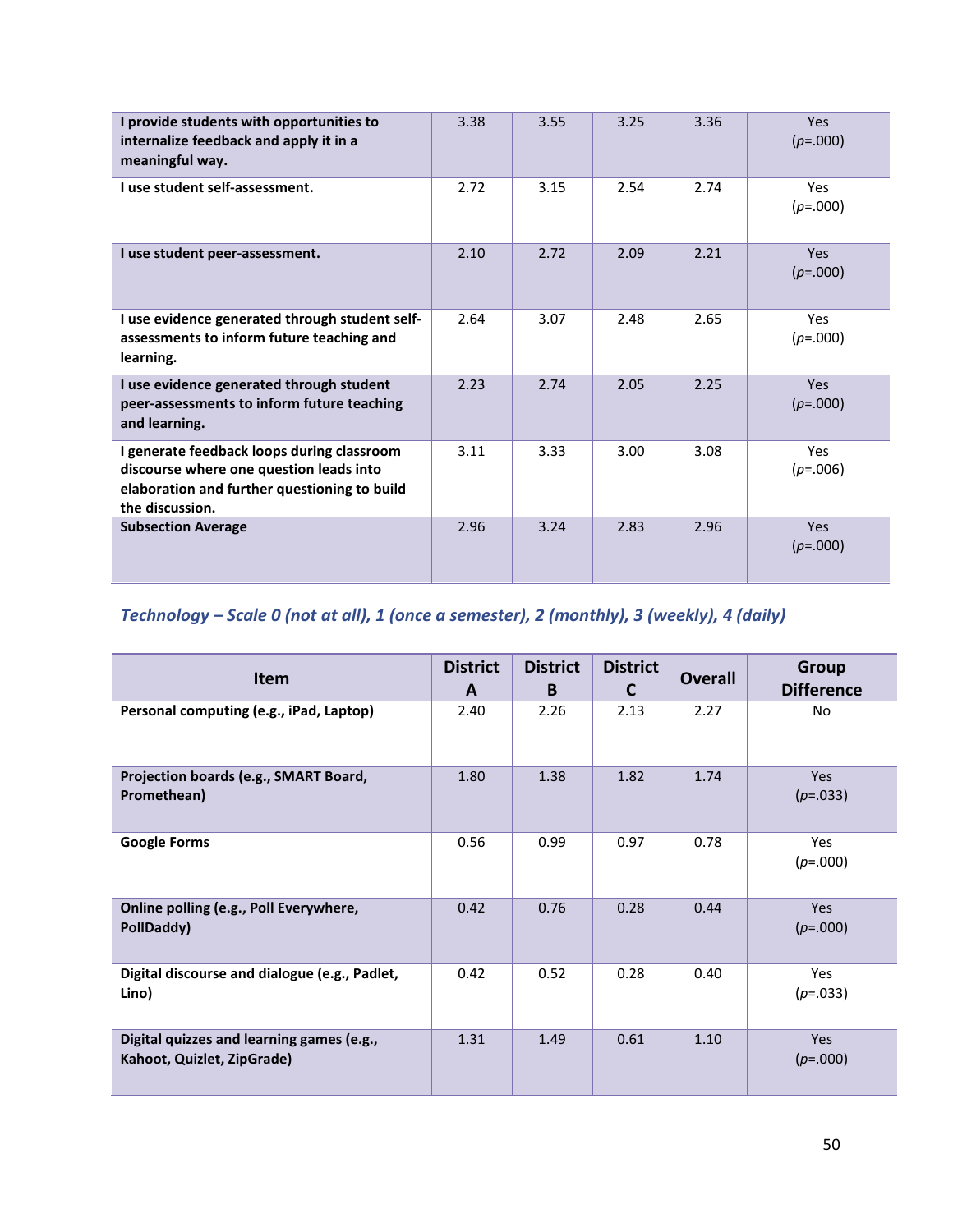| Item banks and/or online formative<br>assessment (e.g., Mastery Connect) | 1.14 | 0.90 | 0.59 | 0.91 | <b>Yes</b><br>$(p=.000)$ |
|--------------------------------------------------------------------------|------|------|------|------|--------------------------|
| Voice recording (e.g., Vocaroo, QuickVoice<br>app)                       | 0.45 | 0.63 | 0.27 | 0.42 | Yes<br>$(p=.001)$        |
| Video lessons and recording (e.g., Zaption,<br>EdPuzzle)                 | 0.86 | 1.07 | 0.50 | 0.78 | <b>Yes</b><br>$(p=.000)$ |
| Chat tools (e.g., Backchannel Chat, Chatzy)                              | 0.25 | 0.35 | 0.12 | 0.23 | Yes<br>$(p=.005)$        |
| <b>Subsection Average</b>                                                | 0.96 | 1.03 | 0.76 | 0.91 | <b>Yes</b><br>$(p=.000)$ |

*Support for Formative Assessment - Scale 1 (strongly disagree), 2 (disagree), 3 (agree), 4 (strongly agree)*

| <b>Item</b>                                                                                                                                        | <b>District</b> | <b>District</b> | <b>District</b> | <b>Overall</b> | <b>Group</b>             |
|----------------------------------------------------------------------------------------------------------------------------------------------------|-----------------|-----------------|-----------------|----------------|--------------------------|
|                                                                                                                                                    | A               | B.              | $\mathbf{C}$    |                | <b>Difference</b>        |
| I understand what formative assessment is<br>and how to use it.                                                                                    | 3.60            | 3.59            | 3.49            | 3.56           | No                       |
| I have enough time to plan formative<br>assessments.                                                                                               | 2.65            | 2.82            | 2.40            | 2.59           | <b>Yes</b><br>$(p=.000)$ |
| The curriculum I use includes support for<br>formative assessment.                                                                                 | 3.12            | 3.29            | 2.75            | 3.02           | Yes<br>$(p=.000)$        |
| The curriculum I use supports formative<br>assessment and individualized instruction at a<br>range of grade levels.                                | 3.03            | 3.20            | 2.62            | 2.91           | <b>Yes</b><br>$(p=.000)$ |
| My approach to instruction provides me with<br>ample opportunities to interact with all of my<br>students and act on formative assessment<br>data. | 3.12            | 3.30            | 3.16            | 3.17           | <b>Yes</b><br>$(p=.035)$ |
| My class periods provide enough time to<br>gather and act on formative assessment data.                                                            | 2.72            | 2.91            | 2.61            | 2.72           | <b>Yes</b><br>$(p=.004)$ |
| I have administrator support to incorporate<br>formative assessment into my teaching<br>practice.                                                  | 3.33            | 3.26            | 3.08            | 3.23           | <b>Yes</b><br>$(p=.000)$ |
| My district or school provides me with<br>materials/tools to support formative<br>assessment.                                                      | 2.90            | 3.07            | 2.64            | 2.84           | <b>Yes</b><br>$(p=.000)$ |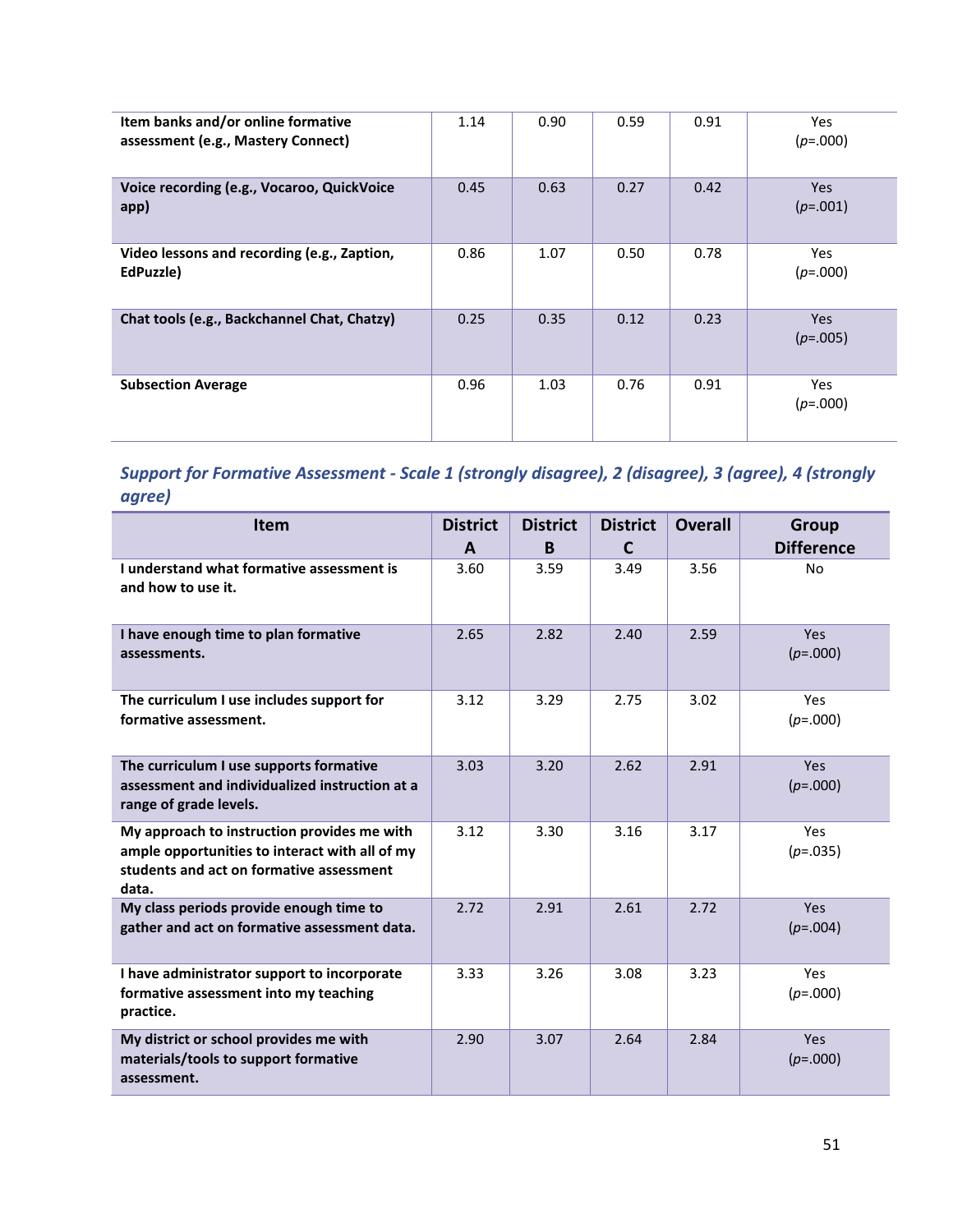| My district or school provides me with<br>technology to support formative assessment.                                                                         | 2.69 | 2.71 | 2.54 | 2.64 | No.                      |
|---------------------------------------------------------------------------------------------------------------------------------------------------------------|------|------|------|------|--------------------------|
| My district or school provides me with<br>adequate training on formative assessment<br>practices.                                                             | 2.88 | 2.95 | 2.55 | 2.77 | <b>Yes</b><br>$(p=.000)$ |
| My district's pacing guides allow time to<br>incorporate formative assessments and<br>changes to my practice if needed.                                       | 2.62 | 2.95 | 2.32 | 2.57 | Yes.<br>$(p=.000)$       |
| I know how to use data to diagnose<br>underlying learning gaps and identify lessons<br>and instructional strategies appropriate to<br>help students catch up. | 3.22 | 3.37 | 3.11 | 3.21 | Yes.<br>$(p=.001)$       |
| <b>Subsection Average</b>                                                                                                                                     | 2.99 | 3.12 | 2.77 | 2.93 | Yes.<br>$(p=.000)$       |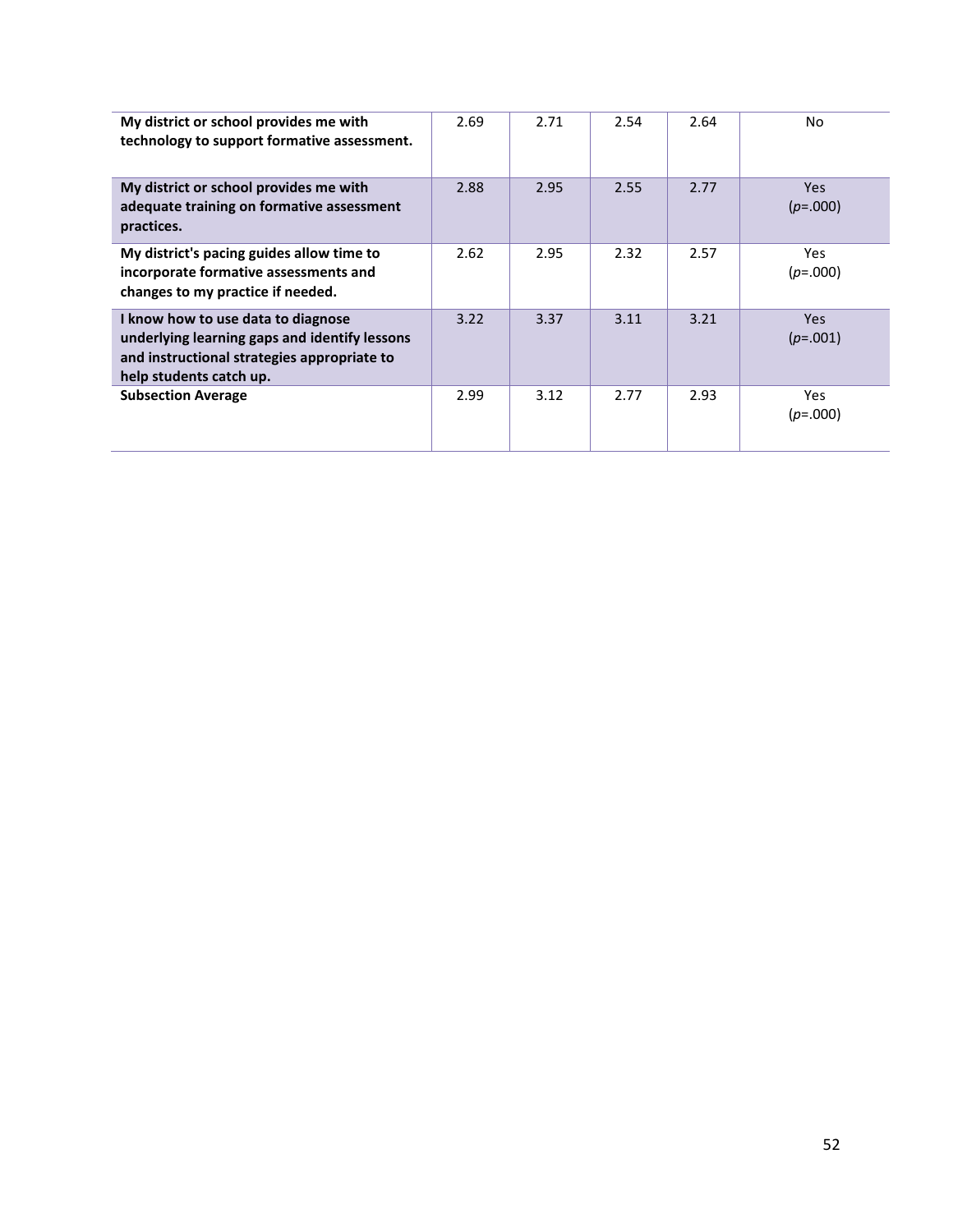# <span id="page-53-0"></span>APPENDIX G: FORMATIVE ASSESSMENT OBSERVATION RESULTS BY ITEM ACROSS LOCATION

**Table 1.** Scale Value with Corresponding Average Score Range

| <b>Scale Value</b> | <b>Score Range</b> |
|--------------------|--------------------|
| <b>Beginning</b>   | $1 - 1.99$         |
| Developing         | $2.0 - 2.99$       |
| Effective          | $3.0 - 3.5$        |
| Exemplary          | $3.5 - 4.00$       |

Tables 2 – 7 present average findings by group and overall for individual items and domains.

| Table |  |
|-------|--|
|-------|--|

| Domain A: Learning Intentions and Criteria for Success |                   |                   |                   |                |
|--------------------------------------------------------|-------------------|-------------------|-------------------|----------------|
| <b>Item</b>                                            | <b>District A</b> | <b>District B</b> | <b>District C</b> | <b>Overall</b> |
| Connection to Future Learning                          | 2.67              | 3.05              | 3.21              | 2.98           |
| Learning Goal Quality                                  | 2.80              | 2.65              | 3.29              | 2.88           |
| Learning Goal Implementation                           | 2.67              | 2.85              | 3.29              | 2.92           |
| <b>Presentation of Criteria</b>                        | 1.73              | 2.85              | 1.86              | 2.22           |
| <b>Total Domain A</b>                                  | 2.47              | 2.85              | 2.91              | 2.75           |

### **Table 3.**

| Domain B: Engineering Effective Classroom Discussions-Questioning |                   |                   |                   |                |
|-------------------------------------------------------------------|-------------------|-------------------|-------------------|----------------|
| Item                                                              | <b>District A</b> | <b>District B</b> | <b>District C</b> | <b>Overall</b> |
| Use of Questioning                                                | 3.13              | 3.20              | 3.29              | 3.20           |
| Wait Time                                                         | 3.13              | 3.10              | 3.64              | 3.27           |
| <b>Eliciting Evidence of Learning</b>                             | 3.13              | 3.05              | 3.21              | 3.12           |
| <b>Determining Progress</b>                                       | 3.20              | 3.60              | 3.43              | 3.43           |
| <b>Total Domain B</b>                                             | 3.15              | 3.24              | 3.39              | 3.26           |

**Table 4.** 

| Domain C: Engineering Effective Classroom Discussions-Collaboration |                   |                   |                   |                |
|---------------------------------------------------------------------|-------------------|-------------------|-------------------|----------------|
| <b>Item</b>                                                         | <b>District A</b> | <b>District B</b> | <b>District C</b> | <b>Overall</b> |
| Climate                                                             | 2.47              | 2.35              | 2.79              | 2.51           |
| <b>Student Collaboration</b>                                        | 2.53              | 2.40              | 2.93              | 2.59           |
| <b>Student Viewpoints</b>                                           | 3.13              | 3.40              | 3.93              | 3.47           |
| <b>High Expectations</b>                                            | 3.60              | 3.55              | 3.50              | 3.55           |
| <b>Total Domain C</b>                                               | 2.93              | 2.93              | 3.29              | 3.03           |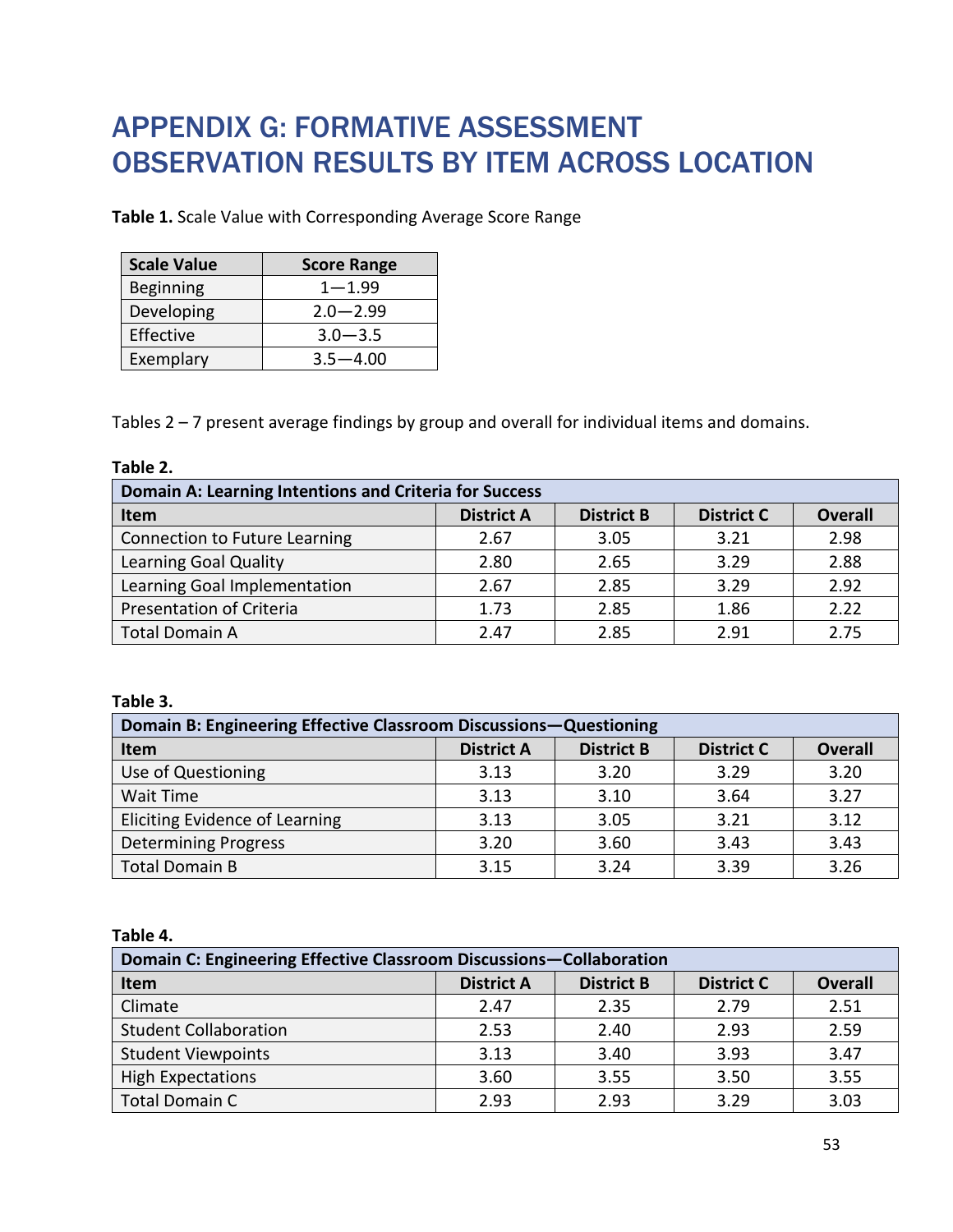# **Table 5.**

| <b>Domain D: Learning Tasks</b>        |                   |                   |                   |                |
|----------------------------------------|-------------------|-------------------|-------------------|----------------|
| <b>Item</b>                            | <b>District A</b> | <b>District B</b> | <b>District C</b> | <b>Overall</b> |
| <b>Connection to Learning Goals</b>    | 2.93              | 3.10              | 3.29              | 3.10           |
| Clarity of Task                        | 2.87              | 3.20              | 3.21              | 3.10           |
| Adjust Instruction within the Lesson   | 3.00              | 3.15              | 3.36              | 3.16           |
| Use of Evidence to Inform Future Inst. | 2.60              | 3.20              | 2.64              | 2.86           |
| <b>Total Domain D</b>                  | 2.85              | 3.16              | 3.13              | 3.06           |

# **Table 6.**

| <b>Domain E: Feedback on Instruction</b> |                   |                   |                   |                |
|------------------------------------------|-------------------|-------------------|-------------------|----------------|
| Item                                     | <b>District A</b> | <b>District B</b> | <b>District C</b> | <b>Overall</b> |
| <b>Assessing Progress During Lesson</b>  | 2.60              | 3.10              | 2.57              | 2.80           |
| <b>Individualized Feedback</b>           | 2.73              | 2.55              | 2.57              | 2.61           |
| Self-Assessment                          | 1.80              | 1.25              | 1.86              | 1.59           |
| <b>Peer Assessment</b>                   | 1.07              | 1.25              | 1.21              | 1.18           |
| Feedback Loops                           | 2.07              | 2.35              | 2.93              | 2.43           |
| <b>Total Domain E</b>                    | 2.05              | 2.10              | 2.23              | 2.12           |

# **Table 7.**

| <b>Across Domains</b>    |                   |                   |                   |  |
|--------------------------|-------------------|-------------------|-------------------|--|
| Item                     | <b>District A</b> | <b>District B</b> | <b>District C</b> |  |
| Overall FA Score by Site | 2.66              | 2.82              | 2.95              |  |